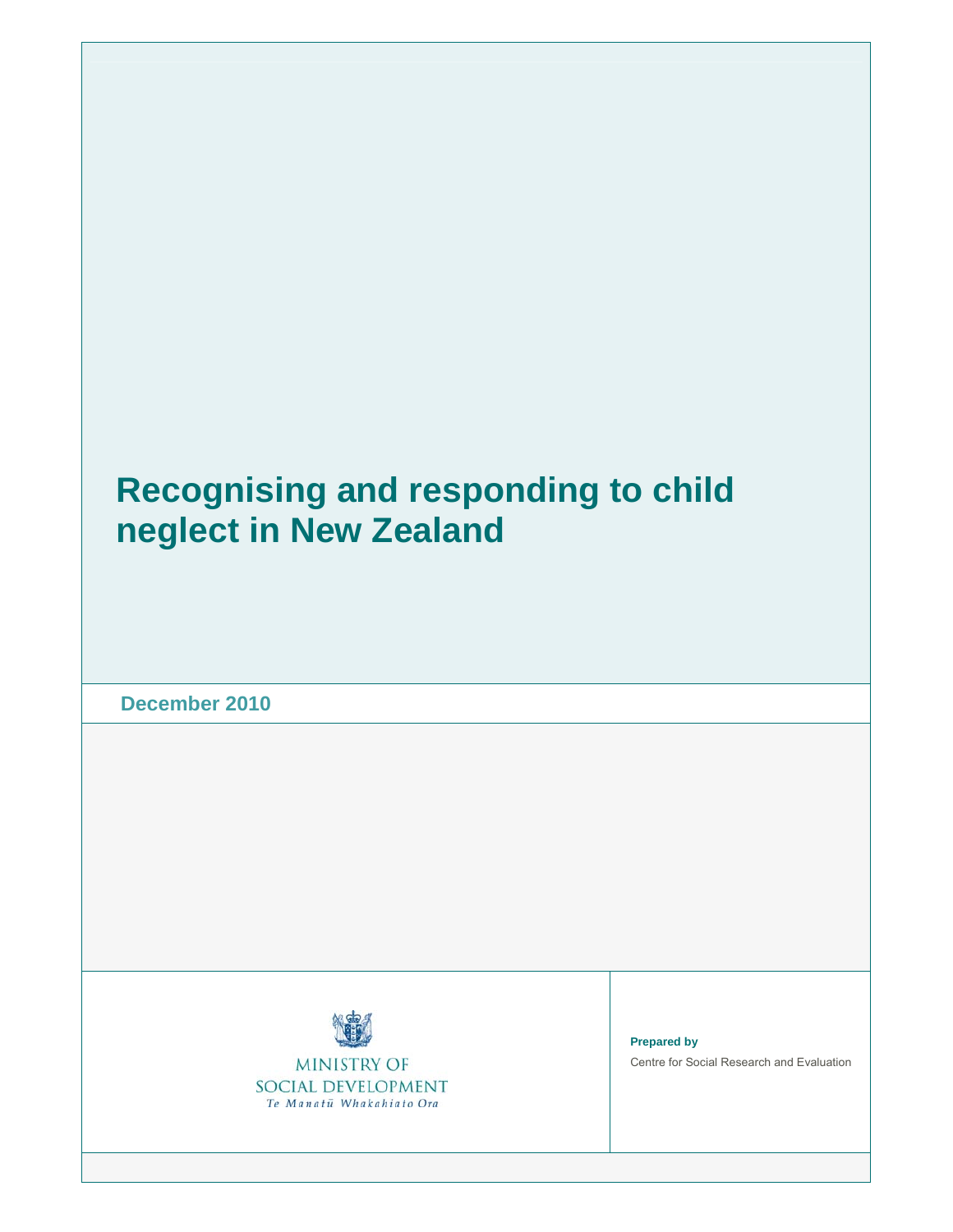| <b>Acknowledgements</b>   | This report was prepared by Jennifer Martin, Kathy Fielding and<br>Debra Taylor.                                                                                                                          |
|---------------------------|-----------------------------------------------------------------------------------------------------------------------------------------------------------------------------------------------------------|
| <b>Disclaimer</b>         | The Ministry of Social Development has made every effort to<br>ensure the information in this report is reliable, but does not<br>guarantee its accuracy and does not accept liability for any<br>errors. |
| <b>Suggested citation</b> | Ministry of Social Development (2010) Recognising and<br>responding to child neglect in New Zealand. Centre for Social<br>Research and Evaluation, Ministry of Social Development,<br>Wellington.         |
| <b>Published</b>          | 6 December 2010                                                                                                                                                                                           |

**ISBN ISBN** 978-0-478-33522-4 (Online)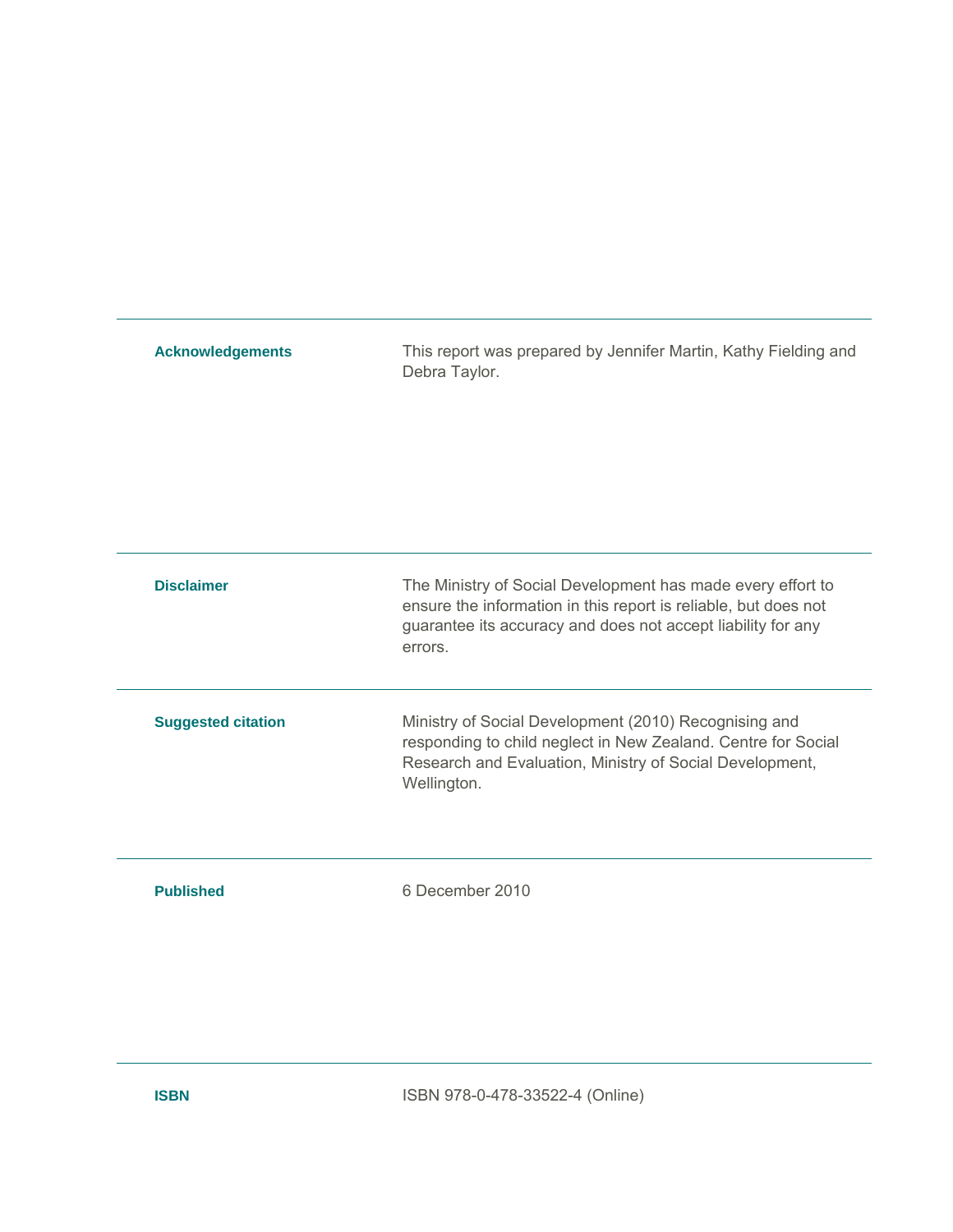# $\bullet$ **Contents**

| What improvements can be made to better prevent and respond to child neglect 15 |  |
|---------------------------------------------------------------------------------|--|
|                                                                                 |  |
|                                                                                 |  |
|                                                                                 |  |
|                                                                                 |  |
|                                                                                 |  |
|                                                                                 |  |
|                                                                                 |  |
|                                                                                 |  |
|                                                                                 |  |
|                                                                                 |  |
|                                                                                 |  |
|                                                                                 |  |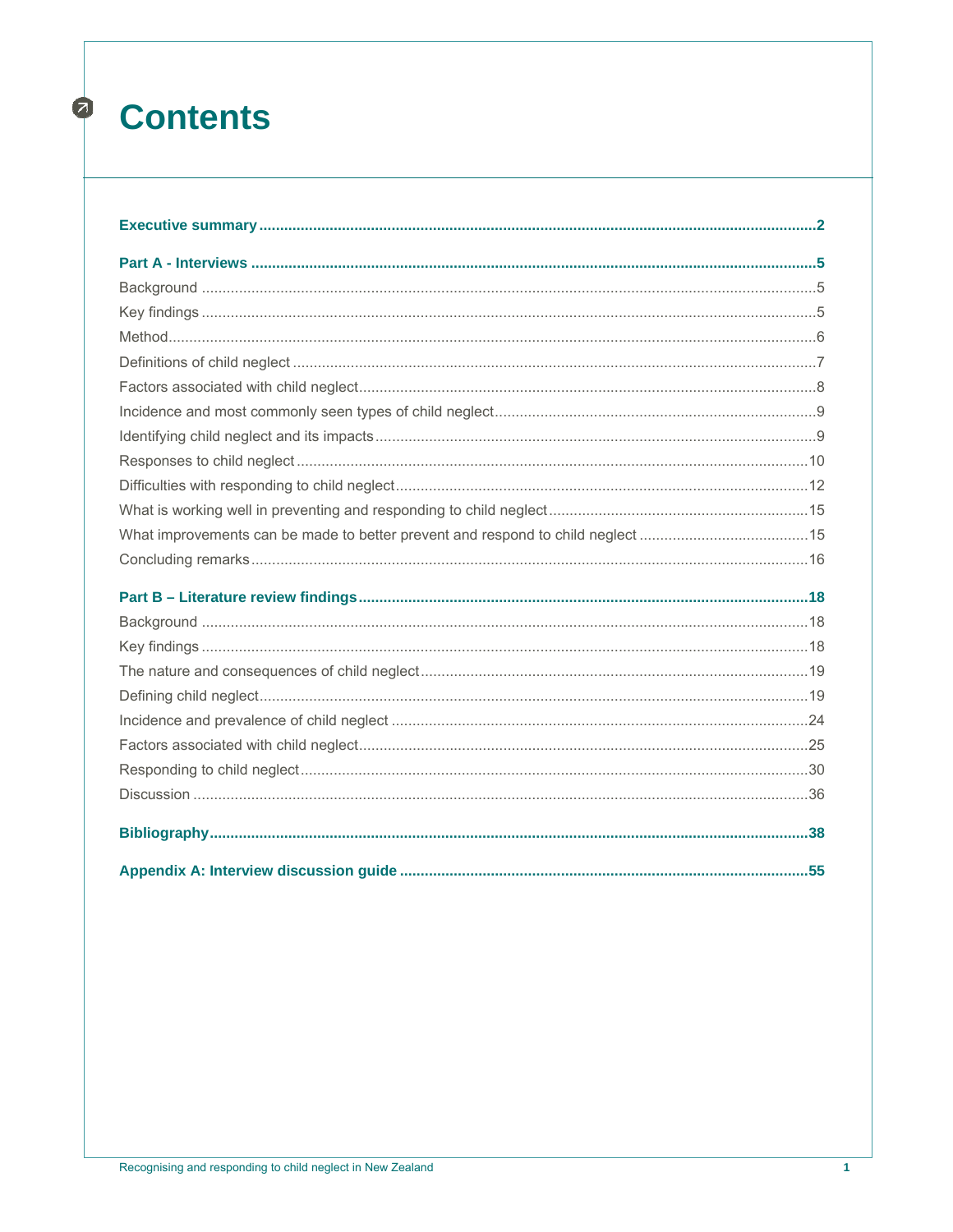# **Executive summary**   $\boldsymbol{\Omega}$

Although there is mounting evidence that neglect is more harmful to children than other forms of child maltreatment, neglect has received less scientific and public attention. Research has tended to focus on identifying the factors associated with child neglect. There is less information on what works to assist recognition and effective action to respond to child neglect.

This report presents research findings on the neglect of children from birth to five years derived from a literature review and key informant interviews with 22 workers from the health, social services and education sectors. Both projects were commissioned to inform policy on child maltreatment, including work undertaken by the Taskforce for Action on Violence within Families. The literature review was undertaken by the Auckland University of Technology (AUT) and the interview-based research was conducted by the Centre for Social Research and Evaluation (CSRE) within the Ministry of Social Development.

The interviews and the literature review were framed by similar research questions concerning how neglect is defined and recognised, factors associated with child neglect, and responses to prevention and intervention.

This report is in two parts: Part A reports on the interviews with health, education and social services workers. Part B summarises the literature review findings.

The findings in this report cover:

- definitions of child neglect
- **•** factors associated with child neglect
- prevalence and incidence of child neglect
- recognising child neglect and its impacts
- **•** prevention and intervention responses
- difficulties when responding to neglect
- what is working well
- how we could better prevent and respond to child neglect in New Zealand.

The findings from both projects will be of interest to a broad audience: those with an interest in how we can better prevent and respond to the neglect of children in New Zealand.

#### **Definitions of child neglect**

Child neglect is one form of child maltreatment. Child maltreatment includes physical, sexual or emotional/psychological abuse and neglect.

Many interviewees reported that their agencies did not have an official definition of child neglect, but they could provide a definition based on their understanding and experience. These practice definitions commonly focused on the various types of unmet needs and the likelihood of harm to the child and were closely aligned with definitions in the literature review on child neglect.

This reflected the findings of the literature review, which also found no common or agreed definition of neglect. Definitions varied according to the purpose for which they were being used. However, across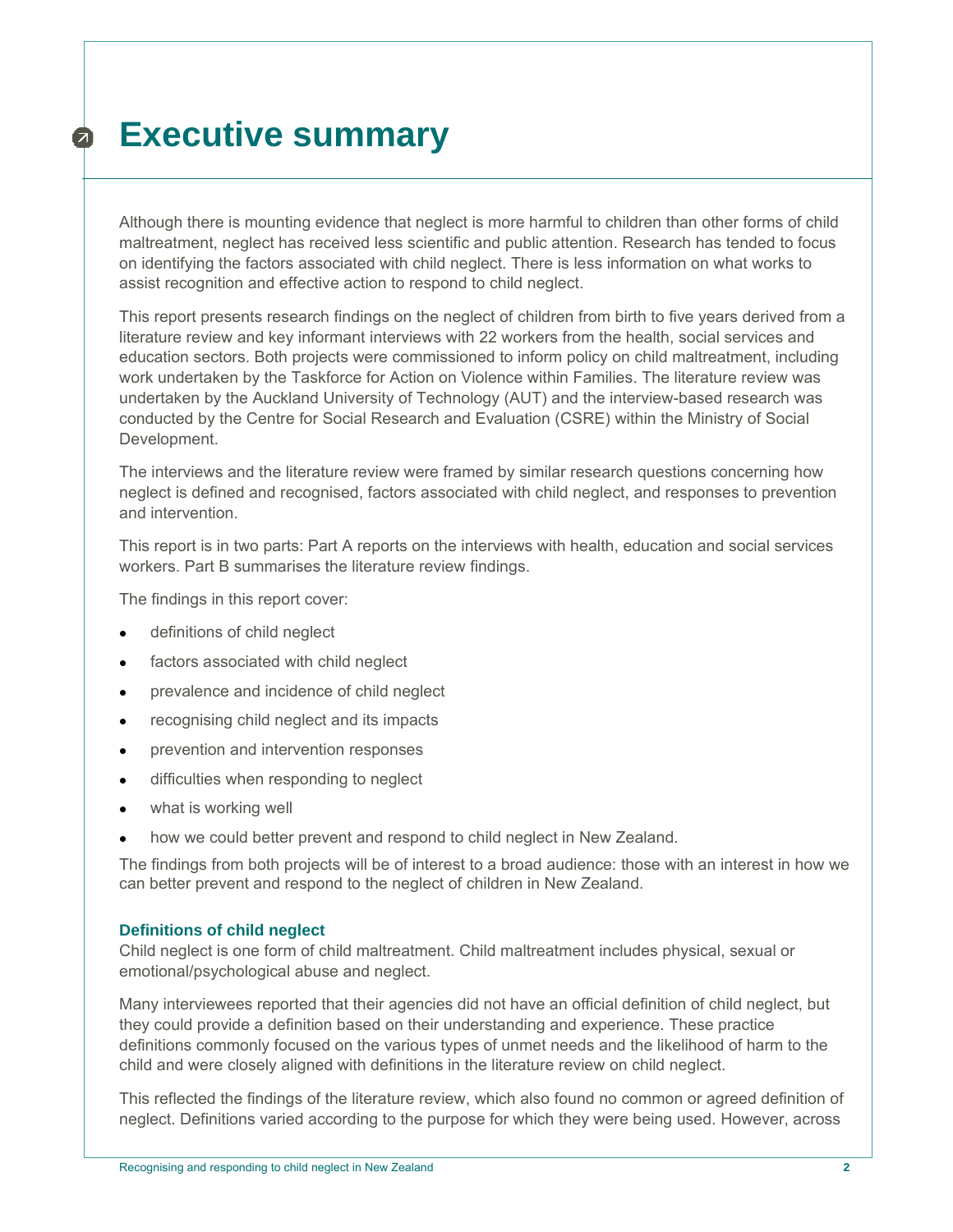the definitions two common core elements of neglect were identified; a child having unmet needs (e.g. social, physical, emotional) which results in harm, or risk of harm to the child.

There is clear evidence of some commonality in human understanding about neglect, as an expression of concern for children inadequately looked after, and for parents, family and community unable or unwilling to look after them. There must, however, be clear definitions of neglect for the practical purpose of providing a realistic basis for recognising and responding to neglect and prevention of harm.

#### **Factors associated with child neglect**

Interviewees identified different factors they associated with neglect and observed how factors can compound, affecting the ability to parent and increasing the risk of children being neglected. Interviewees noted the effects of drug and alcohol abuse and parents' mental health difficulties on their ability to parent. Some observed that over recent years there was an increase in drug and alcohol abuse and mental health concerns in communities generally and particularly amongst parents with children no longer in their care. Although poverty was seen to be often associated with neglect, interviewees observed that neglect, especially emotional neglect, does occur in middle-class families.

The literature review reported factors found in three major research reviews on identifying children most likely to be neglected.

The factors identified included:

- Child factors: younger age, low birth weight, developmental disabilities.
- Parent factors: drug and alcohol abuse, gambling, mental health difficulties (including post-natal depression), single parenthood, unemployment, low maternal education, and young maternal age.
- Intra-family factors: family violence, number of children, parents' history of maltreatment as a child, parenting skills and knowledge about normal child development.
- Family social context factors: poverty, overcrowding, social isolation.
- Community factors: neighbourhood poverty, poor systems for the protection of children.

The authors cautioned that the extent to which findings from these reviews can be generalised is limited, due to differences in methodologies and timeframes, and reliance on agency data.

## **Prevalence and incidence of child neglect**

The literature review found that prevalence data on neglect was problematic, mostly due to the lack of distinction between neglect and other forms of child maltreatment, different definitions of neglect and the difficulties with obtaining accurate self–reported data from victims and perpetrators. New Zealand data from a survey conducted in 2005 showed a cumulative childhood prevalence of neglect (recalled by the victim as an adult) of nine percent.

Agency data was found to comprise the most common source of statistics on child neglect. This data is subject to changing law, policies and working definitions which create particular challenges for interpretation. There is some evidence to suggest that the incidence of neglect is likely to be up to ten times that which is reported to child protection agencies.

#### **Identification of neglect and its impacts**

Those interviewed identified many factors being associated with neglect, and as one interviewee remarked, these factors are a general set of factors that are also associated with child maltreatment.

Challenges associated with identifying child neglect were documented in the literature review and observed by interviewees. These are based around neglect being difficult to observe, the lack of a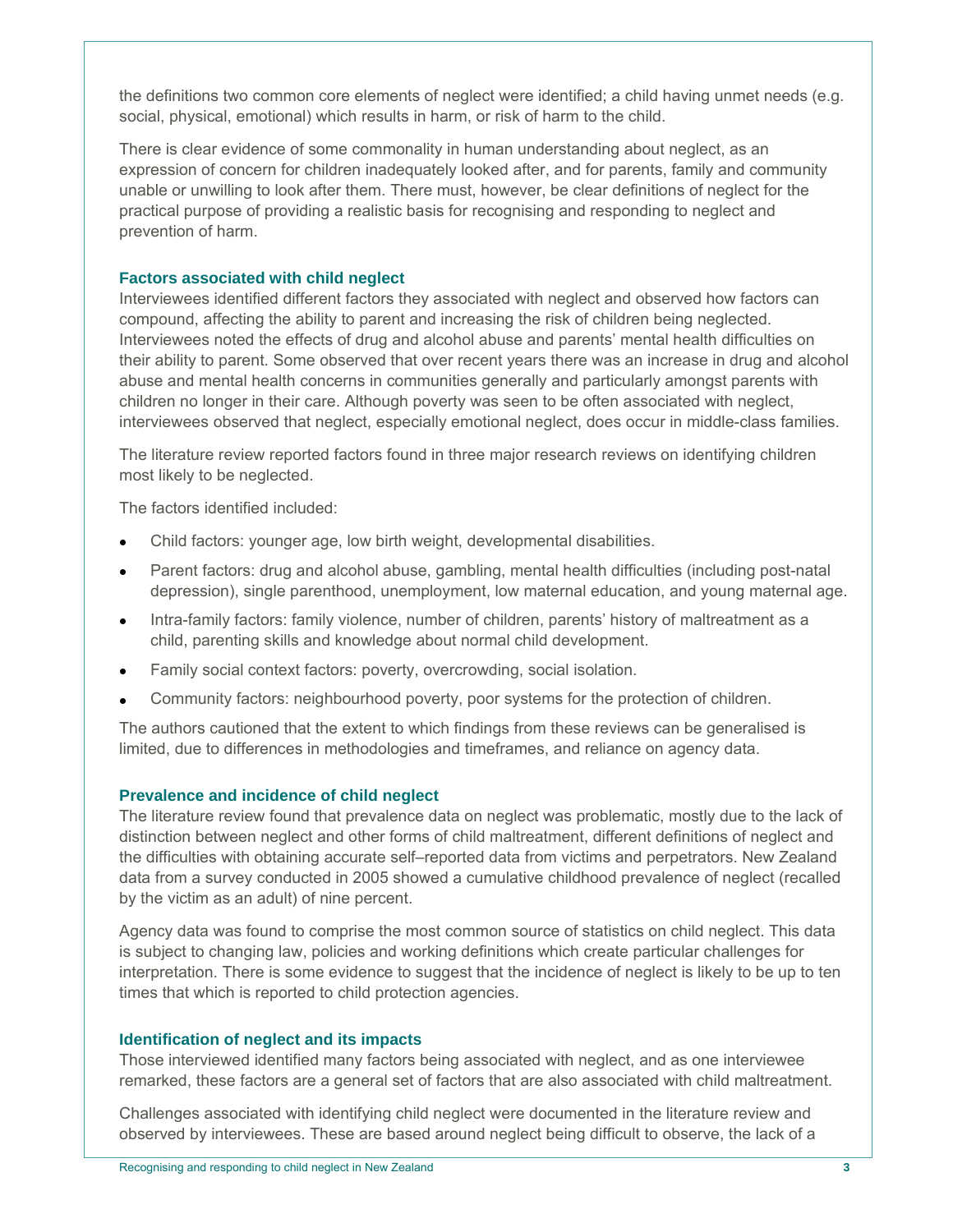common definition of neglect and sub-types of neglect and the wide ranging views concerning what constitutes neglect. Workers in maternal health and early childhood centres were seen as well placed to identify potential neglect from their observations of the child and of parent-child interactions.

The literature review confirmed that the impact of neglect depends on when it occurs in a child's life (early neglect has greater consequences), how long the neglect lasts and the nature of intervention to repair the damage. When the needs of the child are systematically ignored the developmental damage can be severe, chronic and irreversible.

## **Difficulties responding to child neglect**

The literature review identified transient families and the uncoordinated involvement of multiple agencies as barriers to successful intervention. Interviewees also identified these barriers and noted other challenges when working with families at risk of neglect, including:

- families who are unwilling to work with services
- vulnerable families who may not be engaged with services or leave before the intervention is finished.

Interviewees also observed some barriers or gaps in services when working with families:

- some services lacked funding to be able to work more intensively with families at risk of neglecting their child or who had neglected their child
- some service thresholds were seen to be getting higher (most commonly identified for maternal mental health services).

## **What is working well?**

In terms of effectiveness, the literature review identified only services and programmes considered to be 'promising' because it was difficult to prove effectiveness – this was due to the complexity of defining child neglect and the association of neglect with other forms of child maltreatment.

Interviewees identified some programmes and approaches that they thought were working well to assist families in need. In particular, Family Start was mentioned as a good intensive programme that gets alongside families and whānau. The Ministry of Education's Promoting Participation Project was seen as working well to locate and engage families and whānau in early childhood education. Services were thought to be more effective when problems associated with neglect were identified and responded to as soon as possible and families were willing to work with an agency.

## **Improving responses and services**

The literature review concluded that the best way to prevent neglect on a whole population basis was to improve existing services to enhance attachment between caregivers and their children and improve education about child development. The literature review highlighted maternal depression, substance abuse, poverty and gambling as significant factors with potential for intervention. In the New Zealand context the review suggests investment in higher-quality pregnancy and maternal care (especially Lead Maternity Carers and Well Child/Tamariki Ora Services) would be beneficial.

Most interviewees' suggestions related to how neglect can be better publicised or defined, how parents can be better supported, the need for more training and resources for agencies working with children under the age of five years, and how agencies can work together better. Improved coordination of existing services was seen as important. Most thought it would be beneficial to build on existing programmes rather than introduce more new programmes. In particular, Well Child/Tamariki Ora was identified as a service that warranted more resourcing to follow-up and retain vulnerable families and strengthen service accessibility for children until the age of five.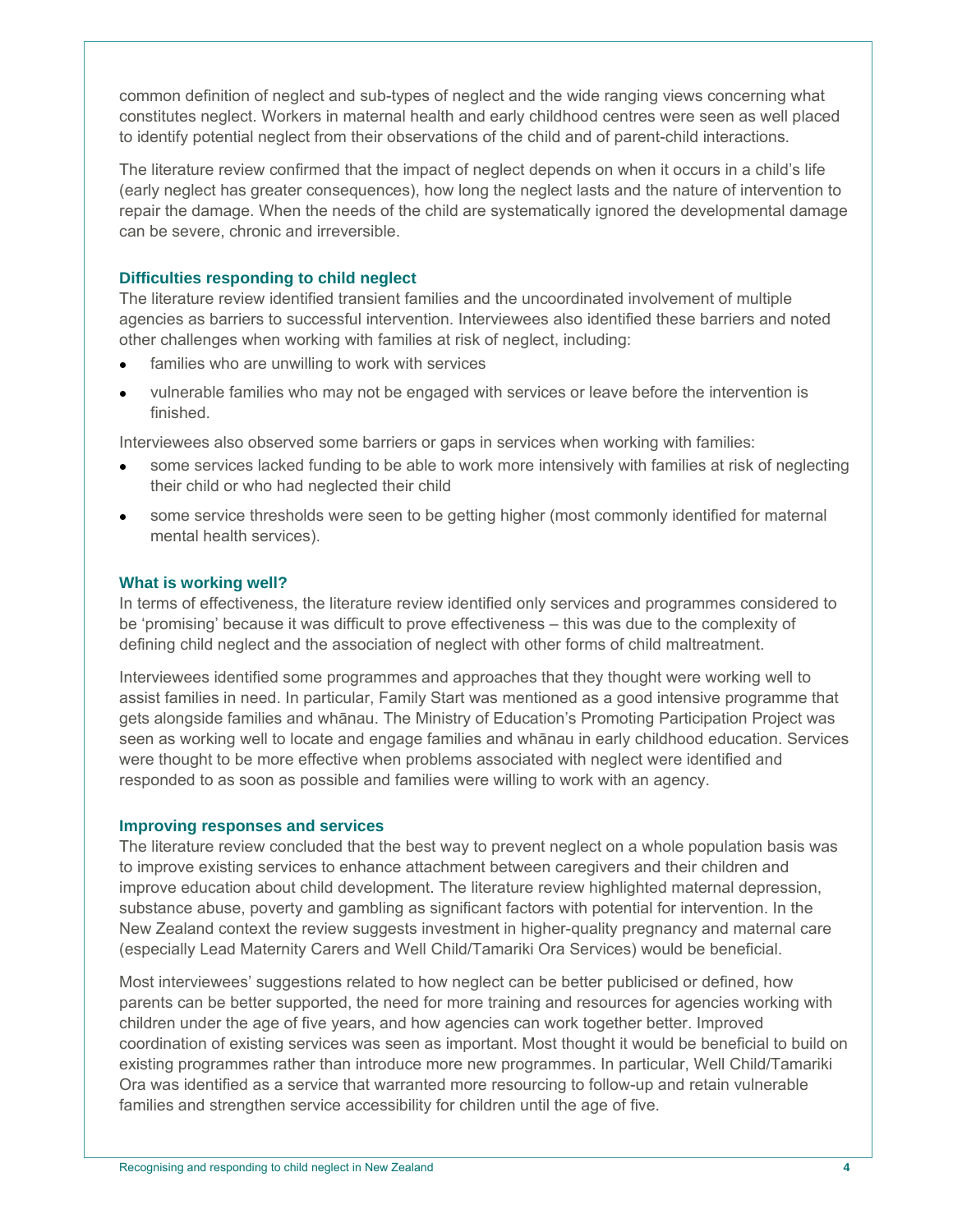## **Part A - Interviews**   $\sigma$

# **Background**

This section presents research findings on the neglect of children from birth to five years derived from key informant interviews with 22 managers and frontline staff from government and non-government agencies within the health, social services and education sectors. The interview questions focused on definitions of neglect, agency responses to neglect, and agency actions to prevent neglect. This research was conducted in 2009 and 2010 by the Centre for Social Research and Evaluation within the Ministry of Social Development (MSD).

In conjunction with this research, MSD commissioned Auckland University of Technology (AUT) to undertake a review of New Zealand and international research into the neglect of children from birth to five years. Part B of this report summarises findings in the AUT literature review report: *Recognising and responding to child neglect: Findings from a literature review*. Both projects were undertaken to inform policy work on child maltreatment, including work by the Taskforce for Action on Violence with Families.

These findings should be read with the following points in mind:

- The views and opinions presented are not necessarily the views of the Ministry or of the sectors involved.
- The number of interviewees was small.
- The findings cannot be generalised across the agencies represented.

# **Key findings**

## **Few of those interviewed referred to a definition of neglect, possibly reflecting the absence of official agency definitions of child neglect**

However interviewees understanding of neglect closely aligned with definitions in the research literature. Physical and emotional neglect were the sub-types of neglect most frequently referred to. Different parenting practices across social-cultural contexts were felt to contribute to the subjective nature of neglect possibly contributing to the difficulty in arriving at a common definition.

## **The compounding effects of different factors and stressors that can lead to child neglect were noted.**

Drug and alcohol abuse and maternal post-natal depression were particularly commented on, as well as inadequate parenting transmitted through poor parenting practices across the generations.

## **Workers in early childhood education centers and Plunket were seen to be well positioned to observe potential neglect.**

These workers were seen as well placed to observe children and their interactions with parents. Some interviewees commented on the effects of class on recognising child neglect, with children from upper or middle class homes seen as less likely to have neglect identified and responded to.

## **Most interviewees saw their agency's role as assisting in the prevention of neglect and referring families to other services when neglect was suspected.**

By referring families their agencies were seeking to prevent neglect by addressing risk factors associated with neglect and responding to harmful effects on children when neglect was thought to have occurred.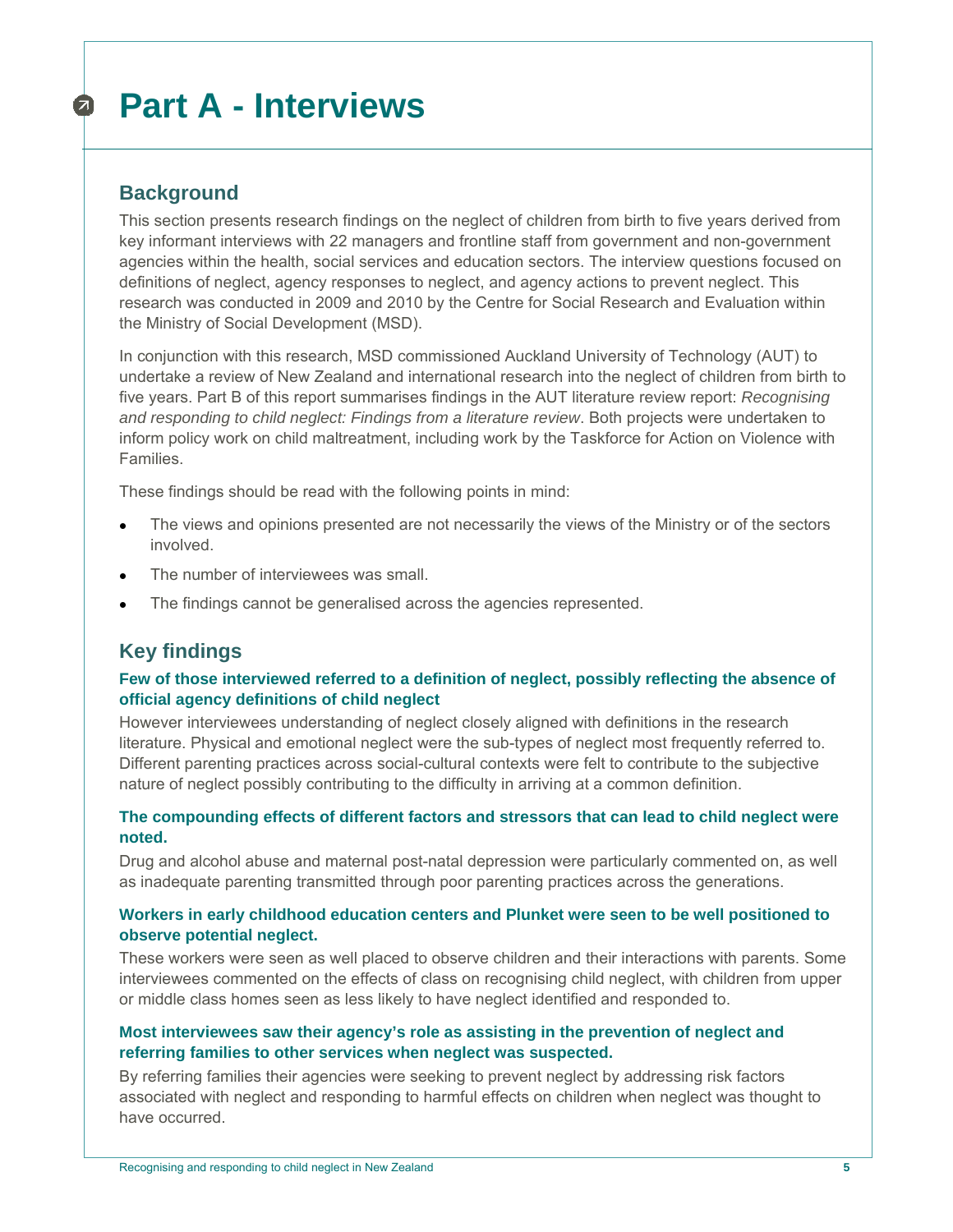## **Aspects that were seen to be working well in preventing and responding to child abuse were:**

- strong relationships between workers and the family
- well trained staff
- databases that hold useful information
- home visiting programmes
- mechanisms to assist families connect with services.

#### **Ways to improve response suggested by these interviewees included:**

- publicity campaigns focusing on child neglect
- more resourcing of maternal and child health services
- better training on child neglect
- reducing child poverty
- improving work-life balance
- changing attitudes to parenting.

# **Method**

This research was based on interviews with key informants from both government and nongovernment agencies within the health, social service and education sectors in New Zealand. Sector representatives on the Child Maltreatment Working Group set up by the Taskforce for Action on Violence with Families nominated the agencies from which people were invited to participate in the research interviews. The agencies themselves identified a manager and a frontline worker to be interviewed.

There were a total of 13 interviews with 22 interviewees, all face-to-face except for one telephone interview. Eight interviews involved one participant and five interviews were with groups of interviewees. Interviews were semi-structured and used the discussion guide shown in Appendix A. Seven interviews were carried out in national offices of agencies mostly based in Wellington, four were carried out in regional offices in one region, and the remaining two were carried out in regional offices in two other regions.

Available time and resources limited the scope of the research. A group of this size and nature cannot represent all agencies and communities, nor fully represent the views and circumstances within these groups. Notable omissions include Pacific Peoples agencies and Child, Youth and Family front-line staff. The small number of those interviewed and the lack of quantitative data limit the interpretation of findings.

The following list shows the roles and agencies of the 22 people interviewed, either in groups or individually:

- child and adolescent psychiatrist (Child, Adolescent and Family Mental Health Service)
- two midwives (College of Midwives)
- paediatrician (New Zealand Paediatrics Society)
- national clinical advisor in nursing (Plunket national office)
- clinical leader (Plunket regional office)
- senior advisor adoptions, advisor care and protection, two senior advisors care and protection, manager learning and development (Child, Youth and Family)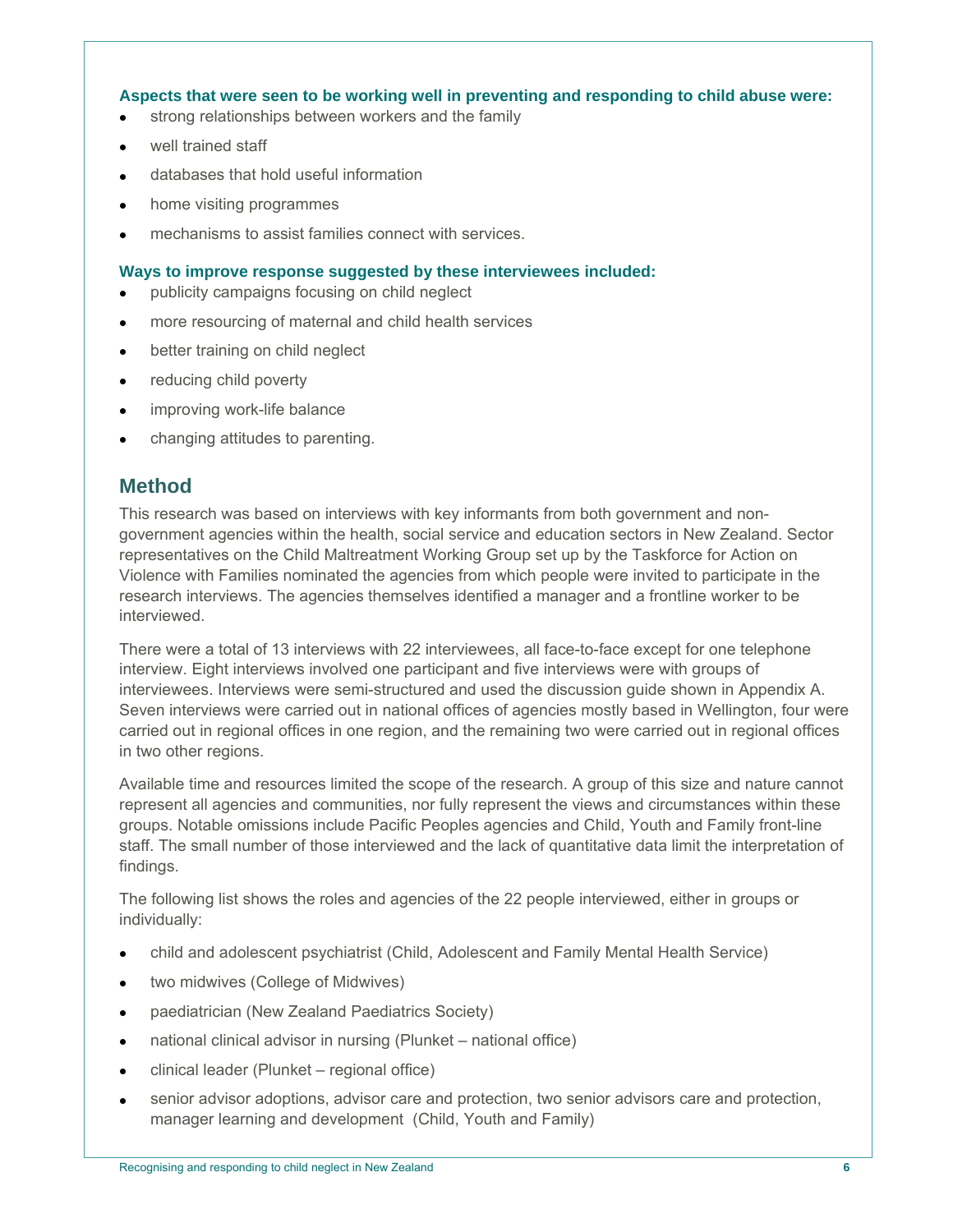- national manager policy, team member in service delivery (Open Home)
- senior social worker (Barnardos)
- counsellor, social worker, manager (Iwi provider)
- regional manager (Ministry of Education)
- promoting participation coordinator (Ministry of Education)
- promoting participation coordinator, early childhood manager, Te Atawhai o Pa Harakeke coordinator (Ministry of Education).

# **Definitions of child neglect**

The majority of interviewees worked in agencies where there was either no official definition of child neglect or these interviewees were unaware of an official definition. In the few cases where interviewees did refer to a definition of neglect, this definition was often embedded in more general definitions of child maltreatment or family violence.

Using a more general definition of child maltreatment reflects the observation of many interviewees that neglect can occur alongside other forms of child abuse. Without an official definition of child neglect some interviewees noted that they would refer to the Child, Young Persons and their Families Act 1989 or to the Te Rito definition.1 However, there is no definition of child neglect in either document.

Nevertheless, interviewees' understanding of neglect closely aligned with definitions outlined in the literature review on child neglect. Neglect was viewed as a series of events occurring over time rather than a one-off event. So, for example, if a child was observed to be under-dressed in cold weather on one occasion this was not viewed as necessarily meaning that the child was neglected.

## *Personally, for me, I have a picture in my head of a film strip and it's over time, seeing the same lack of whatever that, in the end, has a detrimental effect on the welfare of the children.*

Different types of neglect were observed by those interviewed. Physical neglect, which was seen as being easier to recognise than other neglect types, was commonly defined as a failure to provide the necessary food, shelter and clothing. Emotional neglect was seen as failure to meet a child's emotional needs and this was often talked about in connection to issues of attachment. Emotional neglect was viewed as being more subtle and hidden and therefore less easy to observe or detect, compared to physical neglect. Other types of neglect such as health, social and educational neglect were identified by a few interviewees, from those in the health sector or working closely with the health sector.

Some interviewees observed that as well as occurring in families, neglect can also occur when a child is cared for in an institutional environment, for example an early childhood centre.

Definitions of neglect were seen to vary depending on the social-cultural context in which neglect occurs. For example, it was observed that normal parenting practices in previous generations might be considered neglectful by today's social norms. The social-cultural context of neglect was also observed to vary across groups in society, e.g. ethnic groups and socio-economic groups.

 $\overline{a}$ 

<sup>1</sup> *Te Rito New Zealand Family Violence Prevention Strategy*, February 2002, Ministry of Social Development, Wellington.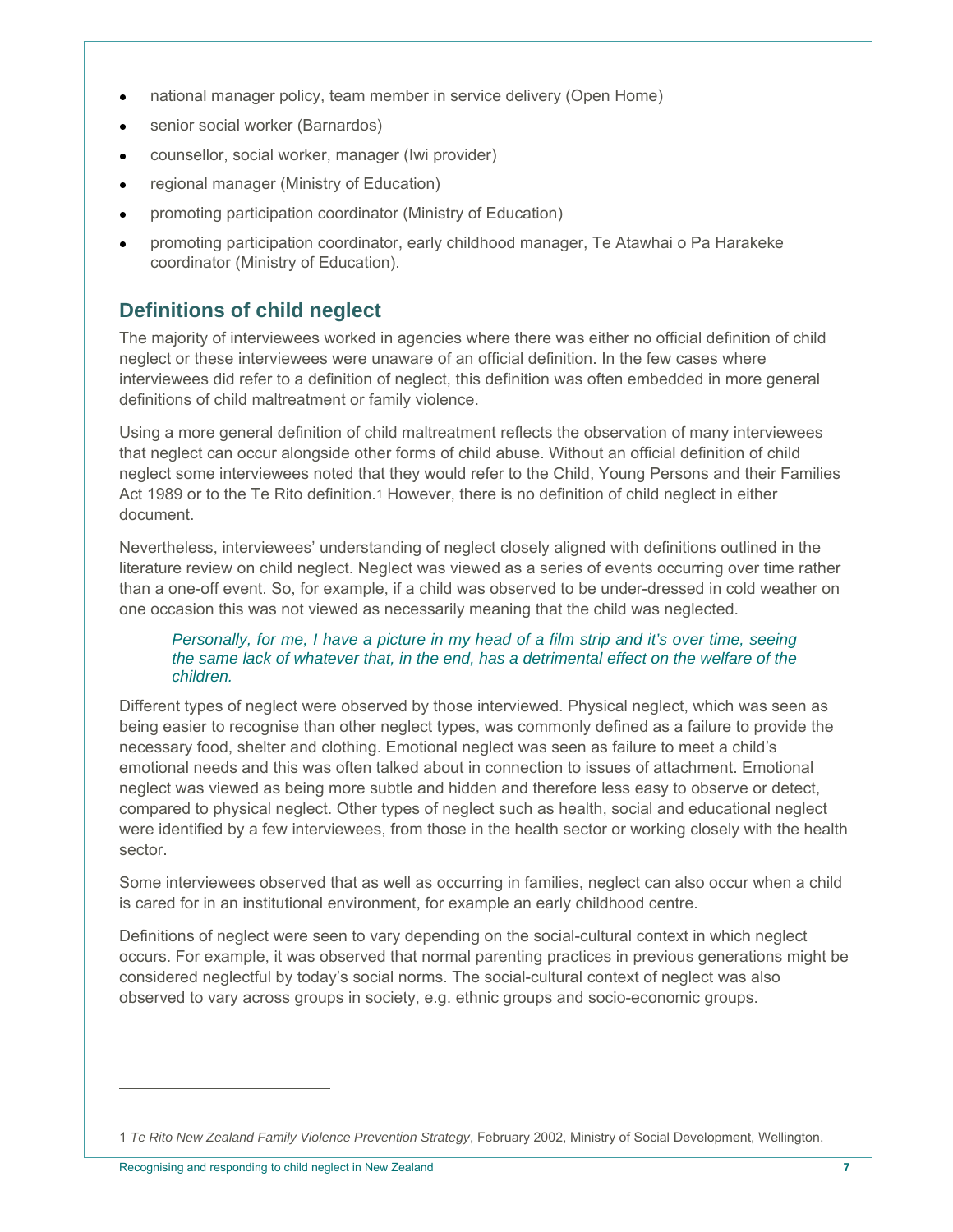*So paediatricians avoid being judgmental about a lot of kids whose care is perhaps less than optimal because they recognise that a lot of families are living in relative degrees of poverty on limited access to resources like GPs and so forth. So the kids that tend to get defined in paediatricians' minds as neglected are the ones that stand out.* 

So for something to be considered neglectful many interviewees noted that it had to be distinctly different to practices within the social-cultural context in which they occur. Some interviewees observed that while parenting practices may be considered acceptable within the social-cultural context in which they occur, if these parenting practices result in harm to the child, they need to be addressed. For example, parents employing multiple nannies because they don't like to see their child attached to one person can harm a child's development. The following quote describes a parenting practice that is considered acceptable within the social-cultural context in which it occurs and was seen as potentially harmful to the child.

*You've got different types of neglect, in terms of you've got like your new immigrant populations who bring with them cultural practices that may or may not be a safe cultural practice. I'm just thinking of one where the woman drinks wine for the first three months […] and their babies rest and sleep a lot cos they're breastfed. So you've got some cultural ethnic practices that are not neglect per se, but […] we know through research they are harmful to a child.* 

It was acknowledged that differences in parenting practice contribute to the subjective nature of neglect thereby adding to the difficulty in achieving a common definition.

# **Factors associated with child neglect**

Those interviewed identified many factors as being associated with neglect, and as one interviewee remarked, these factors are a general set of risk factors that are associated with child maltreatment more broadly. Interviewees noted that these factors can compound, affecting parents' abilities to parent and cumulatively increase the risk of neglect. Interviewees frequently talked about the effects of drug and alcohol abuse and mental health difficulties. In particular, maternal post-natal depression was seen to have an effect on a mother's ability to parent. Some interviewees observed that over recent years there was an increase in these concerns in communities generally and particularly amongst parents with children no longer in their care.

*There's an extraordinary level, probably in the mid-80%, of parents of children in care have issues with drug and alcohol that leads them to make inappropriate decisions and often leave the child in isolation […] The third one that I've been aware of is mental health issues or chronic illness where one or both of the parents are removed from their child, either physically through physical illness or emotionally from mental health concerns.* 

Interviewees also talked about inadequate parenting that had become normalised as a result of how parents were raised themselves and a lack of knowledge about parenting. These parenting practices therefore became intergenerational.

*Neglect can be because the parents don't know any better, they've normalised the neglect when they've been brought up and so they think that that is the way that they bring their children up. For others, it is just a lack of knowledge on what to do and those ones are sometimes easier to deal with because they acknowledge that they want to do better. And when you do a referral they follow through on the referral.* 

Although poverty was often associated with neglect, interviewees observed that neglect, especially emotional neglect, does occur in middle-class families.

Other factors that some interviewees thought contributed to neglect are listed below.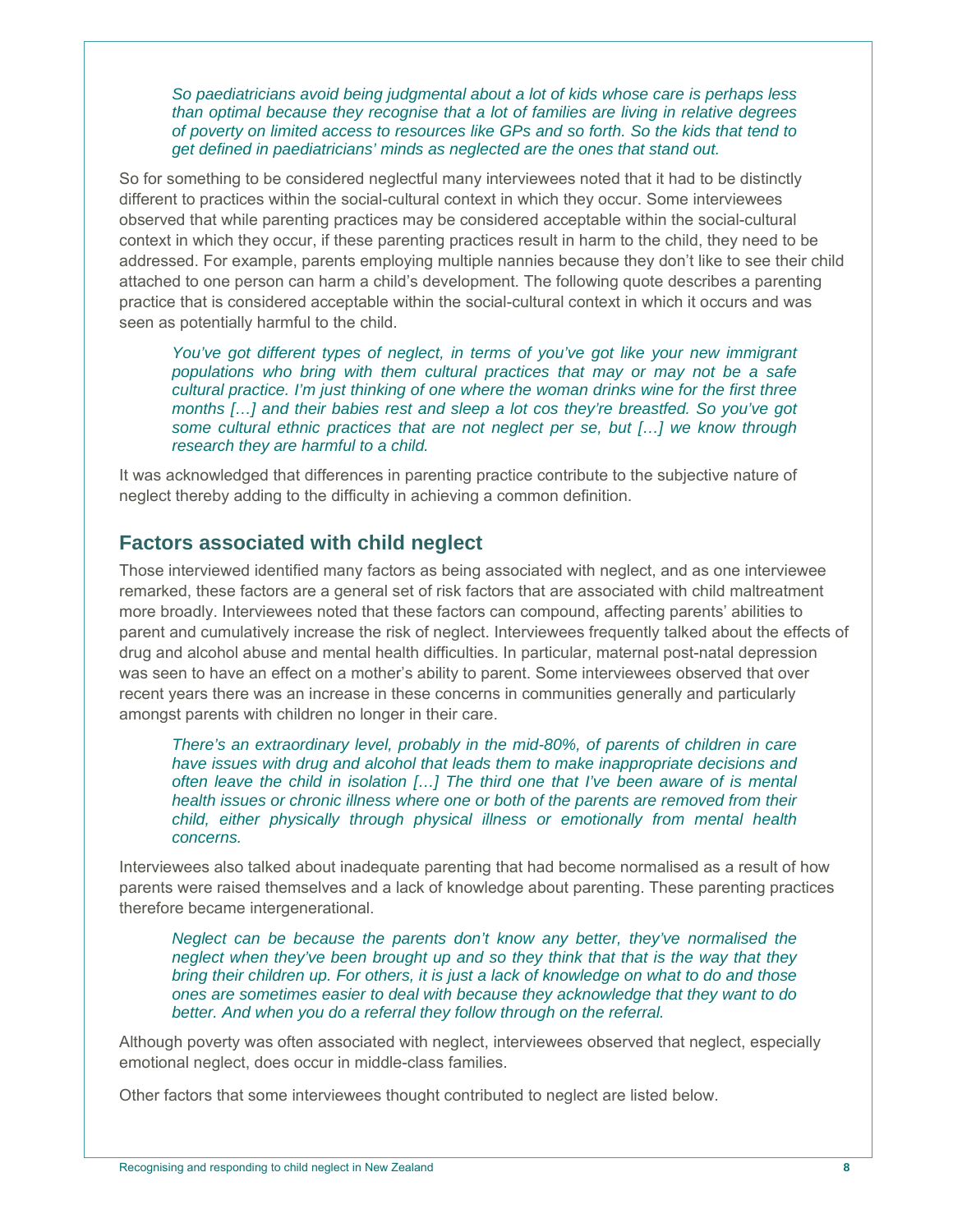#### **Child factors**

 children with characteristics that make them more difficult to parent (eg a difficult irritable child or a child with health concerns).

#### **Parent factors**

- young parental age
- parents with gambling problems
- parents with intellectual disabilities
- parents with chronic illness
- parents' inability to manage finances.

#### **Intra-family factors**

- family stresses and dynamics (including family violence)
- families with large numbers of children.

#### **Family social context factors**

- isolation from support services (eg families moving to rural locations without social services in search of cheap housing)
- isolation from social support networks (eg the breakdown of the nuclear family and grandparents working to the age of 65)
- some Māori families experience a sense of dislocation from whānau and their cultural background.

#### **Community factors**

- societal pressures, eg families working longer hours and requiring two incomes
- the cost and accessibility of health care
- the effect of the current recession on a wide range of families including middle-class families.

# **Incidence and most commonly seen types of child neglect**

Very few interviewees reported that their agency collected data about neglect amongst their clients, either because this type of information was not recorded or, if it was, neglect was not separated out from other forms of child maltreatment or family violence. An exception was Child, Youth and Family.

No agencies had readily extractable data about the sub-types of neglect experienced by clients. Interviewees who were working directly with families talked about the types of neglect they saw most often. Physical neglect and parents' emotional disconnection with their children were most frequently observed. It is possible that interviewees noted physical neglect because it was easier to identify compared with other forms of neglect such as supervisory neglect. Many interviewees were working with both parents and children and were therefore in a good position to observe a lack of parents' engagement.

# **Identifying child neglect and its impacts**

Interviewees reflected on the extent to which their agencies interacted with children, or with parents and children together, and also where they interacted with families. For example, interviewees from early childhood education centres have the ability to interact with children regularly for a long period of time, but not all children attend these centres. In comparison, both Plunket nurses and midwives are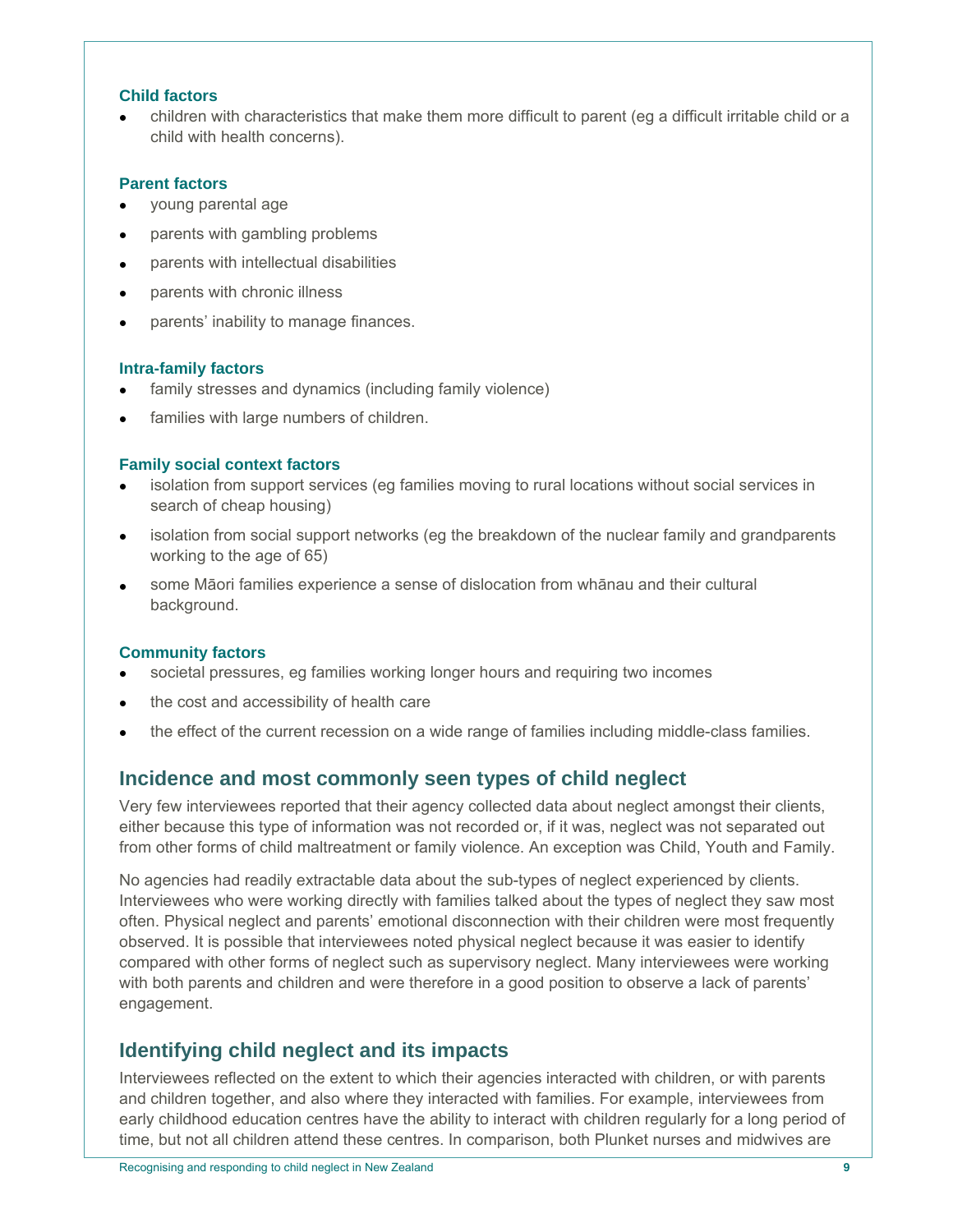able to interact with almost every baby born in New Zealand and this interaction often occurs in visits to the home. Plunket nurses and midwives are in a position to observe attachment concerns for young children.

*And it's looking at the other children. If there are other children in the household, you can see that there are issues, and also […] how they're hooked in or not hooked in to support structures. But when […] there aren't other children, it's first baby, sometimes […] it's that ability to form loving relationships.* 

As well as observing interactions between children and parents, interviewees outlined ways in which Plunket can assess signs of neglect through the skill sets of the nurses and the assessments that are carried out, including family violence assessments.

*So the nurses are really skilled in their assessments of children. When they do that full assessment it's with an undressed child so that we're looking at all of those physical cues…we gather information on […] are you working, is your partner working, what money have you got coming in? What support agencies are you connected into, what family support do you have? We ask a family violence screen at each contact if it's safe to do so and if the person's alone.* 

Early childhood centres are also in a good position to observe interactions between parents and their young children.

*It's usually reported through observations and parents not really talking to their children or not interested or playing with their children. But the parents, or it might be the caregiver, are usually disengaged with the staff as well. You get the view that they're either really stressed or they've got something going on in their lives or they're rough with their children.* 

Some interviewees observed that physical neglect was easier to identify than emotional neglect. One interviewee observed that there is an increasing awareness of emotional neglect, but noted that emotional neglect can be difficult to identify in children under the age of five years, partly because of the difficulty of observing mental health concerns in this age group. Another interviewee noted that agencies are good at finding neglect in the lower socio-economic band, but emotional neglect and issues of attachment are harder to identify in the upper or middle classes where it appears as if children's' needs are satisfied.

# **Responses to child neglect**

Most interviewees saw their agency's role as assisting in the prevention of neglect and referring families to other services when neglect was suspected. By referring families their agencies were seeking to prevent neglect by addressing risk factors associated with neglect and responding to harmful effects on children when neglect was thought to have occurred. For more mild forms of neglect a preventative approach focusing on addressing risk factors was seen by most interviewees as an intervention. The 'differential response' pathways now available to Child, Youth and Family social workers were seen by some interviewees as enabling more interventions for families to sit at the prevention end.2

 $\overline{a}$ 

<sup>2</sup> When concerns are raised that a child or young person is at risk of abuse or harm Child, Youth and Family have a range of responses depending on the level of need for the child and their whänau.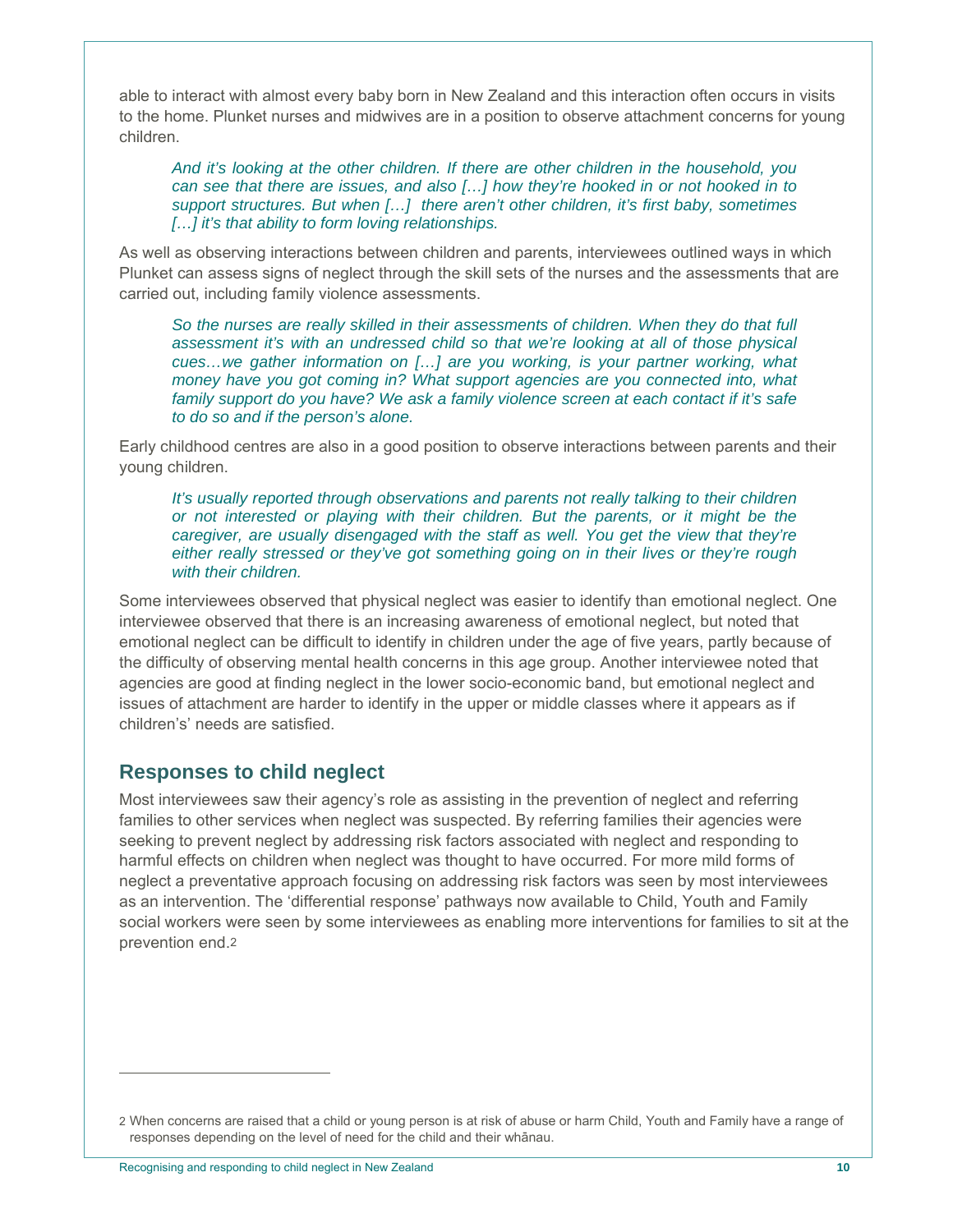#### **Prevention**

None of the interviewees had programmes within their agencies or knew of programmes with a specific focus on preventing neglect. Instead programmes were seen to be addressing risk factors associated with neglect and providing parents with needed supports such as parenting programmes. Some agencies saw preventing neglect as inherent in the ethos of their organisation, which had a focus on child wellbeing – for example, midwives, Plunket, Barnardos and the early childhood sector.

## *From our perspective we go from a well child view, so we look at what should a well child in a well family be doing and what does that look like? And then if it deviates from that it stands out, and so then you go ok, if that's standing out now what do you need?*

Some interviewees referred to specific aspects of their agencies' service delivery as particularly important in the prevention of neglect. For example, the interviewees from the early childhood education sector felt neglect could be prevented through some of the more targeted education initiatives and education programmes that involve both parents and children – for example through initiatives aimed at improving engagement in early childhood education. This was being achieved through targeting vulnerable groups and either enhancing an existing early childhood education service or helping to set up a new service. The examples talked about were playgroups for families with gang affiliations and setting up playgroups in deprived areas. Another targeted initiative 'The Promoting Participation Project' aimed to find hard-to-reach families (for example, through door knocking) and engage them in early childhood education.

Another important part of preventing neglect described by this interviewee was identifying families at risk of neglect early and referring them to relevant services.

*Prevention approach is early identification of risk factors and then education. So that anticipatory guidance of what does this family need to do to try and protect kids, so it'll be the family violence screen that we do every time. […] We do education to nurses on preventing neglect.* 

#### **Intervention**

Agencies varied in how they responded to observed neglect depending on the services available within their agencies and in the wider community. More urgent or severe cases of neglect were commonly seen to require Child, Youth and Family intervention, whereas lower- level cases were responded to directly or referred to agencies other than Child, Youth and Family. Some of the approaches taken by agencies included:

- trying to help parents (usually mothers) understand ways in which they might better tend to their children:

*Our response to neglect is around education as well as around the parenting programme, better awareness programmes, domestic violence programmes.* 

- working on reducing risk factors associated with neglect by providing or referring families to support services where these were available:

We would be supporting families to access programmes, and they would be variable *depending on the area that midwives were in as to what service providers were operating and what the family's needs were. Sometimes it might be drug and alcohol issues, sometimes it might be budget support, it might be a variety of things really, so you'd be working with the families individually to provide that sort of support for them.* 

- identifying needs in children that can be better served:

*Over the last two years, [Child, Youth and Family have] developed a much stronger focus on emotional and health neglect and put in some steps, including successful pilots of health and education assessments of all children coming into our care where they go off to see a paediatrician and […] they get specifically explored for their*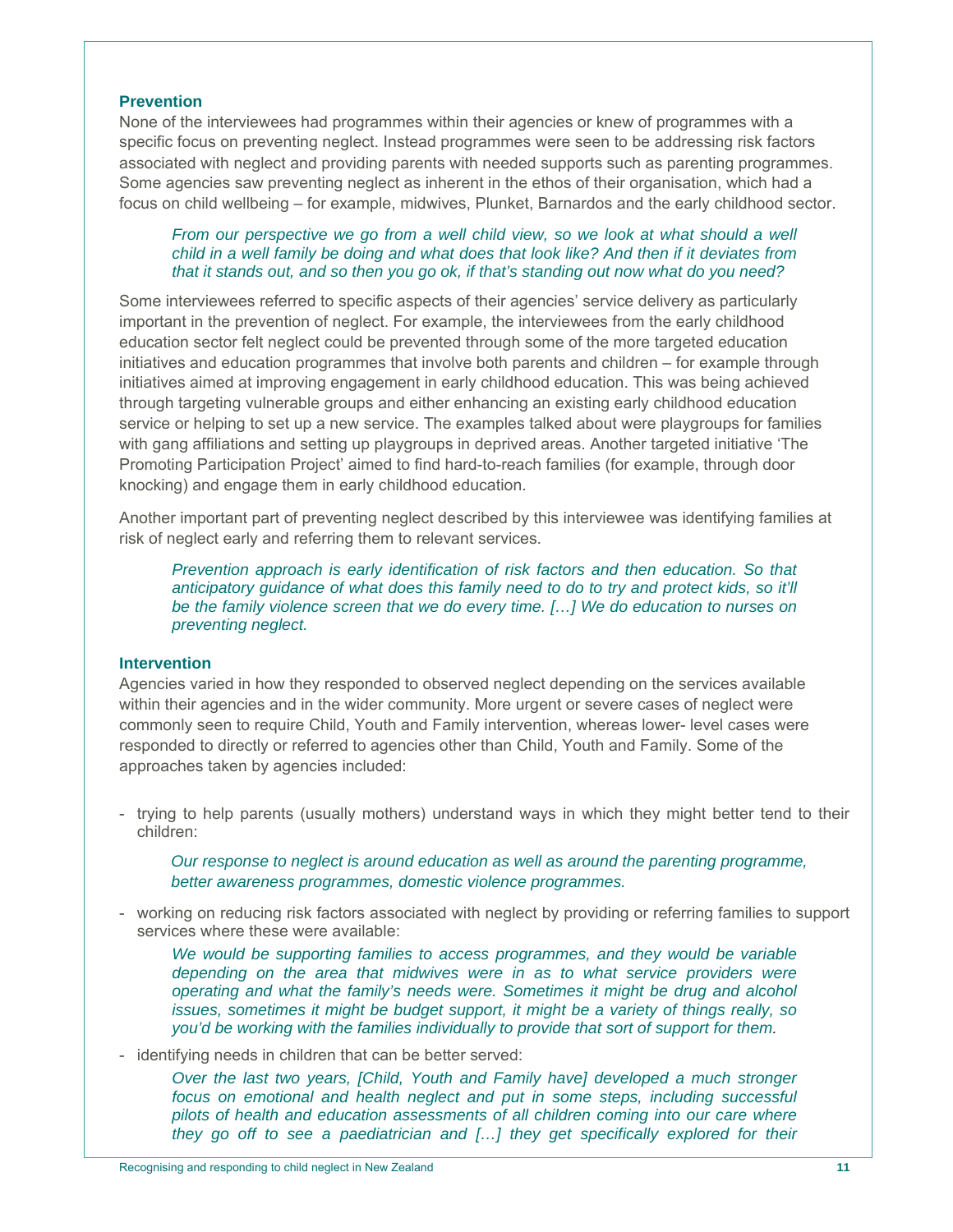*developmental delay and attachment disorder. And that's generating a diagnosis of mental health, their behavioural conditions in 67% of the kids, and referrals in over 40% of kids to mental health service. So I think we're particularly working with health in addressing some of the emotional and health needs that are a consequence of the neglect.* 

These three approaches outlined above were achieved through interventions carried out by the agency that originally identified neglect concerns, or within other agencies the family was referred to.

The following interventions were specifically mentioned by interviewees:

- Watch, Wait and Wonder
- Guided Interaction
- Incredible Years
- Plunket Healthcare workers (Karitane and Māori kaiawhina)
- Positive parenting programmes
- Family violence programmes
- **•** Counselling
- Drug and alcohol programmes
- **Budget support services**
- Child, Youth and Family health and education assessments
- Family Start
- Parents as First Teachers (PAFT)
- Relationship Services.

#### **Involvement of other agencies**

It was apparent from interviewees that their agency referrals for families where neglect was a concern involved a wide range of support services and agencies. Some interviewees observed that their workers were required to know about all the relevant services in their communities. The agencies that workers referred clients to varied depending on what was available within each local community.

# **Difficulties with responding to child neglect**

Interviewees mentioned a variety of difficulties encountered when responding to neglect. These difficulties can be grouped into three main areas:

- barriers to intervening
- difficulties in working across agencies
- missing and under-resourced services.

#### **Barriers to intervening**

There were many barriers that affected agencies' ability to intervene in cases of neglect. Some interviewees talked about neglect as being difficult to identify. This was because neglect is often covert in nature and interviewees were unclear whether an incident was a one-off occurrence or whether neglect was continually occurring. It was also noted that observing neglect in small children under the age of five years is difficult.

*Just not really being able to name it, you know, having your suspicions, everyone's not happy with the way the child smells but still haven't kind of nailed it.*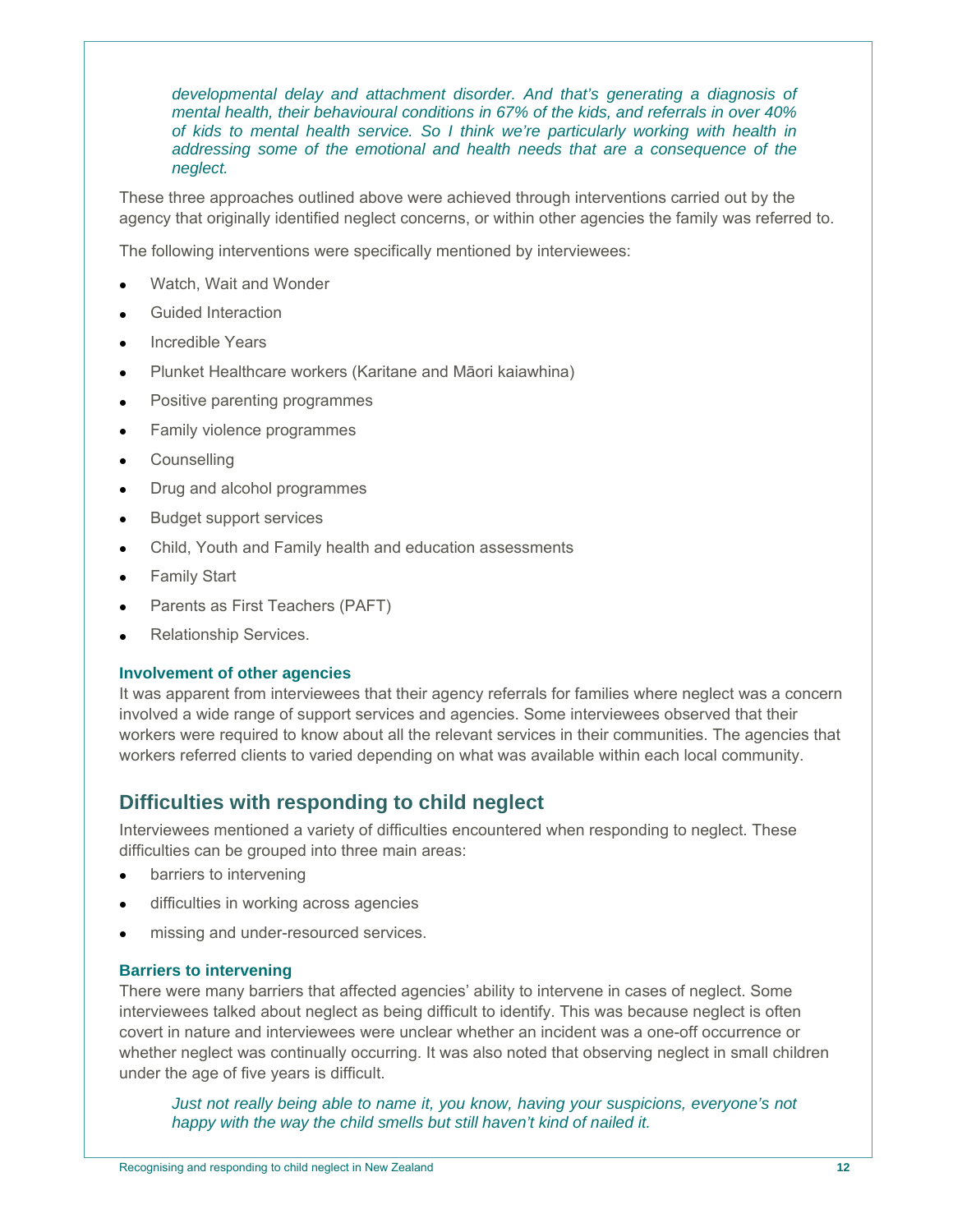*Non-recognition. That's a major one, I think. And I think often when you do see that, I think it's easy to sort of, even if you see it, somehow to ignore it or to write it off as oh, well, she [the mother] was just having an off day or it must have been a difficult week or … it's not so sort of in your face as hitting a child or screaming at them.* 

Neglect is often not labelled as neglect because interviewees felt there was not an agreed common definition of neglect, as noted by this participant who compared neglect to physical abuse.

*I think a key barrier is the difficulty in defining it in a way that everyone will accept so that people see neglect as a very subjective thing. You think this child's being neglected but I don't, and what's the grounds for our difference of opinion and who's right and who's wrong and who's to decide who's right and who's wrong? So that when it comes to physical abuse, the child's got bruises or a broken bone and the family's saying, "No, no, I didn't injure this child" and you can point at the broken arm and say, "Well, look, somebody injured this child. There's no room for negotiation about this. Someone's hurt this child. Something has to change."* 

The lack of a common definition of neglect is not only evident from the practitioners' point of view, but also in the variation in society's understanding of what constitutes neglect. For example, some interviewees talked about the difficulties of working with parents who had a different understanding of parenting responsibilities. This is particularly so for parents who had been brought up in a neglectful environment.

Difficulties in successfully engaging and working with some families were seen by a few interviewees as a barrier to both identifying and intervening in cases of neglect.

*The families themselves could say naff off.* 

*It's parental buy-in really, it's working out with the parents and getting them to agree to do the work, and it's like some people say there's not an issue here. The other thing that we find is that one parent, and in the majority of those cases it's usually the mother, will say yes there is an issue and we need to work on these things, and the dad will be saying no […] there's absolutely not a problem here. And those are the families that are difficult to work with.* 

Plunket noted that after the child reaches one year old engagement with families from communities with higher needs can be difficult.

We find engagement after one [year old] can be much harder in our higher needs, more *at-risk communities. They're more transient, they've often still got the multiple agency stuff going on, and they deem that their kids are kind of ok now, so it can be harder.* 

Some interviewees said that identifying neglectful parenting in their own clients could lead to these families disengaging from services. This was especially pertinent when considering whether to refer a family to Child, Youth and Family.

*I think some of our nurses hesitate because if we notify, the family won't see us again, so then they go who will be seeing and who will be monitoring? And now there'll be noone in there […] and usually they know it's you.* 

*What the difficulty is for them was being able to approach the family about it in a manner that didn't isolate or … our programmes are voluntary, so they didn't make them be defensive or no longer wish to engage with us.* 

Some interviewees noted that service thresholds have increased, making it difficult to intervene by referring families to needed services. This was more commonly observed for maternal mental health services.

*We have services who have increased their thresholds like, for example, [child and adolescent mental health services]. A few years ago they were moderate to high […]. You see them just going for the high.*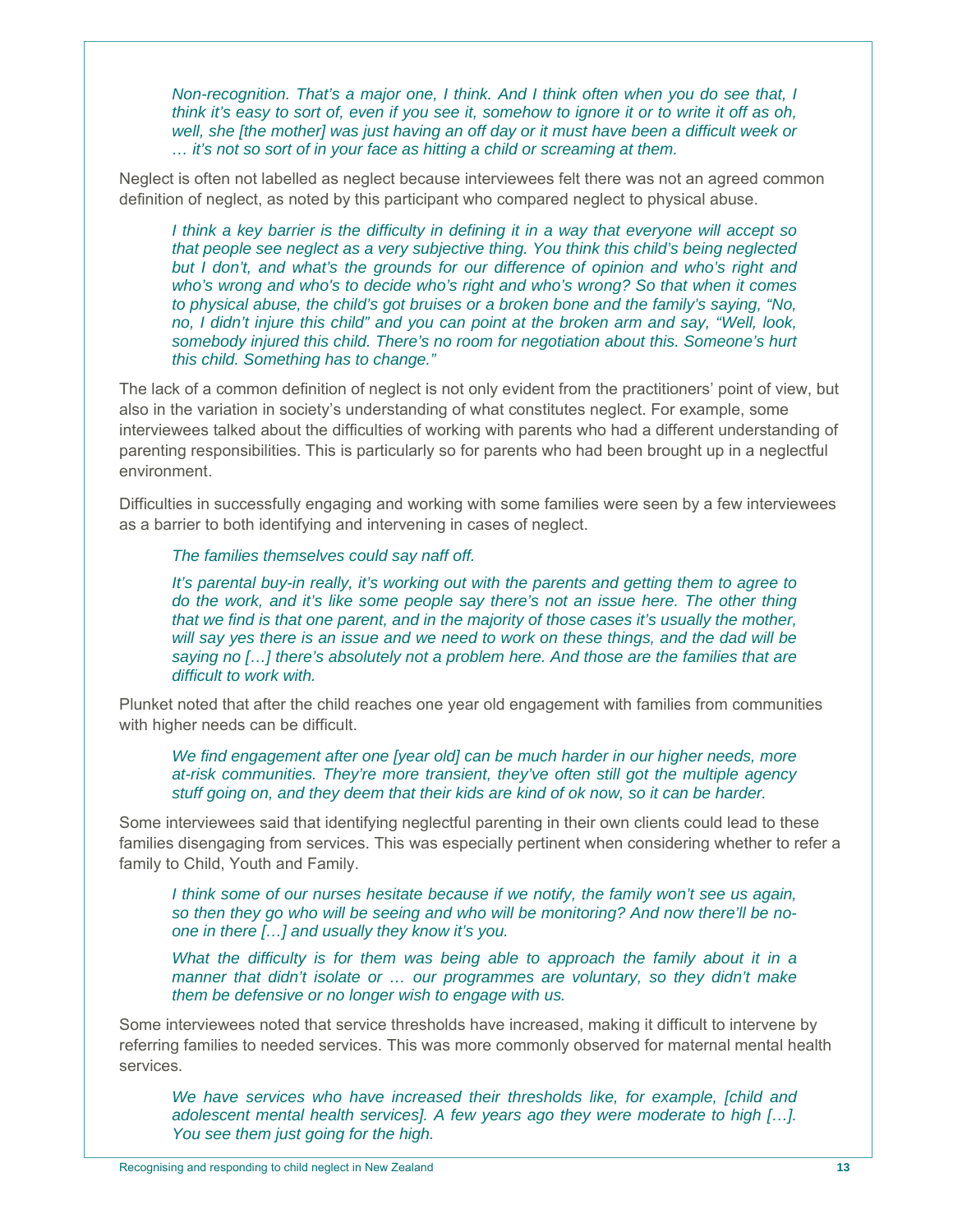#### **Difficulties in working across agencies**

Many interviewees talked about the difficulties of working across agencies, particularly for families with multiple needs who required help from a range of agencies. Difficulties included the coordination of services, problems with communication, and how to share information and resources.

*Interagency is so cumbersome and the ability of each organisation to pool money and work collaboratively just doesn't work. People like the idea of it, but when it comes to doing difficult things with budgets we are constrained by the rules and structures. We could move mountains if we got the connections working well.* 

*Removing barriers to integration between services, because there is a lot of fragmentation. So there are lots of kids where neglect is manifest in a number of different domains – to their health practitioner, to their school etc, but that information isn't being put together. It only gets put together at the point that someone gets worried enough to notify Child, Youth and Family, when hopefully Child, Youth and Family will put it together. So a lot of the kids living in that grey zone are probably being regarded as living in the grey zone by people from a whole lot of different professions, but they aren't necessarily pooling that information.* 

Some interviewees noted that there were too many agencies involved with some families, making it difficult and confusing for families to engage with every single one. Some interviewees felt that Strengthening Families addressed this well. One agency limited the number of agencies a family is referred to, in order to improve communication between agencies.

We're becoming cautious about a number of agencies working with the family at the *one time… like if, say, at the worst end, say you've got ten agencies working with one*  family, which can happen. We've begun to realise that actually that doesn't necessarily *create safety at all, so if you can restrict it, still offering the quality of service that they need, if we can restrict to, say, four or five you're likely to get a lot better communication going.* 

Other difficulties mentioned (less often) by interviewees include:

- families not referred to another agency early enough
- having an agency repeat the same types of interventions with a family instead of building on the work already achieved by another agency
- difficulty getting an agreement amongst professionals and agencies as to what constitutes neglect in a particular case.

#### **Service gaps and under-resourced services**

Many interviewees pointed to the absence or under resourcing of services they saw as important for preventing and responding to child neglect. Some interviewees felt that general child health services and services for families who need a lower level of intervention were under-resourced. Interviewees also identified specific services they felt were under-resourced, particularly Well Child/Tamariki Ora services and maternal mental health services.

*There are subcontracts that Plunket has to provide multiple visits to a small subset of children, but in many parts of the country that resource is nowhere adequate to meet the number of kids that require that kind of intensive follow-up.* 

*If we had more staff we'd do more visits, so over the years the number of visits to families keeps getting dropped and you've only got so much funding and so much resources.* 

Maternal mental health services, particularly for mild to moderate mental health concerns, were thought to be either lacking or poorly resourced.

*Maternal mental health right throughout the country is poor around service provision, and we would love to be able to access … more services… midwives have been calling*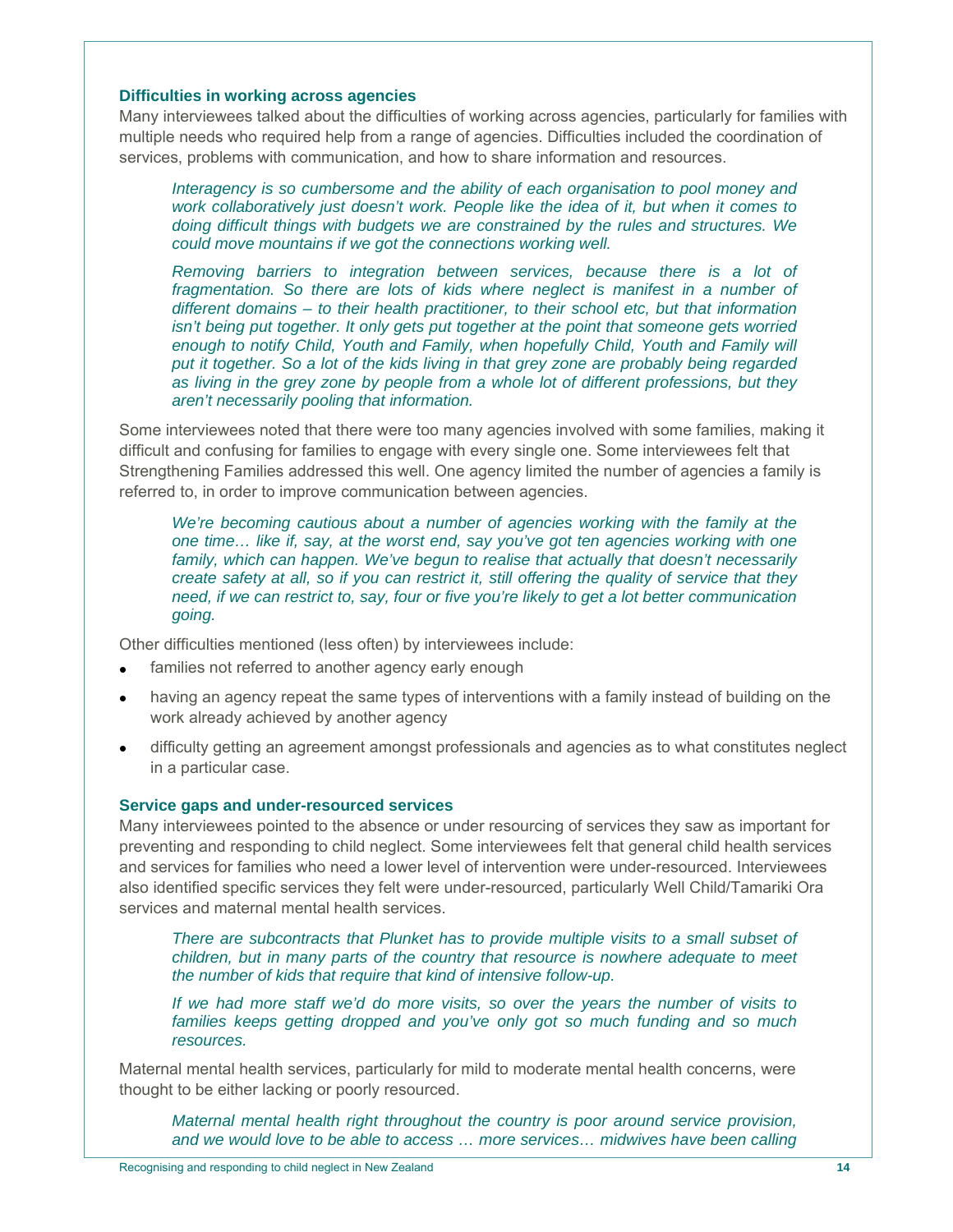for that for some time and we're very disappointed actually that around the latest round *of PHO funding … that visits to a GP in pregnancy doesn't actually include a visit to mental health services if that's what was warranted.* 

*Sometimes there's not the agencies there in the local communities that there could be or there's waiting lists. Sometimes you're in a dilemma it's like you never do any screening without having the services to refer someone to. That's why at the moment we don't screen for postnatal depression 'cause there's not the services to refer people to. And, is it ethical to screen?* 

Gaps in drug and alcohol services were also mentioned.

A few interviewees noted that funding is only available to some services for a limited time frame. These time frames were sometimes thought to be too short for establishing a working relationship with a family and to allow for changes to occur.

*Sometimes it can take a long time to build a relationship. These projects are varied from 12 months, 18 months, two years, nothing more than that.* 

One interviewee mentioned that a difficulty with services in New Zealand is that when a new problem is identified a new service is set up, instead of consolidating existing services.

# **What is working well in preventing and responding to child neglect**

Interviewees talked about what is working well within their own agencies as well as the agencies that they worked with. Many agencies talked about the benefits of having a good working relationship between the practitioner and the family. Some non-government organisations observed that they were in a good position to gain the trust of families because of their positive reputations within communities.

*We've got to come back to the working relationship with the family as well. If that's positive, respectful, transparent, all those kinds of things, your chances of a better intervention are so much more increased […] 70% is about the relationship.* 

*They [families] don't see us as the baddies, there's not that perception.* 

Plunket was seen as an organisation with strong potential for preventing child neglect because of the universal approach of the Well Child/Tamariki Ora service and therefore the high level of access to newborn babies in New Zealand. The strength of the organisation was seen as children's needs being responded to individually – a needs assessment determines how many visits and resources a family needs.

Some agencies talked about the importance of well-trained staff and the use of databases that contain useful information for staff if families return to the service.

Interviewees talked about the strengths of outside services in both preventing and responding to neglect. Home-visiting programmes (especially Family Start) were seen as beneficial. Child, Youth and Family's 'differential response' approach – designed to ensure families who do not require a statutory response are connected to other services in the community – was seen as a way of providing a positive intervention for these families.

# **What improvements can be made to better prevent and respond to child neglect**

Interviewees made a variety of suggestions about ways child neglect could be better prevented or responded to in New Zealand. As a starting point, one participant noted that a common definition of neglect across government and non-government sectors would be beneficial. Most interviewees' suggestions related to how neglect can be better publicised or defined, how parents can be better supported, the need for more resources for agencies working with children under the age of five years,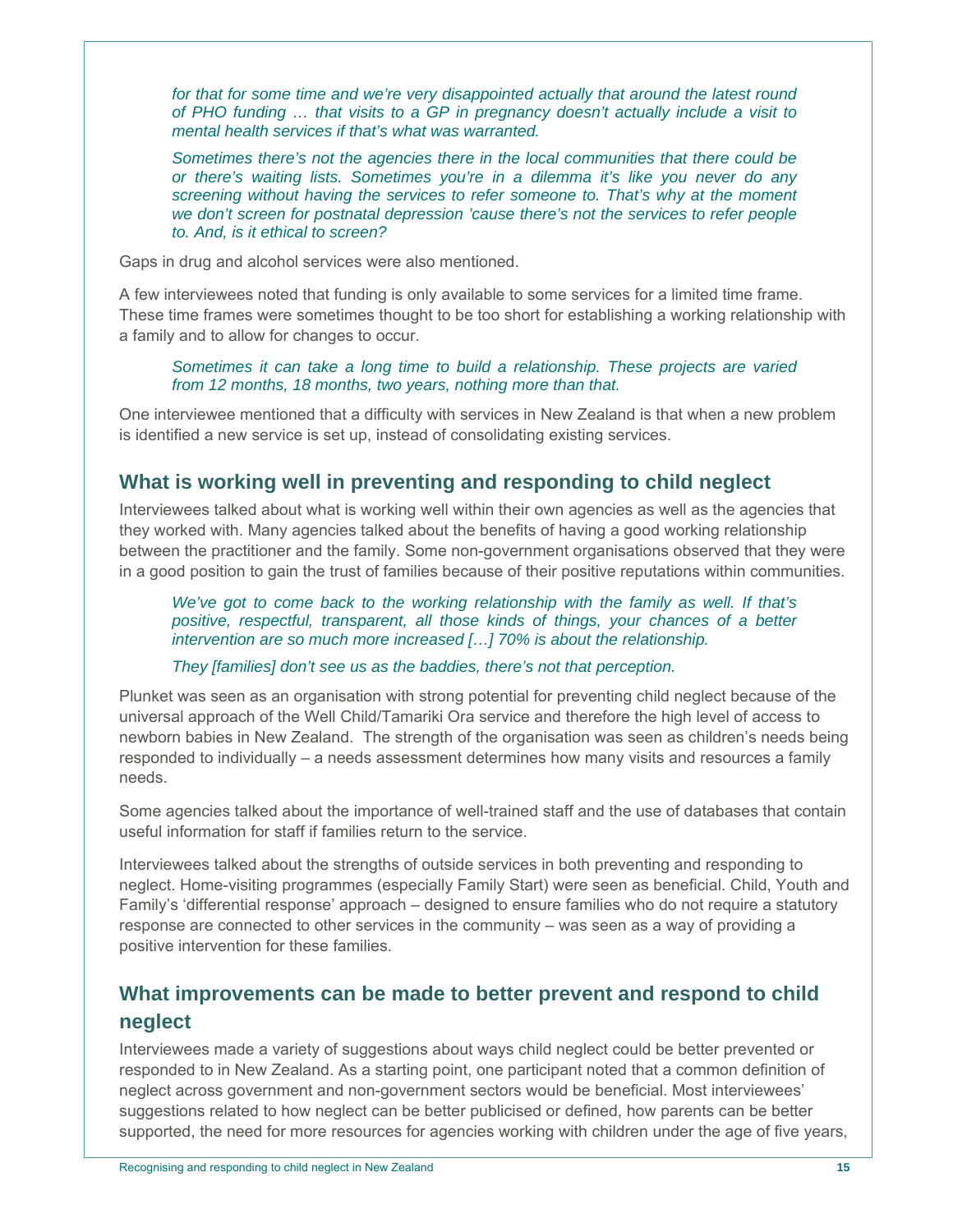and how agencies can work together better. Some interviewees talked about providing more parenting education programmes for parents and one participant suggested a way to do this would be through television.

*State funded parenting programmes like TV programmes. We don't actually have very many TV New Zealand-based parenting programmes.* 

Other interviewees talked about the benefits of advertising campaigns about child neglect to raise general awareness.

*Some of those advertising campaigns that get done are quite effective. I was just thinking about the breast-feeding one, you know that current breast-feeding one.* 

When interviewees talked about improving how services prevent and identify neglect, interviewees from Plunket and two other agencies thought that services, in particular Well Child/Tamariki Ora, could be better resourced to provide a more effective service for families in need.

*Universal, highly accessible, Well Child care that everybody can access without difficulty up to the age of five and, if people don't access it, then it goes looking for them. So that there's no child who just doesn't get seen by anybody for a year because the mother or the father are moving around and no one bothers chasing them up.* 

*Resources would be a critical one. We have 20 minutes per visit. When we identify things it all takes time, so some resource to actually acknowledge the time.* 

Some interviewees thought that staff in agencies could have better and ongoing training on child neglect.

*More could be done in working with students in their training. Refresher courses. We make our [early childhood education] centres keep their first aid qualifications up to date but those other aspects it's very easy to become complacent about. Given that we know that many of these children are in centres for five days a week from eight to five. It's a big chunk of their time. Teachers should be knowing those children really well and then knowing what to do when something is not going right.* 

A few interviewees made suggestions that related to addressing wider societal changes around reducing poverty, housing, work-life balance and attitudes towards parenting.

*If we follow the British example of a goal to eliminate child poverty it would have a huge effect on child neglect, and I think the scientific literature internationally is pretty clear that neglect is the thing that is most related to child poverty, of all the forms of abuse.* 

*If people didn't have to rush back to work with second jobs and … do you know what I mean? There's that whole sort of thing now that you can go back to work as early as … three months or ten weeks and your baby is fine in the care of other people, which sort of encourages this view of babies as…sort of infinitely flexible and able to relate to other people and not really needing you.* 

# **Concluding remarks**

Child neglect is a complex and multifaceted problem with a continuum from mild to severe neglect. The complexities include variations in how neglect is defined and understood. Another aspect of the complexity of neglect is that neglect is usually seen as an act of *omission*, a failure to provide a parenting necessity. This can make it less obvious and means that people seeking to identify neglect need to observe a recurring sequence of events or effects on children. This 'hidden' aspect was especially apparent when interviewees talked about emotional neglect.

Those interviewed were concerned about the harmful effects of neglect on children and generally felt their agencies were well positioned to recognise signs that might indicate that neglect was likely or potentially occurring.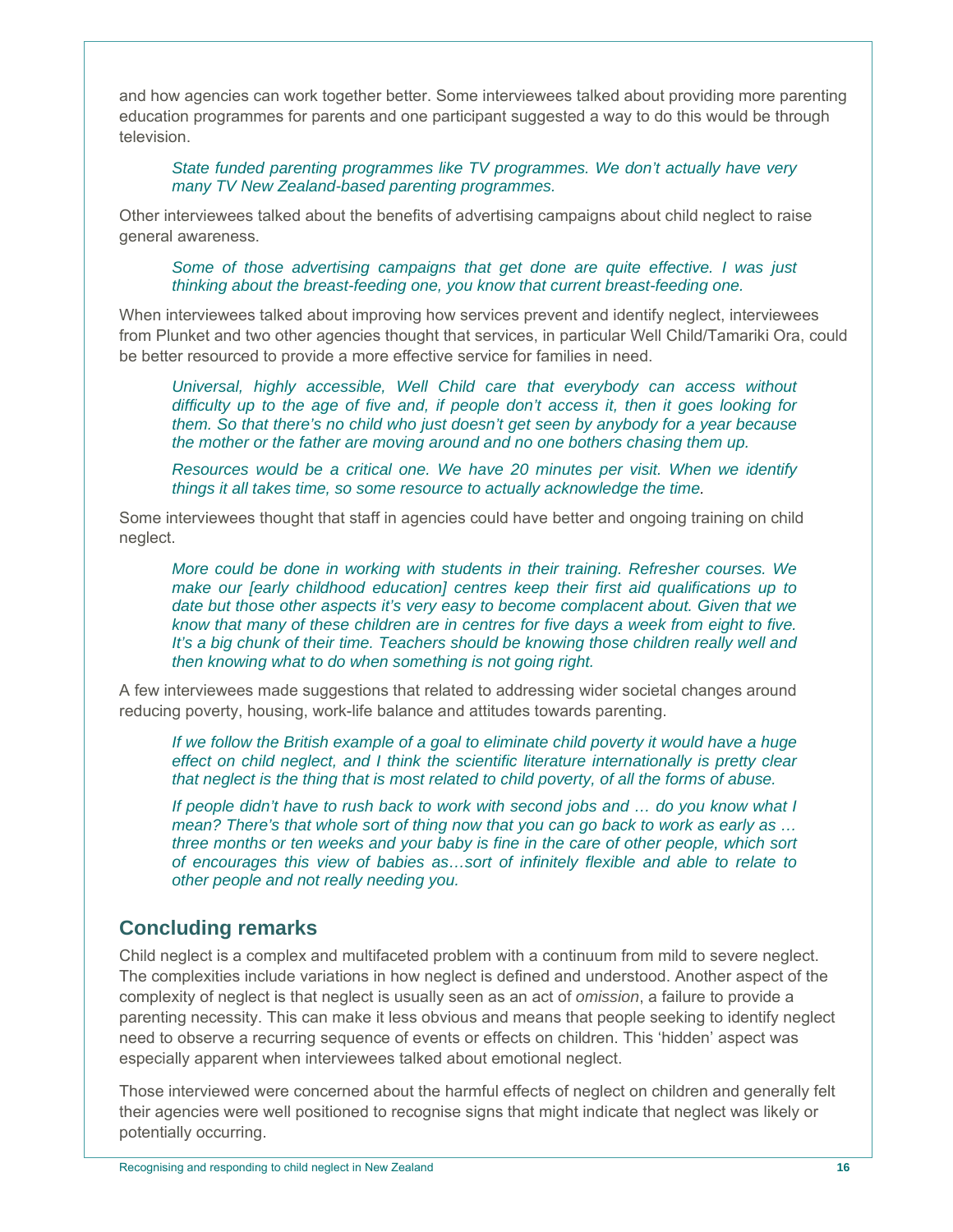Interviewees suggested that awareness of neglect and ways to respond to it could be improved by:

- promoting a common definition of neglect that includes neglect sub-types
- resourcing a comprehensive parenting assessment
- **•** training on neglect for staff in agencies
- public awareness campaigns about neglect.

Parenting assessments would need to take a broad focus to incorporate the accumulation of stressors and historical factors. Greater public awareness around neglect, especially emotional neglect, combined with training on neglect, could improve its identification. Greater public awareness could also enable practitioners to seek proactive and creative ways to ask parents about their parenting concerns e.g. with the use of structured questions. Resources and guidance concerning best practice in creating trusting environments would be helpful.

Enhancing existing programmes such as Well Child/Tamariki Ora and those programmes designed to engage harder to reach families, was favoured over the introduction of new programmes. The accessibility for parents to services that respond to drug and alcohol and mental health issues (including post natal depression) was seen as important, especially given the increase in these concerns in the worker's communities.

Difficulties in working across agencies can be addressed through better communications and by developing networks built on trust and mutual aims. Coordination and referral mechanisms such as Strengthening Families and Child, Youth and Family's differential response pathways were seen to work and more use could be made of these mechanisms for very young children.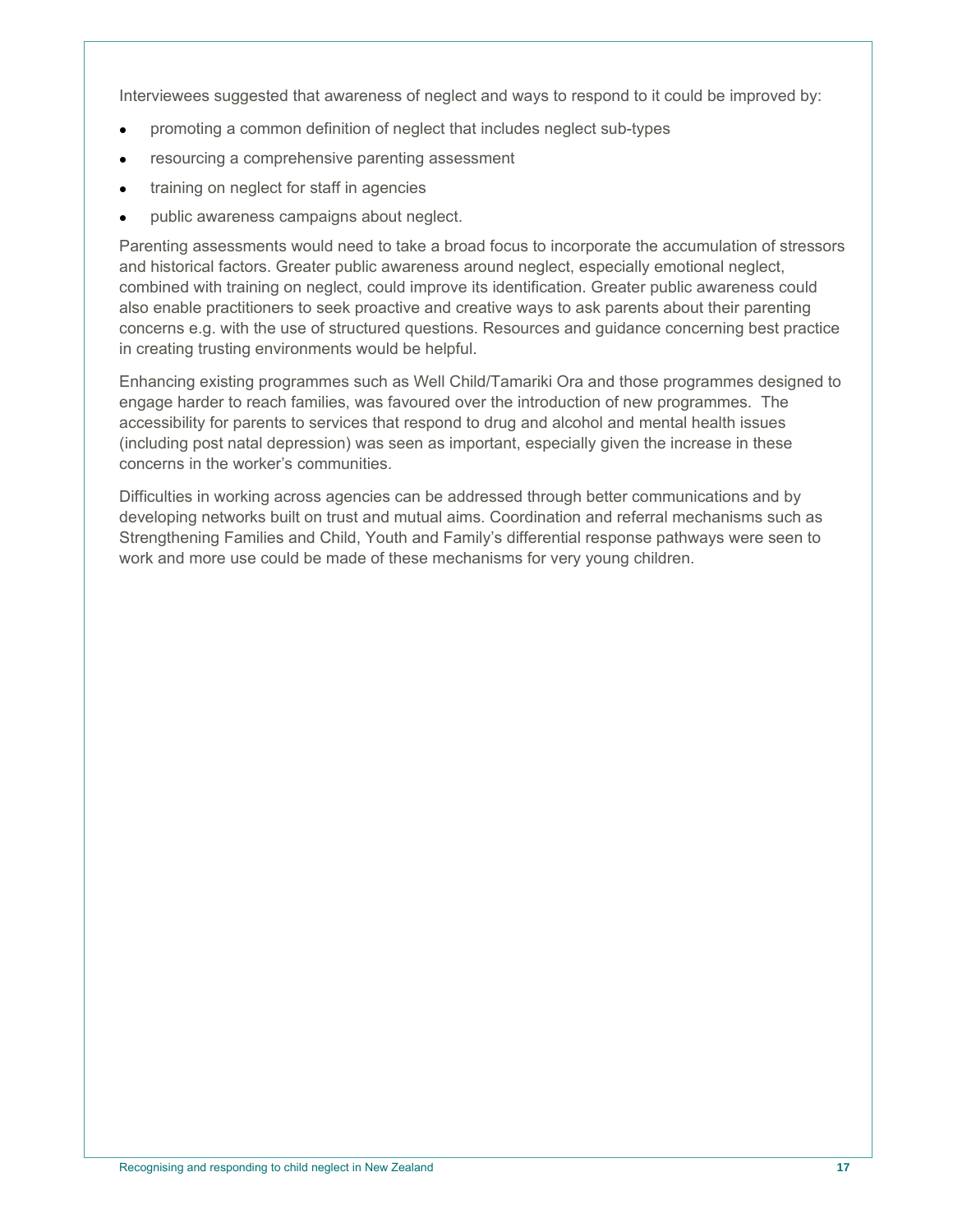## **Part B – Literature review findings**  Ø.

# **Background**

This section summarises findings from a review of New Zealand and international research on the neglect of children from birth to five years of age undertaken by the Auckland University of Technology (AUT) for the Ministry of Social Development (MSD) in 2009.3 This summary also makes reference to a UK synthesis of findings in child neglect literature published after the AUT study was completed (Daniel et al 2010), as the scope of that review was almost identical, and its findings directly applicable.

The purpose of the literature review was to:

- 1. document how 'neglect' is defined and measured
- 2. summarise what is known about the nature and scale of neglect and the risk factors for neglect
- 3. identify what is most likely to work in prevention and intervention.

# **Key findings**

#### **The review found no common or agreed definition of child neglect.**

Definitions varied according to their purpose, but tended to be linked by a common assumption of parental omission of care. Two core elements were: the child's unmet need, and the resulting harm or risk of harm to the child.

## **Neglect has received less scientific and public attention than other forms of child maltreatment.**

Although there is mounting evidence that the consequences of childhood neglect can be damaging – or perhaps even more damaging – to a child than physical abuse or sexual abuse, neglect has received less scientific and public attention (Gilbert et al 2009). There is a paucity of research that examines the views of children and parents; help-seeking behaviour and effective intervention.

## **The impact of neglect on children depends on:**

- when it occurs in a child's life, with early neglect having greater consequences
- how long the neglect lasts

 $\overline{a}$ 

the nature of intervention to repair the damage.

When children's needs are systematically ignored the developmental damage can be severe, chronic and irreversible.

The prevalence of neglect is likely to be considerably higher (up to 10 times) than is reported to child protection agencies.

## **Constellations of particular risk factors can signal the need for help.**

The evidence shows that child neglect is more likely in families with have some of the following characteristics:

<sup>3</sup> Davies, E., Rowe, E., Hassall, I. (2009). *Approaches to defining child neglect and intervening to prevent it: A literature review*. Auckland University of Technology: Institute of Public Policy (unpublished report).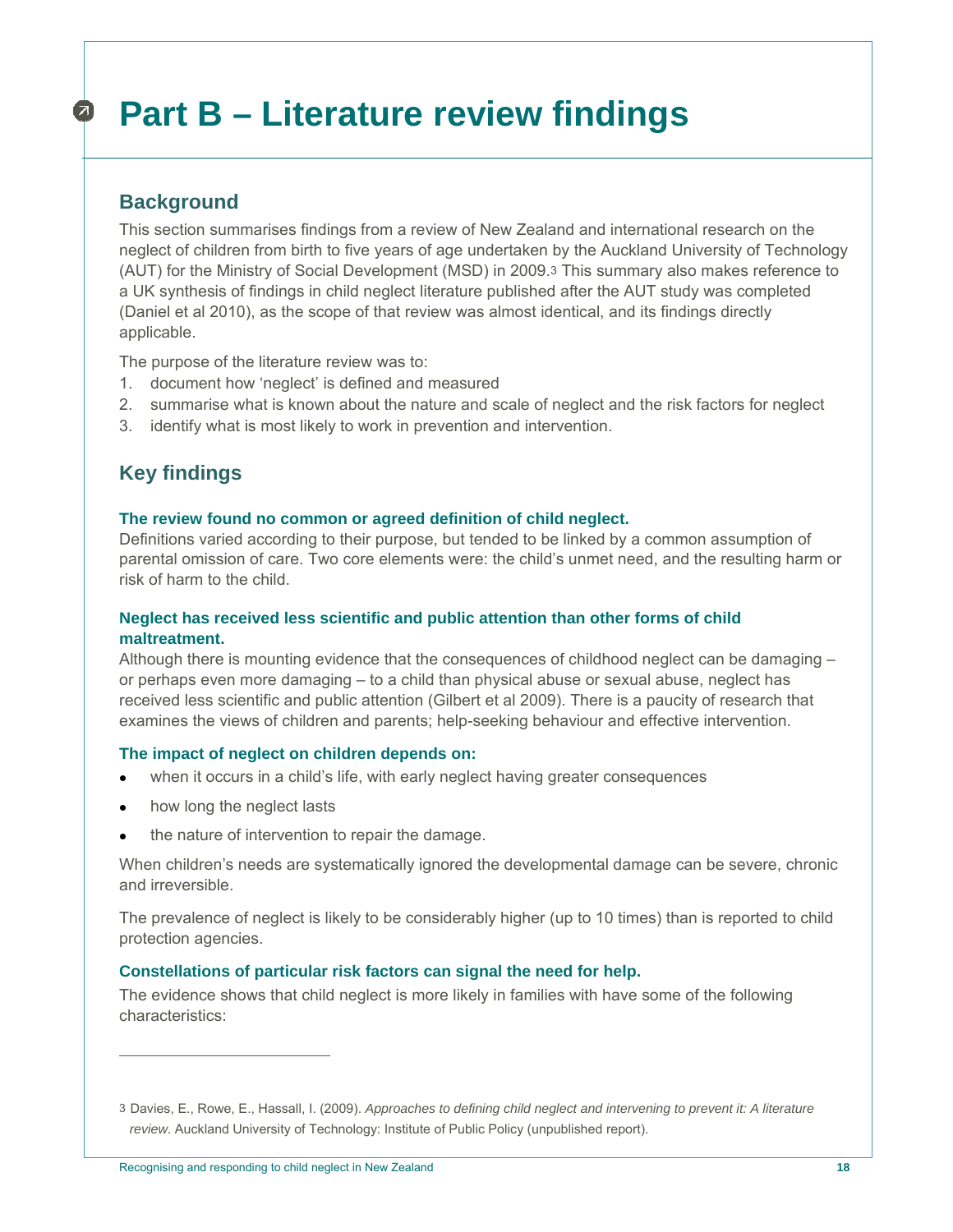- child factors: younger age, low birth weight, developmental disabilities and previous maltreatment.
- *parent/caregiver factors*: drug and alcohol abuse, gambling, mental health difficulties (including maternal depression), history of maltreatment when a child, single parenthood, young maternal age, unemployment, low maternal education.
- *family characteristics*: family violence, fewer parenting skills and poor knowledge about child development.
- *family context*: poverty, overcrowding, social isolation, neighbourhood issues and poor systems of care.

There is evidence that factors co-occur and cumulatively increase risk. This suggests there is a need to view constellations of factors as signals for help. The ecological model was confirmed as a powerful framework for locating factors that can signal the potential for neglect (Bronfenbrenner 1989).

## **A key component of effective action is recognising signs of potential neglect.**

While there is wide consensus on the risk factors associated with child neglect, there is much less known about the ways in which a population risk translates into a specific risk for a specific child, and the best way for practitioners to recognise potential harm and the effective action to prevent it. There is evidence that the public and professionals can recognise signs of neglect but are not always clear about the best response other than reporting to child protection authorities.

## **There is limited evidence about what works to prevent and address neglect of young children, including what parents think would help.**

Overall, the literature review considered that the greatest benefits to children would follow from acting on the research findings regarding improvements in child development outcomes from interventions. Good quality universal screening, referrals and targeted assessments leading to high quality services as appropriate, and consistent follow-up, were seen as important components of a system that can effectively protect children from the harm caused by neglect. The key issue was who is best placed to recognise the risks, and act on that information.

# **The nature and consequences of child neglect**

The following section presents findings concerning definitions of neglect, the effects of child neglect and the prevalence of child neglect in New Zealand and other jurisdictions.

## **Defining child neglect**

The literature review found no common or agreed definition of neglect. Definitions vary according to their purpose but tend to be linked by a common assumption of parental omission of care. Two core elements of the definitions are children's unmet need, and the harm or risk of harm to children.

The meaning of the term "child neglect" varies between users. Researchers frequently redefine the term for specific studies. Cultural norms about neglect can be quite different, and even within one culture, what the general public understands can vary from how professionals use the term. Within the professional context there is considerable variation in the way neglect is defined formally.

The question of defining neglect is also complicated by its close association with other forms of maltreatment of children, such as physical, psychological and sexual abuse. It is often included with other types of 'child maltreatment', and not separately documented or analysed.

#### **Common understanding**

In ordinary usage the term 'child neglect' is broadly defined as having responsibility for a child and not providing them with what is necessary for wellbeing. The professional common ground has been neatly summarised this way: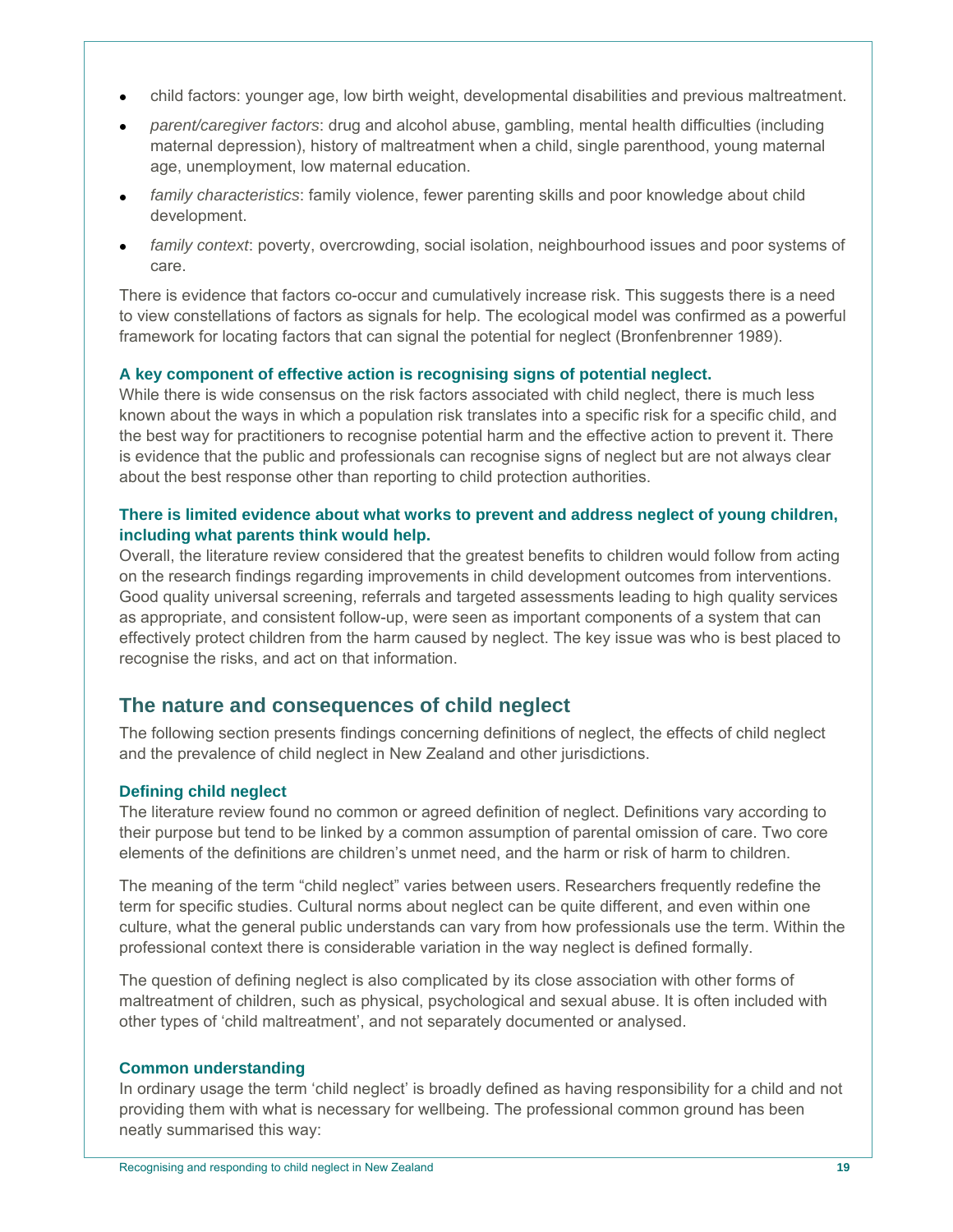#### *Across jurisdictions, there are a number of operational definitions of neglect that are different from each other but tend to be linked by a common assumption of parental omission of care (Daniel et al 2010)*

Practice and research definitions of neglect usually include some, or all, of these four core elements:

- **The child's unmet need**, including in relation to food, shelter, protection, health care, education, emotional engagement, love, or social experience.
- **The responsible parties' capability and culpability**. Adults (or systems) may be aware or unaware of the child's needs, variously capable of meeting them and variously motivated in not meeting them.
- **The harm or risk of harm to the child**. This may be palpable, ranging from minor physical impact to death, or impalpable, ranging in severity from mild anxiety to an incapacitating psychological disorder such as serious post-traumatic stress disorder syndrome or suicidality.
- **Established standards of care** by which the points above are judged. These can be derived from community and professional sources and tested in practice by public scrutiny, surveys of public and professionals, and judicial processes.

The literature tends to focus on delineating types of neglect, eg physical and psychological, or more complex divisions such as emotional, medical, educational, supervisory and nutritional. A recent broad category is environmental neglect, focusing on the context *outside* the family, where society fails to provide support and security needed for families to care for children (Dubowitz & Papas 2002). Opinion is divided about whether delineating definitions in this way provides useful focus on different risk indicators and intervention options, or misplaced precision (Allin 2005; Dubowitz et al 2005).

# **Agency definitions**

Agencies responsible for child protection, health care, law enforcement and administration have legal and policy definitions and categories that align with the agencies' particular focus and function. The criminal justice system tends to emphasise parental culpability, while the public and their representatives in politics and the media tend to emphasise community standards.

Child protection agencies tend to use 'child harm', 'parent-focused' and 'risk-focused' definitions, which specify a particular parental behaviour and the risk that behaviour poses to the child.

Section 15 of the New Zealand Children, Young Persons and Their Families Act 1989 refers to the reporting of ill-treatment or neglect of a child or young person. This section states that:

## *Any person who believes that any child or young person has been, or is likely to be harmed (whether physically, emotionally, or sexually), ill-treated, abused, neglected, or deprived may report the matter to a Social Worker or member of the Police.*

Section 14 of the same Act provides definitions of a child or young person in need of care or protection, repeats at 14(a) the general criterion from s15, with situations referring to the harmful effects on the child. The remaining sub-clauses (e) to (i) describe further situations in which it can be inferred that the child is in need of care or protection: due to parental unwillingness or inability to provide care, serious parental differences that seriously impair the physical or mental or emotional well-being of the child, or the child's ability to form a significant psychological attachment is seriously impaired due to being left with other caregivers.

Health care and support agencies also tend to emphasise the unmet need of the child and the adults' capability in meeting that need. These 'child-focused' definitions (Barnett et al 1993) have the advantages of promoting the child's well-being, being constructive and not blaming, and recruiting resources to the child (Dubowitz 2006).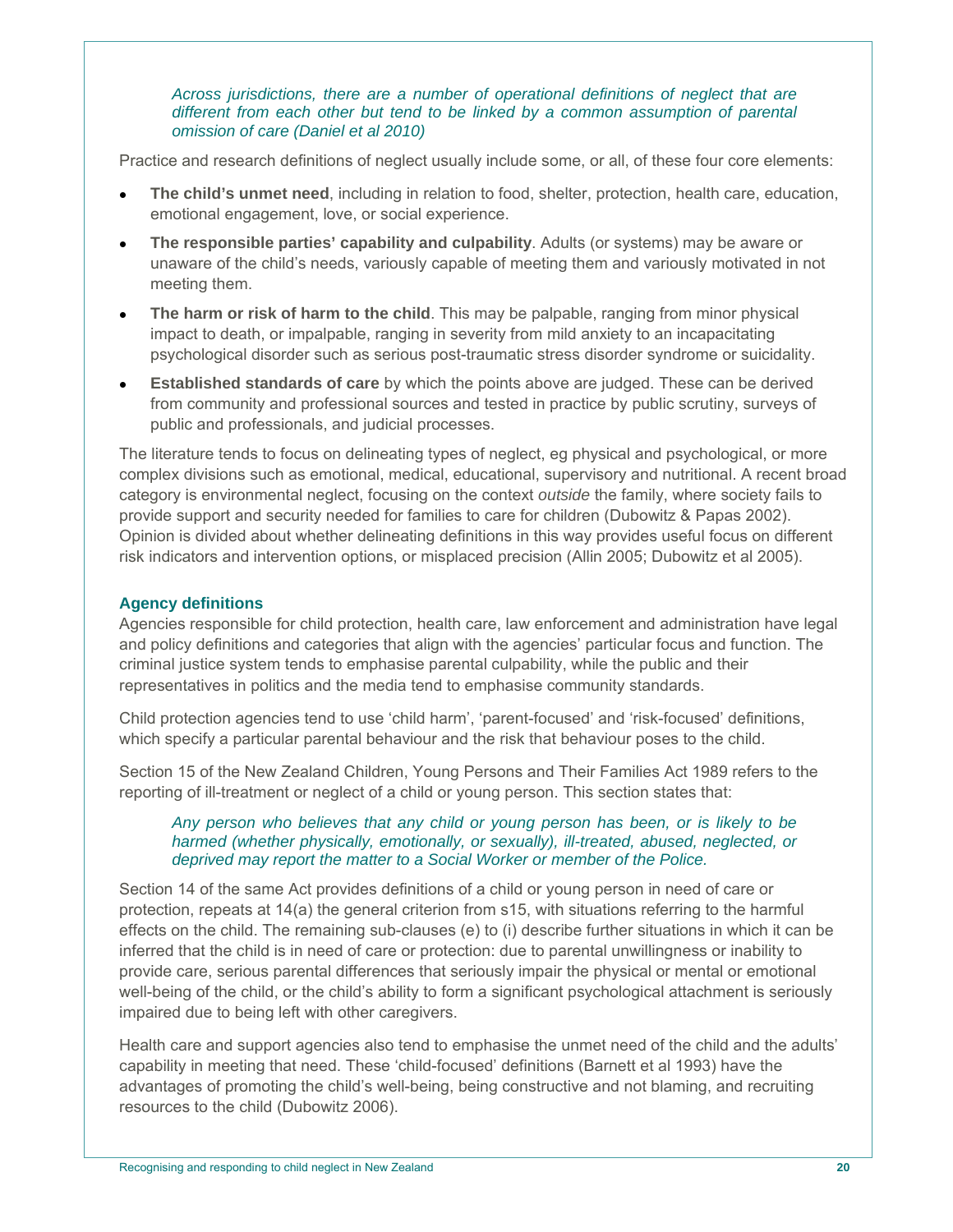#### **The influence of culture on understandings of 'neglect'**

The influence of culture on the understanding of neglect has been examined in a few studies (Giovanni & Becerra 1979; Ringwalt & Cave 1989; Segal 1992). Lau et al 1999 found that lower reporting rates could reflect cultural differences in what constituted neglect. Rose and Meezan (1996) found that differences in the definition of neglect were apparent among cultural groups in the community, but that the source of those differences was unclear.

## **Applying the definitions**

The AUT review takes *unmet need* and *harm or risk of harm* to the child as the core elements of the condition of neglect, and suggests that:

*neglect is most usefully characterised as need that is unmet so frequently and/or unmet over a sufficient period, that harm is likely to ensue.* 

It was however clear to the reviewers that determining a single definition of child neglect is problematic. Some of the reasons for this are discussed below.

A recent broad definition covering both abuse and neglect, published as part of a child maltreatment series in the Lancet, is:

#### *Any acts of (commission or) omission by a parent or other caregiver that results in harm, potential for harm or threat of harm to a child, even if harm is not the intended result (Gilbert et al 2009).*

Another broad definition was proposed by Straus and Kantor (2005) in their review of definitions and measurements of neglectful behaviour. This set of principles provided for multi-dimensional scales and their application for practice and research purposes:

#### *Neglectful behaviour is behaviour by a caregiver that constitutes a failure to act in ways that are presumed by the culture of a society to be necessary to meet the developmental needs of a child and which are the responsibility of a caregiver to provide.*

Goodvin et al (2007) developed a Community Norms of Child Neglect Scale (CNCNS) which differentiated among four sub-types of neglect, including failure to provide for basic needs; lack of supervision; emotional neglect; and educational neglect. They found that this model fitted data from a community sample better than a single definition did.

In 2006, Ferrick and Snow argued that the field was at an important point:

*... the field is at a critical juncture in which an examination of the basic constructs, concepts, operational definitions and measurement practices that have been the basis of current thinking about child abuse and neglect is in order.* 

In his contributing chapter on defining neglect, Dubowitz (2006) cited the indeterminacy of neglect, and concluded that there is a possibility that there will never be a single definition.

Dubowitz has made a number of significant contributions on the issue of devising a workable definition of child neglect. He suggested that the discrepancy between a practical definition that can be used by a child protection service and a more inclusive one based on risk to the child can be overcome by regarding the practical definition as a subset of the broader definition.

Dubowitz argues that an ideal definition of neglect would be based on empirical data demonstrating the actual or likely harm to children associated with a certain circumstance, e.g. not receiving adequate emotional support. The problem with this, however, is that valid comparative outcome data is not available for most of the range of behaviours that are called neglect.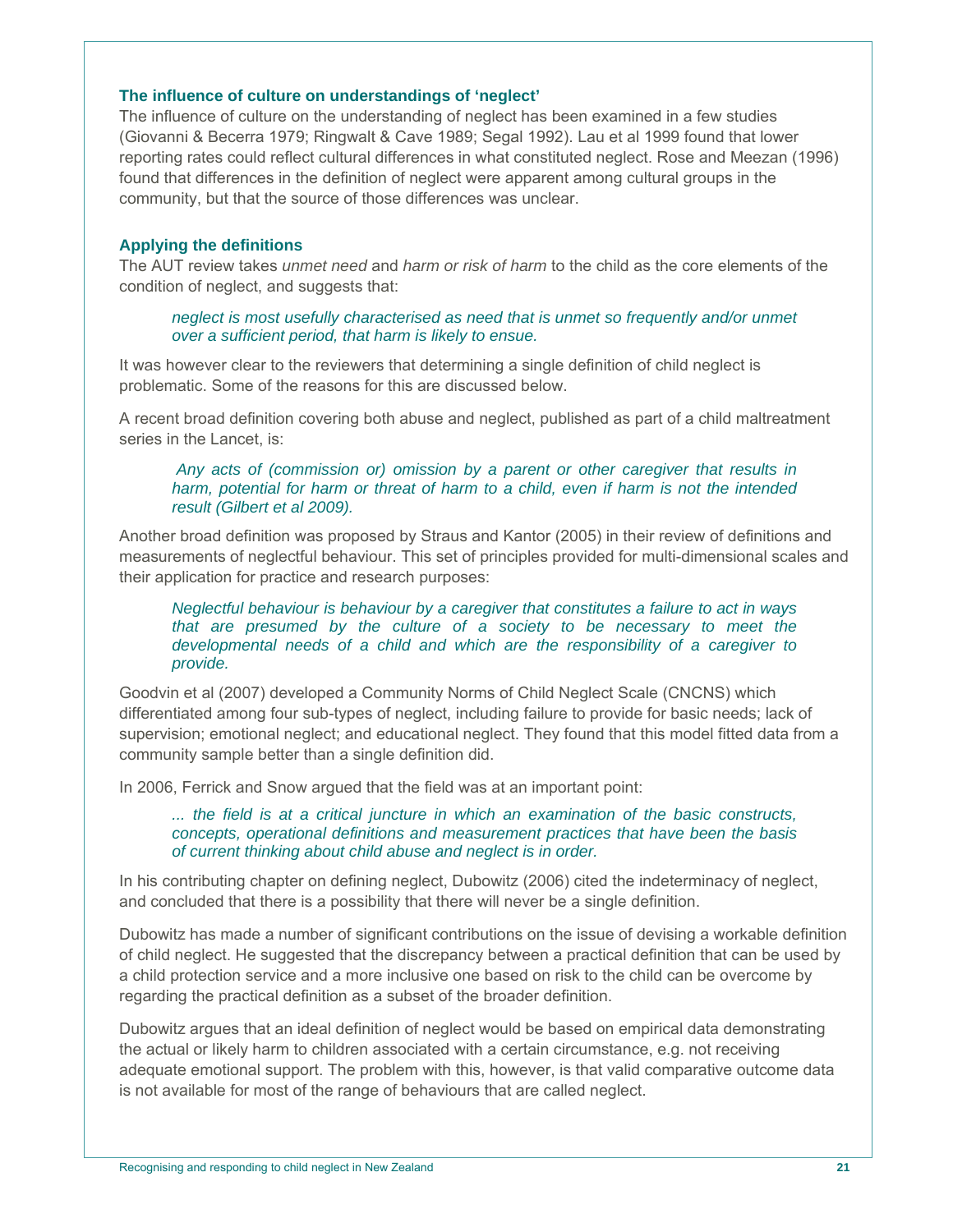There is clear evidence of some commonality in human understanding about neglect, as an expression of concern for children inadequately looked after, and for parents, family and community unable or unwilling to look after them. The term is shown to have multiple dimensions that reflect children's multiple needs and vulnerabilities, as well as with the multiplicity of behaviour and standards of parents, families and communities. There must, however, be clear definitions of neglect for the practical purpose of providing a realistic basis for recognising and responding to neglect and prevention of harm.

## **Consequences of child neglect**

There is increasing evidence that a child's experiences in the womb and very early years are critical in shaping health, education and social outcomes. The evidence comes from many methods of inquiry, including longitudinal studies (i.e. Fergusson & Horwood, 1995 and Gluckman & Hanson 2006) and neurobiological research (i.e. Perry 2001 and Shonkoff & Phillips 2000).

As well as the core requirements for child well-being – care of their material well-being, housing and environment, educational well-being, health, risk behaviours, and quality of school life (OECD 2009) – there are also critical emotional and social requirements. Attachment, security and stimulation have long been known to affect the healthy development of infants (Ainsworth 1979; Bowlby 1969). Neglect interferes with children's capacity to seek comfort and to regulate their own physiological and emotional processes. Without comfort, routine and consistent appropriate stimulation to assist in the development of secure attachment, neglected infants and toddlers struggle to establish a consistent pattern of interaction with their carers. Instead, they are more likely to display more insecuredisorganised attachment processes at the time and throughout their lifespan (Mash & Wolfe 2005).

A combination of factors influences the quality of nurturing that young children receive (Davies et al 2002).

For children to thrive, all factors need to be present simultaneously.

- *Parenting style* Demonstration of warmth and affection, consistent and non-abusive parenting practices, and provision of social and cognitive learning opportunities are associated with more positive outcomes for children (Hertzman, 2000; Shirley et al 2000).
- *Family income* Sufficient income for physical care needs removes the stress of poverty and enhances good health care, housing, and educational experiences (Blaiklock et al 1997; Hertzman, 2000; Huston et al 1997; Roberts 2000; Shirley et al 2000).
- *Housing* Adequate housing, including adequate space and warmth, is necessary for good outcomes for children (Dibiase & Waddell 1995; Lynch 2000; Masten et al 1993).
- *Neighbourhoods* Outcomes are influenced by the quality of neighbourhoods and community life as distinguished by a range of social and economic indicators such as physical and social infrastructure, as well as factors such as safety, neighbourhood cohesion, social capital and access to adequate community resources (Chase-Lansdale et al 1997; Coulton et al 1999; Hertzman, 2000; Shirley et al 2000). This includes access to quality day care and other early childhood education (Hertzman 2000; Smith et al 2000; Zigler 1998).

A deficit in meeting any of these needs over a sufficient period of time, particularly in the early years, is likely to result in harm to the child.

# **Effects of neglect**

The consequences of neglect on child development are well documented (MacMillan, 2009). Where the needs of the child are systematically ignored the developmental damage can be severe, chronic and irreversible (Perry et al 2002). When children die unexpectedly, child mortality reviews can find neglect as contributory (Lawrence & Irvine, 2004). There is mounting evidence that "neglect has more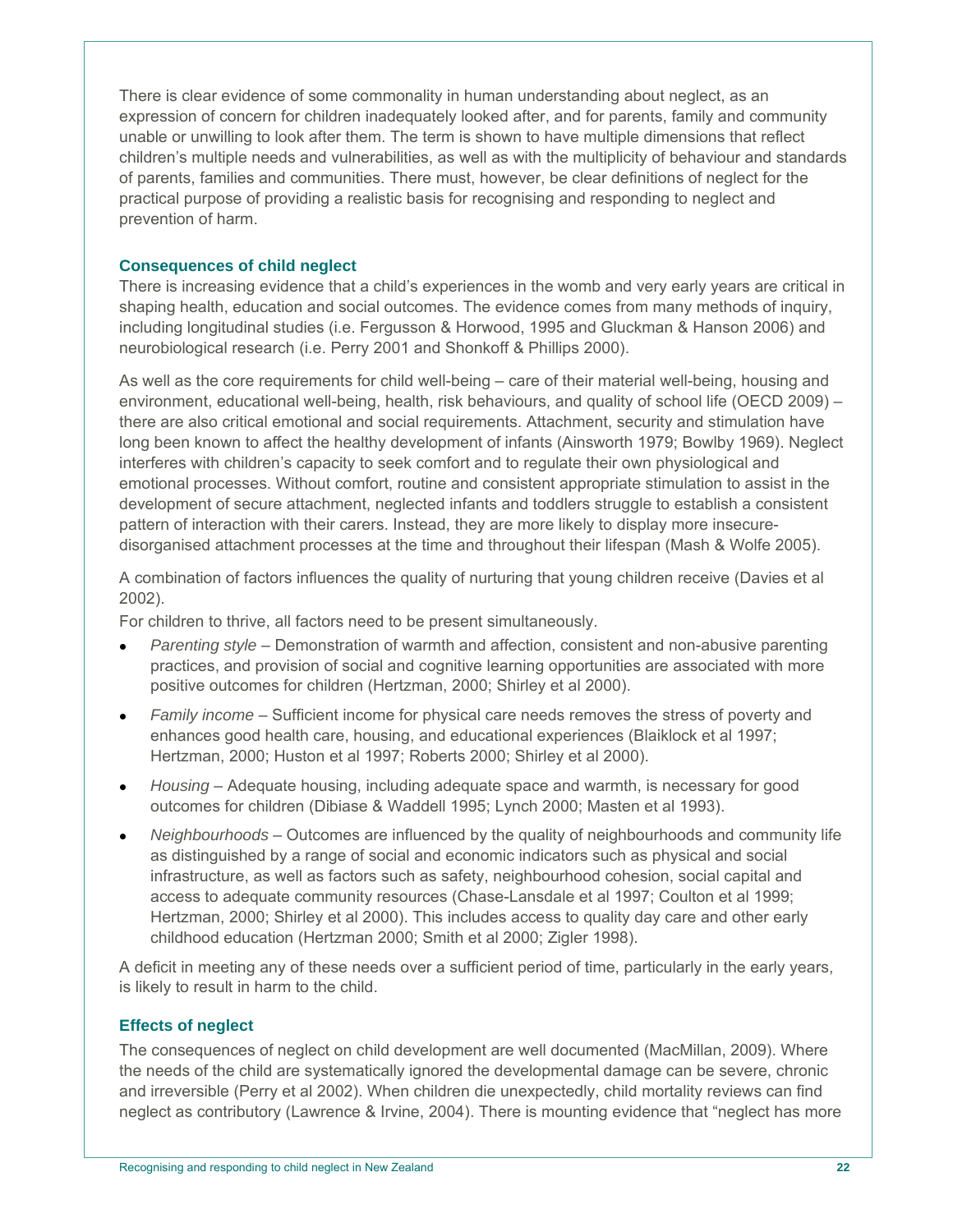dire consequences for children than other forms of maltreatment", with behavioural, emotional and cognitive consequences (Dubowitz et al 2009 and Gilbert et al 2009).

The emotional and psychological consequences of neglect were summarised by Tyler et al (2006):

- The attachments formed by maltreated children, particularly victims of neglect, are more likely to be compromised compared to those of typical children.
- Mothers with early experiences of neglect are likely to repeat the maladaptive parenting practices that they experienced with their own children. This repetitive pattern can lead to intergenerational transmission of neglectful parenting.
- Neglected children evidenced serious and diverse problems in school functioning. Neglected children tend to show delay in the areas of language and cognitive development.
- Elevated rates of major depressive disorder and suicidal and self-injurious behaviour have been found in adults with a history of neglect.

Studies that have considered the direct impact of neglect include Kotch et al (2008), which monitored 1,318 predominantly at-risk children, and considered the relationship between neglect and other child maltreatment and aggressive behaviour. They found early neglect predicted aggression scores significantly.

As part of the LONGSCAN longitudinal studies, Dubowitz and colleagues examined specific sub-types of neglect and outcomes in children at different ages. Daniel et al (2010) identified these key findings from those studies:

- Psychological neglect (conceptualised as low levels of maternal warmth and nurturance) is associated with increased levels of internalising and externalising behaviour in children at age three and with teacher report of problems in peer relationships and externalising behaviour at age six.
- Caregiver failure to provide for basic needs and verbally aggressive behaviour towards a child is associated with delays in language and communication, and socio-emotional adjustment and behavioural problems at age four.
- Environmental neglect (identified as living in a neighbourhood characterised by crime, lack of civility, and few resources for children and families), is associated with parental report of increased internalising and externalising behaviour in children at age six.
- General neglect as identified by child protection services was associated with behaviour problems, impaired socialisation and problems with daily living skills at age eight, as was the specific neglect of medical needs.

The LONGSCAN studies provide evidence that neglect of children under three years of age is particularly damaging, and that psychological neglect by itself was as harmful as combined forms of neglect. Maternal depression and poverty were found to have significant association with neglect, and results were controlled for these variables (Dubowitz et al 2004).

Other studies reinforce that the impact of neglect depends on when it occurs in a child's life (early neglect has greater consequences); how long the neglect lasts; and the action taken to repair the damage. Emotional care and cognitive stimulation have a greater impact than either by itself (Evans 2002, and Perry 2004, cited in Waldegrave 2009).

There is a need for further research into the long-term impacts of neglect to support effective prevention and intervention. Dubowitz, Papas et al (2002) identify a shortage of longitudinal studies of the impact of neglect, and Waldegrave (2009) notes that research into the neuro-developmental consequences of neglect is still rare. Overall, the review identified a need for further research into the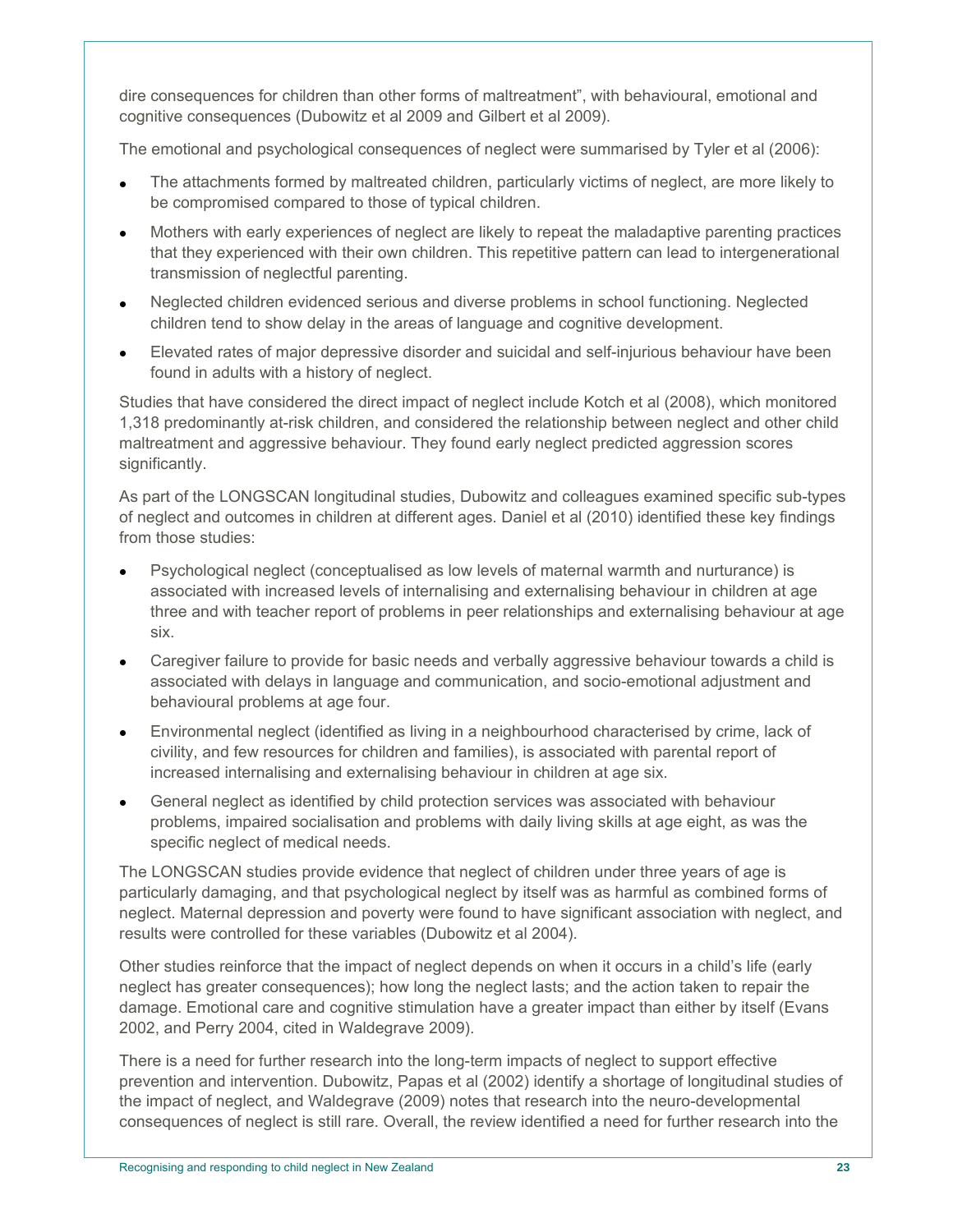impact of neglect in terms of the contribution of the wider family and community context, particularly in regard to the cumulative effect of adverse influences, or mitigating factors (Manly, 2005; Fluori, 2008).

# **Incidence and prevalence of child neglect**

Data about the prevalence of neglect is limited, mostly due to the lack of distinction between neglect and other forms of child maltreatment, and different definitions for neglect (Butchart et al 2006; Daniel et al 2010). Neglect is more commonly reported to and verified by child protective services than other forms of child maltreatment. There is some evidence (from comparisons of self-report and agencybased studies) that the incidence of neglect is likely to be up to ten times that reported to child protection agencies (Gilbert et 2009).

## **Sources of data**

The information about the prevalence of child neglect depends on sources such as:

- administrative data and case records of child protection services, police, hospitals and other services
- research data from population surveys, using the self-reported recall of victims
- research data from population surveys, using the self-reported recall of adult perpetrators.

Agency data comprises the most common source of neglect statistics. This data depends on legal and operational definitions consistent with the agency's function, as well as the practicalities of their actual work. As such, agency incidence data is subject to changing law, policies and working definitions (Bromfield & Higgins, 2004).

Neglect tends to be less prominent in self-report studies (Dubowitz et al 2005; Finkelhor et al 2009), unless the specific type of neglect is well identified.

*Neglect is difficult for researchers to measure. Approaches using self-report (parent or child)* have the problem of yielding socially desirable responses. Observational *measures have some strength but are still affected by social desirability as the research interviewees continue to wish to "look good" making it difficult to observe certain forms of neglect. (Dubowitz et al, 2005)* 

Differences in definitions of neglect and case-finding methods between studies make the meaning and comparability of numerical values for prevalence problematic. Straus and Savage (2005) found a prevalence ranging between 0.6 percent and 61 percent in nine studies from five countries.

Most of the research to date on child neglect, as well as on abuse, has been based on children or families reported to child protective services. Gilbert et al, (2009) reviewed child maltreatment rates in high-income countries. They presented statistics to show the reported incidence of child maltreatment based on annual substantiated cases (for England the data used was children started on a childprotection plan), and the proportion of cases where 'neglect' was found. This data and New Zealand data published by the Families Commission (2009) is shown in the table below.

| <b>Country</b> | <b>Child maltreatment rate</b> | <b>Proportion neglect</b> |
|----------------|--------------------------------|---------------------------|
| England        | 0.3% of children in 2007       | 44%                       |
| <b>USA</b>     | 1.21% of children in 2006      | 60%                       |
| Canada         | 0.97% of children in 2003      | 38%                       |
| Australia      | 0.68% of children in 2002/03   | 34%                       |
| New Zealand    | 1.25% of children in 2006      | 33%                       |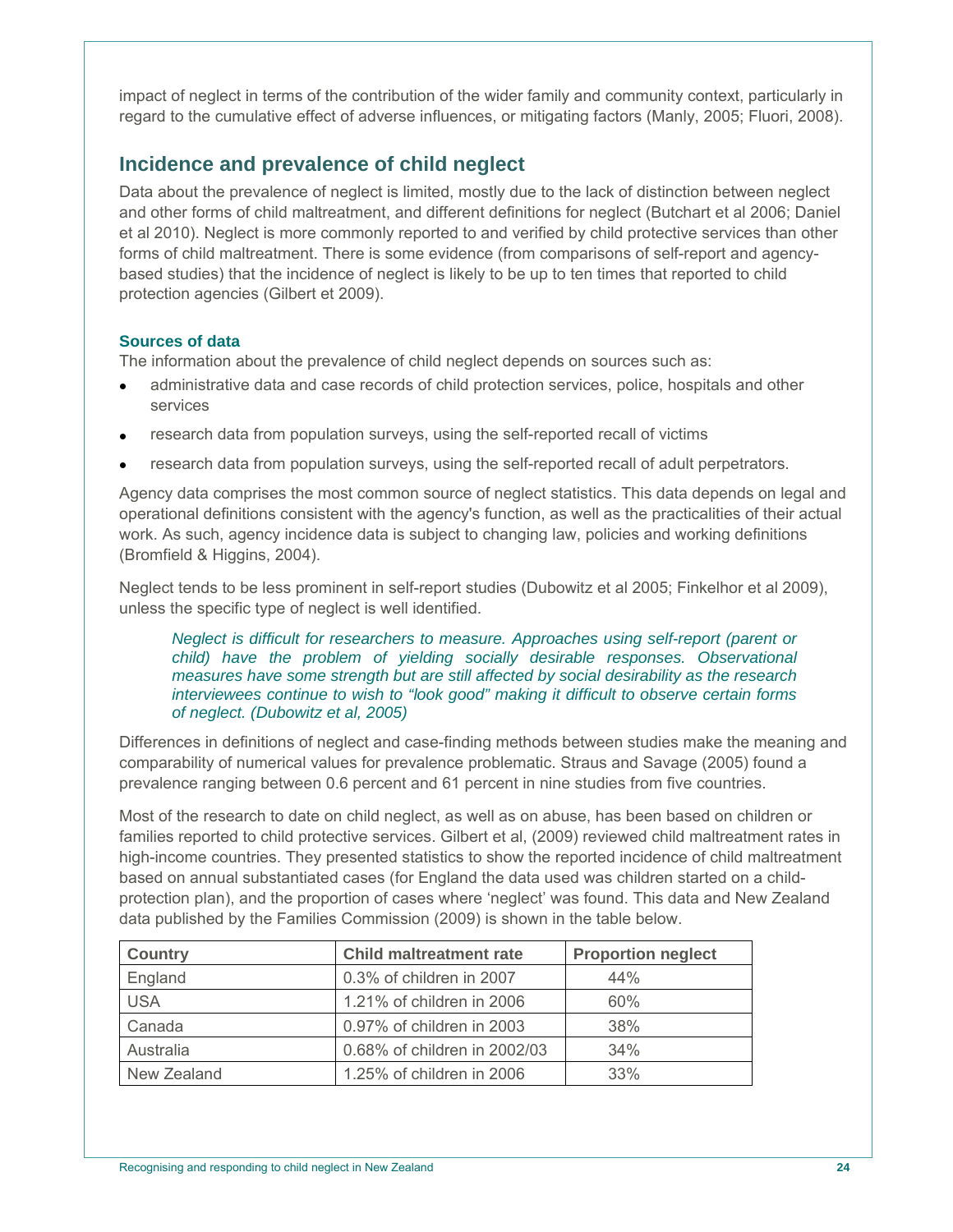Gilbert et al (2009) presented self-report data across different countries and showed an approximately tenfold difference in prevalence of neglect, psychological abuse and witnessing intimate partner violence over the agency-based data. In the USA and UK, the figures for neglect ranged from 1.4 percent to 15.4 percent of those surveyed (Finkelhor et al 2005; Hussey et al, 2006; May-Chahal & Cawson 2005; Theodore et al 2007). New Zealand data from a survey conducted by Straus and Savage (2005) showed cumulative childhood prevalence of neglect (recalled by the victim as an adult) of 9 percent.

#### **New Zealand agency data**

Overall, statistics for reports of ill treatment or neglect of children to Child, Youth and Family are rising. The evidence is not clear whether this is a result of reporting and recording policy, or actual incidence. At the same time the proportion of reports with substantiated findings for child physical abuse, child neglect and child sexual abuse have remained relatively stable. However, emotional abuse findings rose from 1,109 in 2003 to 3,279 in 2006 (Families Commission 2009). The reporting from 2003 of children present at domestic violence events between adults to Child, Youth and Family is understood to have affected figures for emotional abuse findings.

#### **Neglect sub-types**

Five studies identified the prevalence of neglect sub-types, defined according to a variety of classification systems ((Dubowitz, Pitts et al 2005; Hussey et al, 2006; May-Chahal & Cawson 2005; Straus & Savage 2005; Trocmé et al 2003). The variation in definitions used, in particular in the explicit or implied inclusion of one or more of the four basic defining elements of neglect makes it difficult to draw overall conclusions about the prevalence of sub-types of neglect.

#### **Sub-populations**

A number of sub-populations have been identified in which there is a greater prevalence of child maltreatment, including neglect. These are families living in poverty and isolation, with alcohol and drug, mental health and gambling problems, with parental disability, and of minority ethnic status. In addition, among the population of children, those with disability and of younger age are at higher risk (Faulkner & Faulkner 2004; Hussey et al 2006; Kennedy & Wonnacot 2005; Kotch et al 1999; May-Chahal & Cawson 2005; Mayer et al 2007). This is further discussed in the next section 'Factors associated with child neglect'.

One group of children for whom the review found no substantive literature discussing incidence of neglect was those in State care.

# **Factors associated with child neglect**

This section about the factors associated with child neglect is organised to reflect the 'ecological model', which takes account of environment, culture, structures and different levels of support that can enhance or detract from care. This has been found to provide a powerful framework for factors that can signal the potential for neglect. (Bronfenbrenner 1989, cited in Daniel et al 2010)

The factors are discussed in terms of a widening focus, from the child and parent, to the family, and the family's wider community and society. Their interconnections and the importance of co-occurrence are discussed.

We may infer that the cause of neglect is a fundamental impairment of the relationship *between the parent and child, and the correlates either diminish the parent's ability to understand what neglectful behaviour is, or they diminish the parent's ability to avoid neglectful behaviour (Crittenden, 1999).*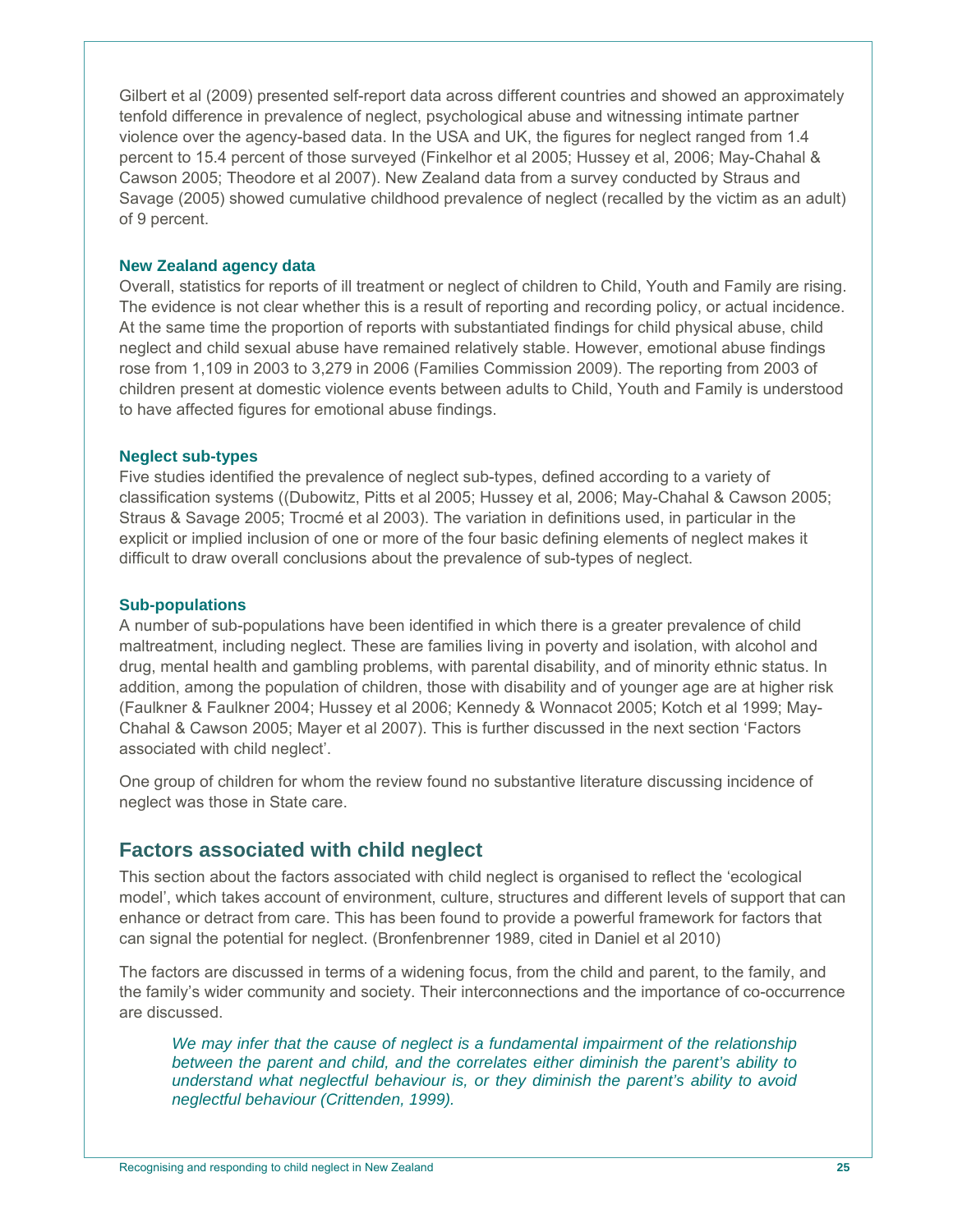*Neglected children are distinguished by their young age which makes them more vulnerable; by the particularly numerous and acute problems of their parents; and by more depressed living conditions characterised by greater economic and social poverty. (Mayer et al, 2007)* 

Findings are presented from three major reviews of research into the risk factors associated with child neglect (Connell-Carrick 2003; DiLauro 2004; Tyler et al, 2006). Differences in methodologies and timeframes, and the dependence on child protection agency data, limit the generalisations that can be made from the reviews.

Daniel et al (2010) also report on various studies that have aimed to identify the characteristics and interactions that distinguish children most likely to be neglected, and also note that drawing overarching conclusions is difficult due to studies measuring different factors and having different starting points.

## **The child**

The younger age of the child is a risk factor for neglect (Connell-Carrick 2003; DiLauro 2004). A recent Child, Youth and Family statistic is that in 2009, of the 4,677 neglect findings, almost half (2,061) of these findings were for children aged under five.

Other risk factors for neglect include low birth weight, prematurity, and developmental disabilities (Barber and Delfabbro 2009; Kennedy & Wonnacot 2005). In one study low IQ was shown to be related to neglect (Connell-Carrick 2003), and this study also found (inconclusive) evidence of an association with early onset problems, especially early onset externalising behavioural problems or cognitive and learning difficulties (Connell-Carrick 2003).

Overall, children who have been maltreated previously are approximately six times more likely to be maltreated than children who had not been maltreated before. The risk of recurrence was highest within 30 days (Hindley et al 2006).

## **The parents**

A number of factors are shown to be associated with individual parent's (or other primary caregiver's) likelihood to neglect their children. The risk increases when a number of these factors are present at the same time – see 'Cumulative impact' section following.

## **Drug and/or alcohol abuse**

Numerous studies have shown that substance abuse is a determining risk factor for the propensity to maltreat a child (Ammerman et al 1999; Chaffin et al 1996; Famularo et al 1992; Kaplan et al 1983; cited in DiLauro 2004). Tyler et al (2006) cite a study showing children whose parents are substance abusers are four times more likely to be neglected than children of parents who are not (Reid et al 1999).

Dube et al (2001) found that parental alcohol abuse doubled the risk of each of ten 'adverse childhood experiences' including emotional and physical neglect. There was a three- to five-fold increased risk of emotional neglect and six-fold increased risk of physical neglect if both parents abused alcohol.

Scannapieco et al (2007) caution that substance abuse does not in and of itself predict child maltreatment – a finding that is true for all risk factors associated with neglect. They point to the need for any assessment tool to "focus not only on the substance abuse of the parent, but also the characteristics of the child, parental capacity, home environment, social environment, and the maltreatment pattern of the family" (p1551).

## **Gambling**

Children in families in which a parent is a problem gambler are at risk of neglect. Identification of gambling in a family may be difficult (Abbott et al 1995), a gambling addiction can go on for years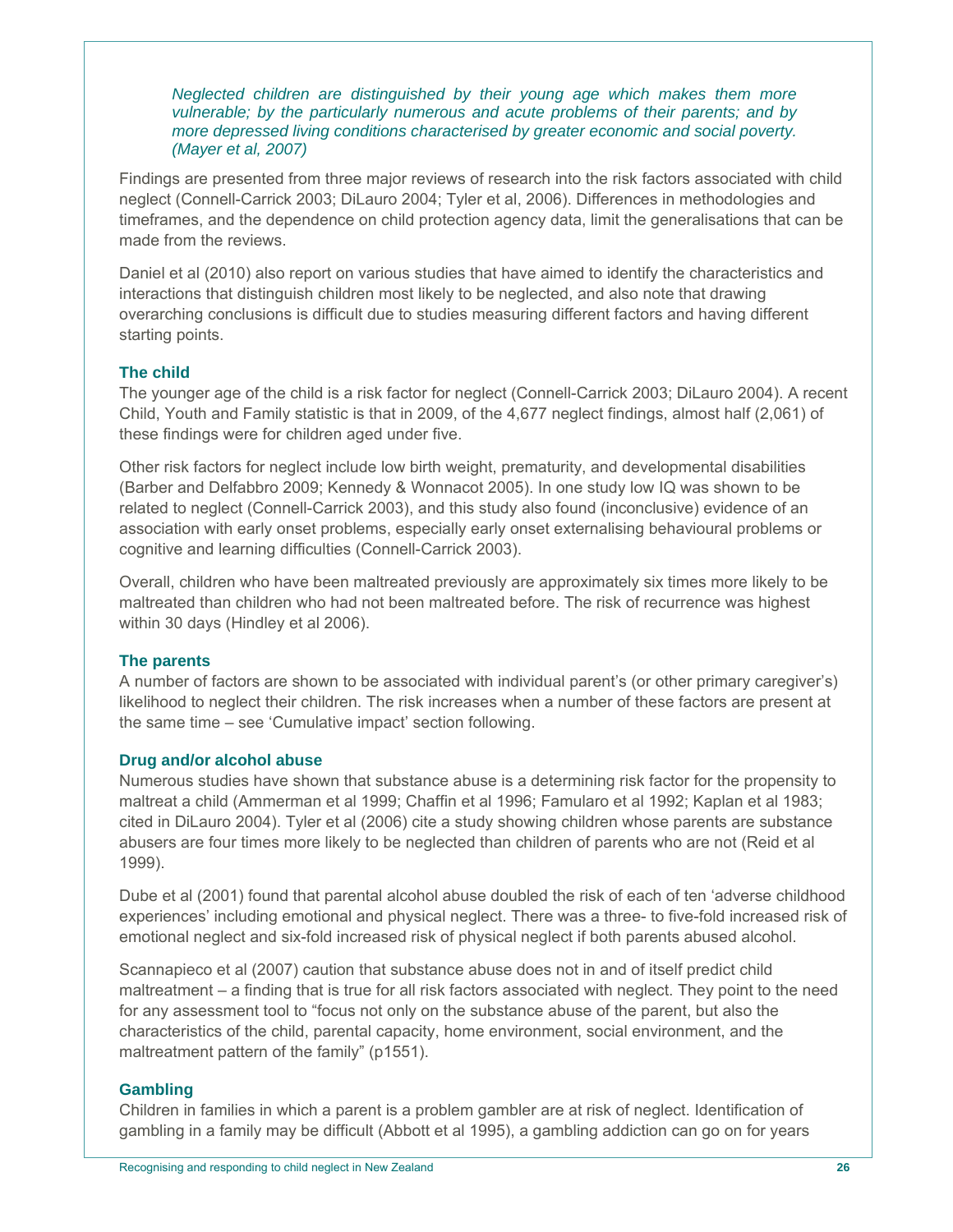without detection (Lesieur and Blume 1991) and there can be a long history of child neglect in affected families (Heineman 1987).

The impacts of problem gambling are four-fold:

- emotional unavailability, as gambling is all-consuming (Custer and Milt 1985; Heineman 1988) and correlates with poor mental health (Ison 1995b)
- failure to ensure physical safety (Custer 1982), an issue highlighted by New Zealand media, particularly about "pokie mums"
- financial stress, leading to material neglect (Custer, 1982; Gallacher 1996; Ison 1995a; Lesieur & Marks 1993)
- emotional unavailability of the spouse of the gambler.

The Problem Gambling Foundation of New Zealand (PGFNZ) estimated that one in five regular poker machine ("pokie") players in New Zealand have a gambling problem (PGFNZ Factsheet June 2009).

## **Mental health difficulties**

The most frequent psychological disorder associated with neglect was depression, though in one cited study, if social variables and substance abuse were controlled for, the relationship disappeared (Connell-Carrick 2003). Children of depressed mothers are at risk of not having their basic needs met and experiencing neglect (Polansky et al 1981; Kotch et al 1999) and of significant impacts on their development (Malik et al 2007, Radke-Yarrow et al 1994).

#### **History of maltreatment as a child**

Neglected children stand a greater chance of becoming neglectful parents than do children from nonneglectful families (Golden 2000, cited in Tyler et al 2006). Mothers who neglect were more likely to have been maltreated as children (Connell-Carrick 2003).

#### **Single parenthood**

Single-parenthood and non-married status were significantly associated with neglect. Father figure or father involvement resulted in less neglect when the duration of the relationship was longer, when involvement in household tasks and childcare was less (although this is counter-intuitive) and when they had a greater sense of parental efficacy (Dubowitz et al 2001, cited in Connell-Carrick 2003).

#### **Young maternal age**

Young maternal age was consistently found to be a risk factor for neglect (Connell-Carrick 2003).

#### **Unemployment and low education levels**

Unemployment and underemployment were both correlated with child neglect (Connell-Carrick 2003). The same study found an inverse relationship between maternal education and neglect.

#### **Family characteristics**

Observation of neglectful households showed them to be less organised, less verbally expressive and to have less positive and more negative affect (Gaudin et al, 1996, cited in Daniel et al 2010). Daniel et al, (2010) identify factors such as these as "indirect signals that more help may be required if children are to be cared for appropriately". Mothers and fathers in neglectful families were both characterised as less warm (Brown et al 1998). Mothers were characterised as less empathic and the families had more unresolved family conflict (Connell-Carrick 2003).

## **Family violence**

A longitudinal study in the USA following 2,544 families who were part of a programme to support atrisk families found that families were twice as likely to have child neglect confirmed in the first five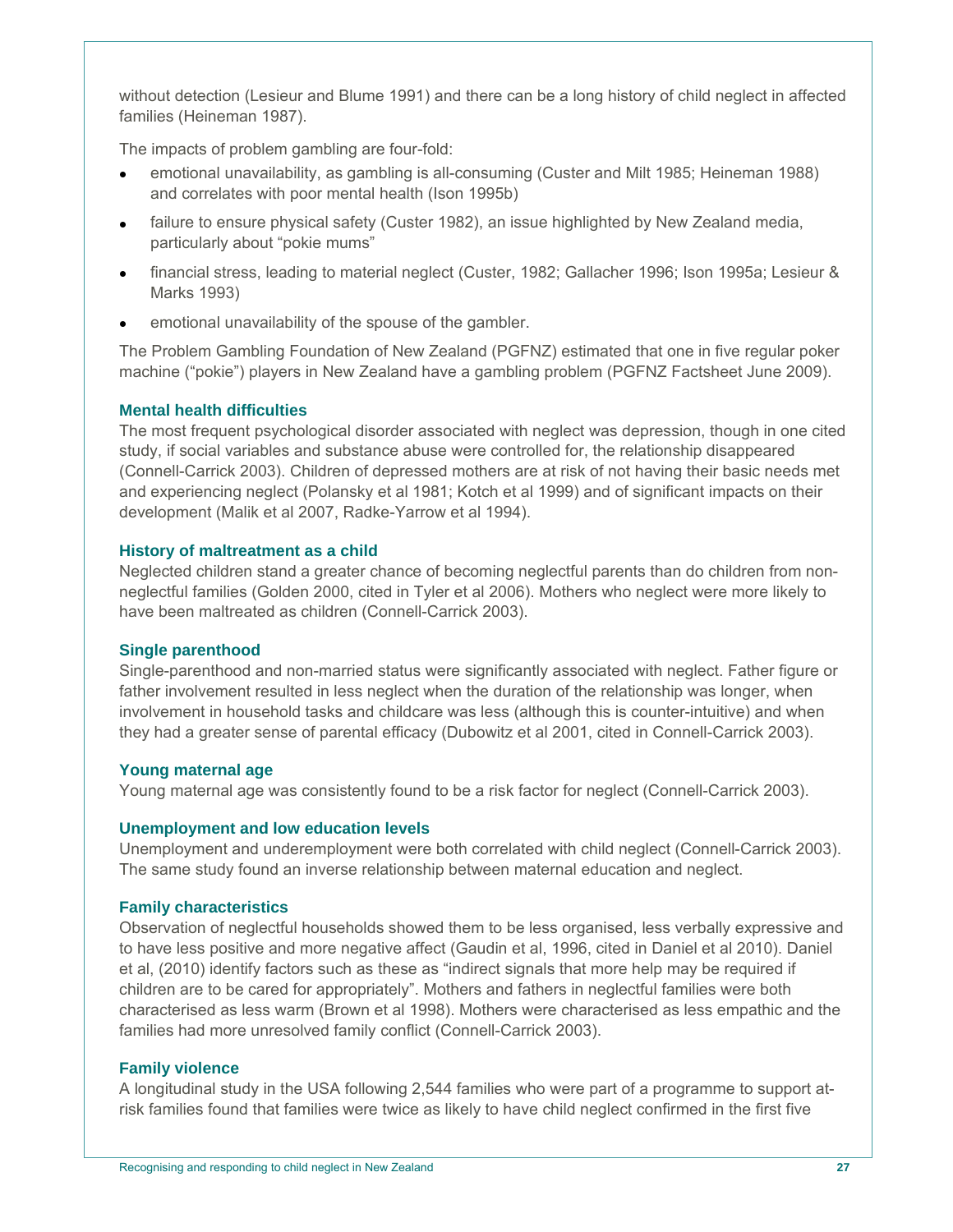years where there was domestic abuse in the household (McGuigan & Pratt 2001, cited in Daniel et al 2010).

#### **Fewer parenting and social skills**

Mothers who neglect their children often have low self-esteem (Cash & Wilke 2003), lesser problemsolving skills (Coohey 1998), lesser parenting skills, poorer knowledge of parenting and child development, poorer connection and less empathy with their children (Scannapieco & Connell-Carrick 2005; Connell-Carrick & Scannapieco 2006).

Overall, the evidence shows mothers are more likely to neglect, and that this is highly likely to be a combination of their greater parenting role, their greater likelihood of single parenthood, their experience of domestic violence, and their unique exposure to maternal depression. It needs to be noted that most research has focused on mothers. Daniel et al (2010) found only one study that specifically considered the role of fathers in child neglect, and suggest that further research is required.

#### **Family context**

Evidence shows that the context in which an individual family operates significantly affects the likelihood of children being neglected.

#### **Poverty**

Wilkinson and Pickett's (2009) research noted the correlation between adequate provision of care for children and the context in which the parenting is occurring. Poverty was especially identified as a factor contributing to a strain in the parent–child relationship:

*The way parents behave in response to relative poverty mediates its impact on children – there is evidence that some families are resilient to such problems, while others react with more punitive and unresponsive parenting, even to the extent of becoming neglectful or abusive.* 

This is borne out by other research:

- Child abuse and neglect occurs in all socio-economic classes, but substantial evidence shows a strong relationship between poverty and child maltreatment (Pelton 1978; Shearman et al 1983, cited in DiLauro 2004).
- Poverty and low income were associated with neglect in all eight studies that looked at this variable (Connell-Carrick 2003). Some studies suggest that neglect is more strongly related to poverty than abuse (Pelton 1977, 1978).

McSherry (2007) traces the establishment of the relationship between poverty and child neglect, but notes:

#### *One key fact needs to be highlighted, poverty does not predetermine neglect. The vast majority of impoverished families do not neglect their children… cyclical neglect may have much more to do with cyclical modes of thought and behaviour than cyclical experience of poverty (p729).*

Daniel et al (2010) report on a number of studies that aimed to distinguish between those in poverty who neglect children and those who do not. They found maltreatment was higher where there was an impoverished home, fewer parental resources and a previous history of maltreatment (Scannapieco & Connell-Carrick 2003); and physical neglect was more likely to be substantiated if caregivers had mental health or substance abuse problems (Carter & Myers 2007).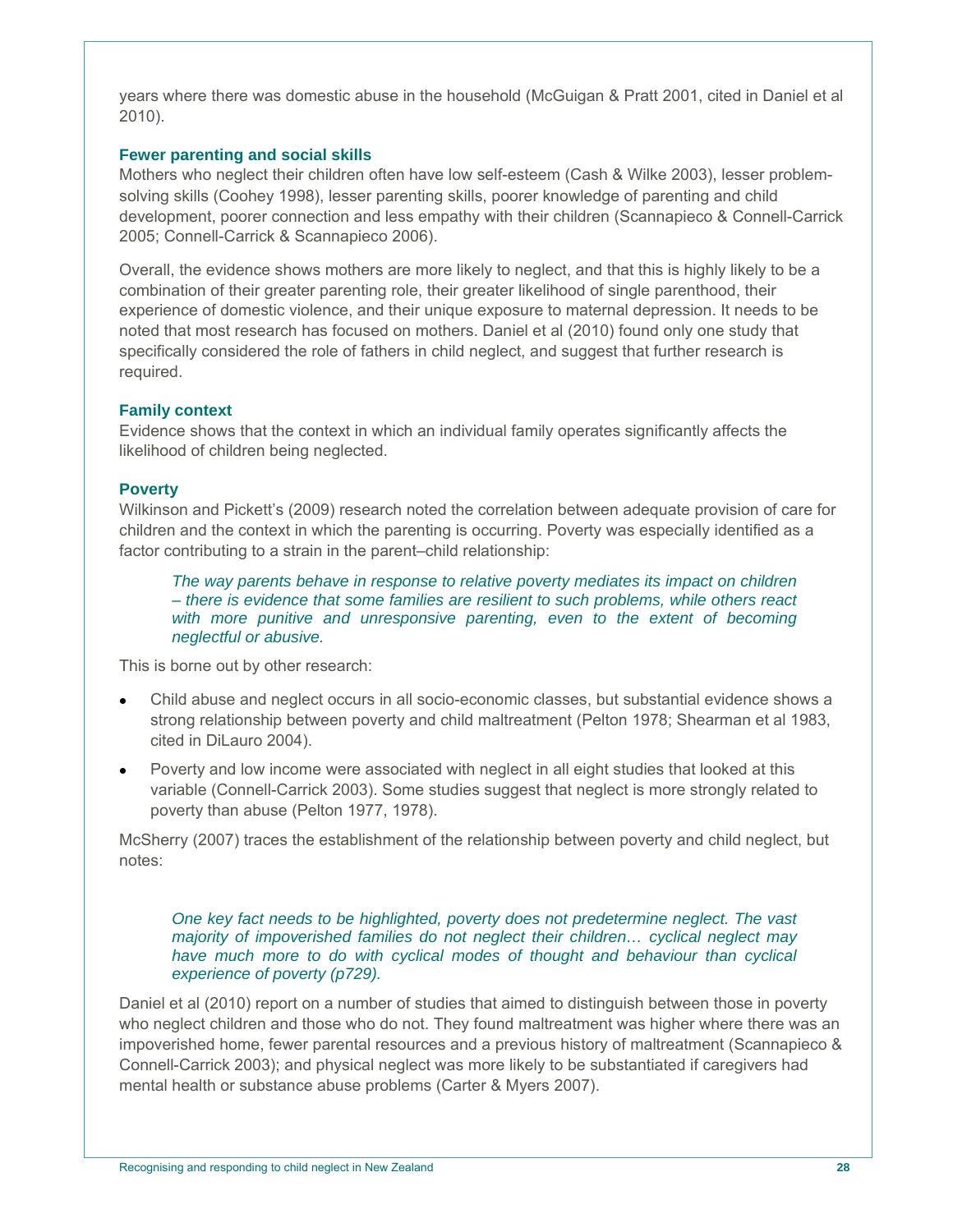#### **Social isolation**

Neglectful parents had fewer individuals in their social networks, received less tangible and emotional support from members, and saw them less often than non-neglecting mothers (Connell-Carrick 2003). The absence of a strong pro-social network can increase the likelihood of child neglect (Gaudin 2003, cited in Tyler et al 2006). Families with a supportive network of relatives, friends, and neighbours show lower levels of parental stress than those without such supports.

#### **Neighbourhood**

The makeup of a family's immediate neighbourhood also can affect the likelihood of neglect. Levels of parental stress are considerably higher in low socio-economic environments (Gephart 1997 cited in Tyler etc al 2006). Recent research in California (Freisthler 2004 & 2005) has suggested areas with more bars and drug possession incidents per 1000 population have higher rates of child maltreatment. At the same time, research into the problem gambling geography of New Zealand (Ministry of Health, 2005) found that poker machines are far more likely to be found in more-deprived areas than in lessdeprived areas: 47 percent of venues and 53 percent of machines are in the three most deprived census deciles (of a total 10). Related evidence suggests that gambling behaviour is influenced by accessibility at a local level (Marshall 2005).

#### **Poor systems of care**

In addition to the risk factors in a family's immediate environment, broader factors in the community, state systems, and society in general can impede efforts to recognise neglect and repair its effects. The AUT review notes that standards of care are continuously evolving and differ within and between communities. Tyler et al (2003) found that the risk of neglect can be increased when there are:

- poorly functioning mechanisms for identifying risk factors and acting on them, especially outside the formal child protection system
- child protection concerns overriding assessment of material needs
- uncoordinated systems at the local level
- inadequate or slow support to foster and kin carers
- inadequate special schools
- inadequate facilities (especially social housing, health and early childhood education) for children in poor neighbourhoods.

#### **Cumulative impact**

The review found evidence that risk factors for neglect often co-occur and cumulatively increase risk (Hecht and Hansen 2001 cited in Asawa et al 2008).

*What distinguishes the high risk child from other children is not so much exposure to a*  specific risk factor but rather a life history that is characterised by multiple familial *disadvantages that span social and economic disadvantages; impaired parenting; neglectful and abusive home environment; marital conflict, family instability; family violence and high exposure to adverse family life events. (Fergusson and Horwood, 2003, 131).* 

Daniel et al (2010) document a range of methodologically rigorous studies identifying the interrelationship of risk factors for neglect (Brown et al, 1998; Carter & Myers 2007; Cash & Wilke 2003; Nair et al 2003; Ondersma 2002; Scannapieco & Connell-Carrick 2003). They concluded: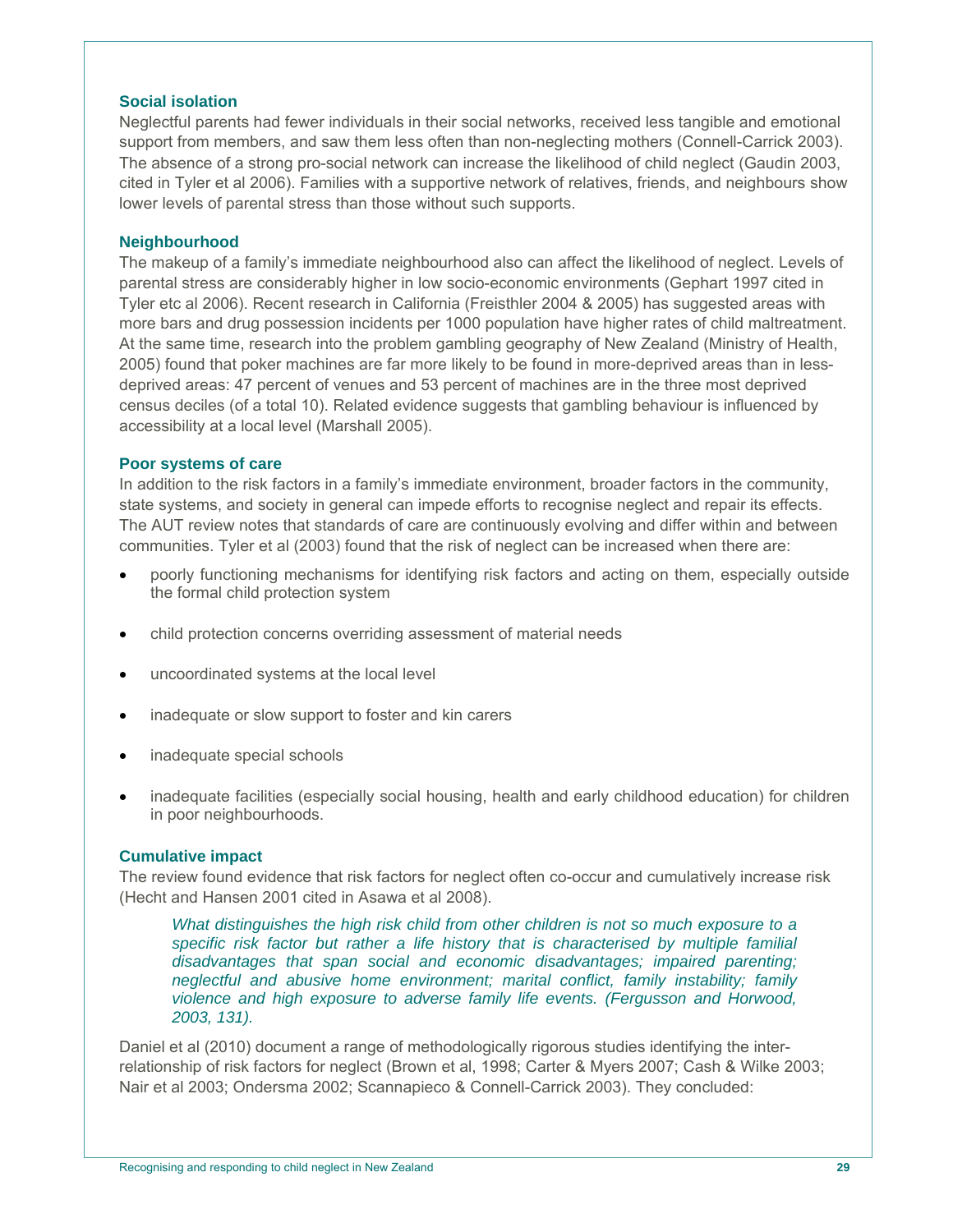*Studies offer strong evidence for the need to view constellations of adverse factors as indirect signals of the potential need for help and to consider past as well as current circumstances. (Daniel et al, 2010, p4)* 

This review concluded that programmes which address the risk factors associated with neglect individually will be useful in themselves, as they may improve the life of the parent, and hence the life of the child, but dealing with each in isolation is likely to have limited effects on child neglect, because of the multiple factors occurring in the lives of most neglecting parents:

*More effort could be spent on trying to refine and add to these correlates. It may be more sensible simply to act on the research which identifies strong benefits in child development outcomes from particular interventions. (Davies et al, 2009, p38)* 

# **Responding to child neglect**

*Neglectful families are often faced with poverty, inadequate childcare, poor education, and a history of prior abuse... Targeting just one of these areas during an intervention effort will likely not be successful ... intervention is needed to combat the systemic barriers, such as increased parental stress, poverty, inadequate health care, and insufficient child care, faced by high-risk families. (Tyler et al, 2003, p9)* 

Devising effective action to prevent and respond to child neglect is no simple matter. It will need to counteract the "constellations of adverse factors" (Daniel et al 2010) operating at multiple levels: child, parent, family, community, society, state.

Study of children placed in out-of-home care who are then reunified with their families shows there is a difference in the success of reunification dependent on whether the neglect was chronic or transient. This suggests parental intervention programmes need to focus their efforts on chronic factors rather than transient parental factors (Barber & Delfabbro 2009).

This section of the review reports the research into effective responses to child neglect, and seeks to identify the common factors of successful prevention and intervention programmes. It is necessarily limited in its findings. While there is wide consensus on the risk factors associated with child neglect, there is much less known about the ways in which a population risk translates into a specific risk for a specific child, and the best way for practitioners to recognise potential harm and the action to take to prevent it (Daniel et al 2010).

Further, there is no agreement whether the maltreatment or the risk factors themselves produce negative outcomes (Kotch et al 2008). In turn, it is not clear whether interventions that reduce the risk factors actually have direct impact on neglect. This lack of clarity means that in the majority of cases covered in this review; the interventions are considered 'promising', rather than 'proven to prevent neglect or its recurrence'.

The focus is also limited, in the absence of studies of prevention and intervention programmes specific to neglect, to studies of programmes that have had an effect in preventing or reducing child maltreatment in general.

## **Recognising neglect**

 A key component of effective action is recognising signs of potential neglect. The review found that good quality universal screening, referrals, targeted assessments leading to quality services and follow-up are important components of a system that can effectively protect children from the harm caused by neglect. The key issue was who can recognise the risks, and will act on that information.

Daniel et al (2010) found little robust evidence about how children and parents directly signal their need for, or seek, help. This was largely because most studies use cases of substantiated neglect as the staring point, and there is little information about earlier stages. Two studies confirmed that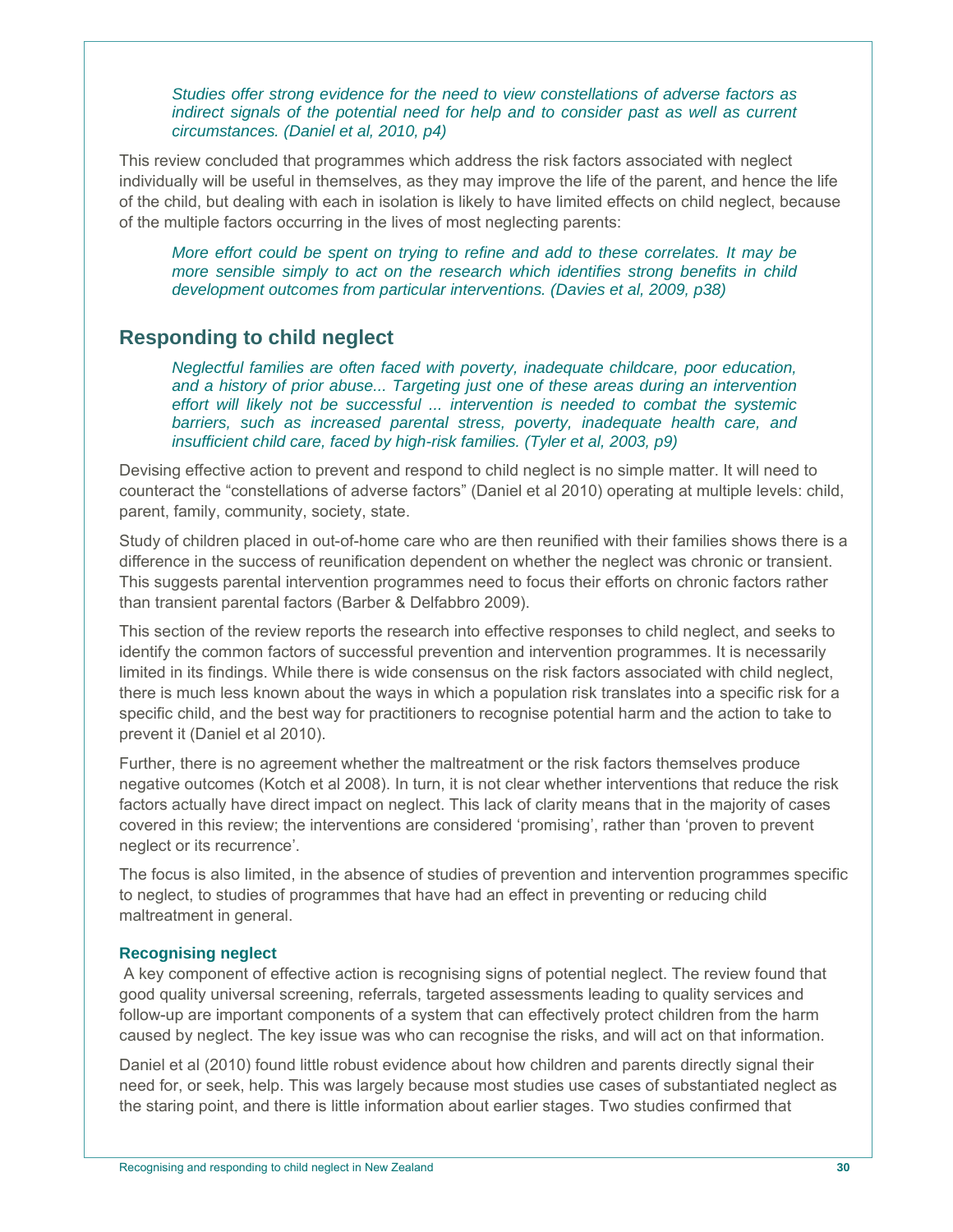parents could identify their parenting concerns but didn't cover whether they would seek help themselves (Combs-Orme et al 2004; McKeganey et al 2002; both cited in Daniel et al 2010).

Daniel et al (2010) also report studies showing the general public may be at least as well equipped as professionals to recognise aspects of neglectful care, if not more so. They cite evidence of professionals having higher thresholds for identifying neglect than the general public.

Other findings suggest that health visitors are well positioned to recognise parenting and emotional aspects of neglect (Lewin & Herron 2007, cited in Daniel et al 2010). There is also evidence that GPs (Tenney-Soeiro & Wilson 2004; Vandeven & Newton 2006), nurses (Truman 2004; Vasquez & Pitts 2006) and dentists can be trained to identify the signs of neglect.

Systematic review of childhood injuries could uncover patterns to aid recognition of neglect. Particular points of contact with the health services can assist identification of neglect, eg non-accidental burns, which tend to be caused by neglect far more frequently than abuse (Reading 2006). A study of children who presented at a burns unit found that where a child was neglected it was more likely that:

- the child had not been given first aid at the time
- there was a delay of over 24 hours before seeking help and
- the burns would be deeper.

Daniel et al (2010) note the potential role of education professionals in recognising and responding to neglect. They found only one study where the exclusive focus was staff in educational settings – and these were school counsellors not classroom teachers (Bryant & Milsom 2005). Another overlooked group was the police, whose potential role in identifying neglected children appears not to have been researched.

In terms of what action was taken practioners other than social workers tend to respond to signs of potential neglect by referring or reporting to child protection agencies (Appleton 1996). There was little evidence about whether members of the community would act and how: one study showed that while 89.1 percent would help, 86 percent said that would involve reporting to formal agencies (Andrews 1996; also in Daniel et al 2010).

*By the time children come into contact with statutory social workers, they have often already experienced periods of neglect. The evidence suggests that preoccupation with matters such as parental culpability, and whether statutory interventions are required, can obscure the initial careful assessment as to whether any needs are unmet and can affect thresholds for recognition. (Daniel 2005, reported in Daniel et al 2010, p 7)* 

Factors found to influence the decision not to report included lack of awareness of the signs of child maltreatment and processes of reporting, and a perception that reporting might do more harm than good (Gilbert et al 2009). Lack of social services resources were seen as a barrier to reporting (Appleton 1996; cited in Daniel et al 2010). Under-reporting by UK teachers was found to be influenced by concern about the degree of children's needs identified and the capacity of child protection services to meet them (Baginsky 2007).

Daniel et al (2010) concluded that the bulk of evidence on response to neglect is on reporting and that there was far less evidence about the next stages or on what universal services can offer directly to support neglected children.

## **Prevention and intervention**

The AUT literature review found few interventions that focused specifically on preventing neglect and therefore the review included responses to child maltreatment more generally. There have been several systematic reviews of the effectiveness of programmes in the area of preventing child maltreatment. These covered programmes aiming to: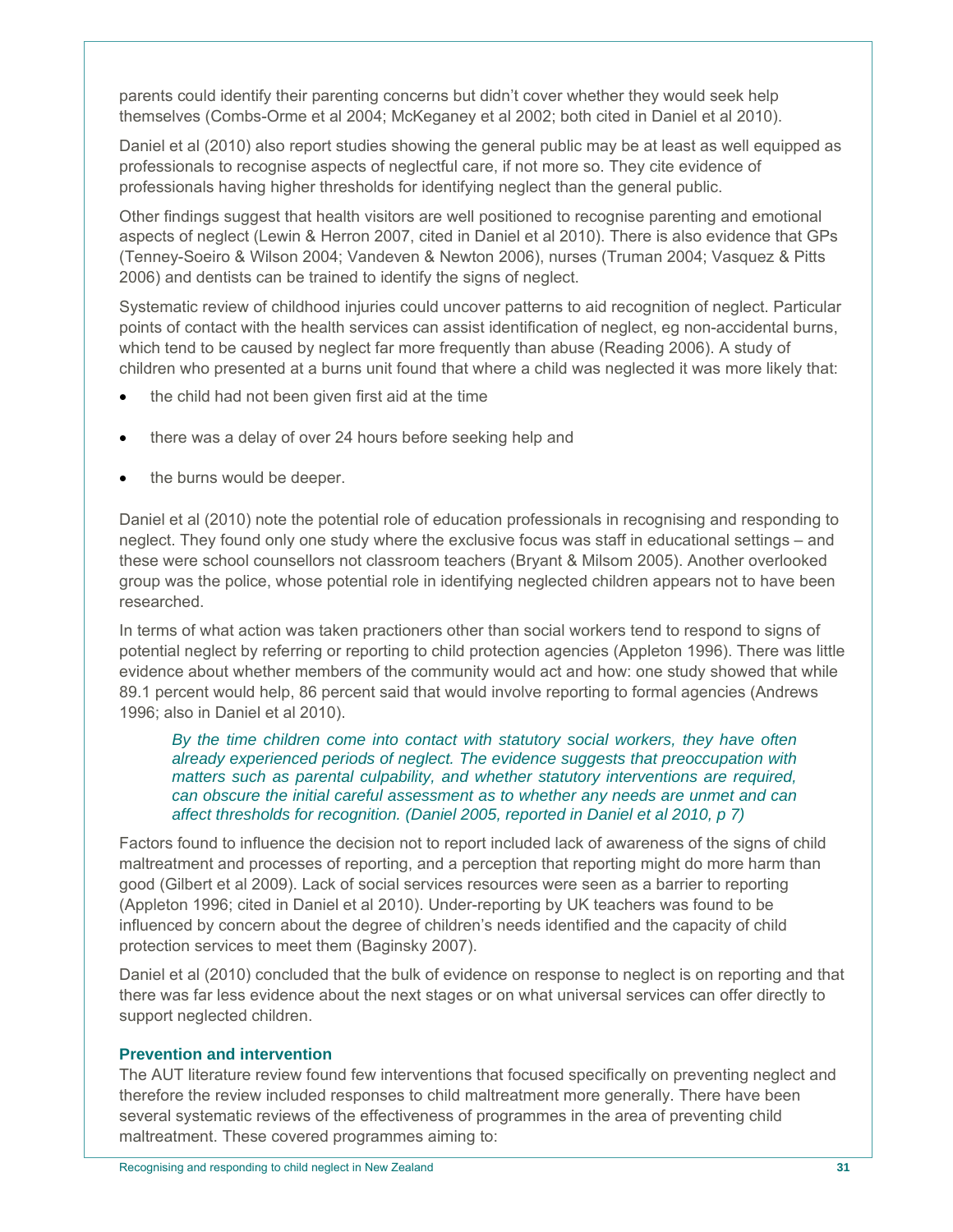- prevent child maltreatment (Asawa et al 2008; Mikton 2009; Reynolds 2009)
- prevent both maltreatment and its recurrence (MacMillan et al 2009)
- prevent the recurrence of child maltreatment (Allin 2005).

While each of these reviews took different approaches, they all assessed the efficacy of the programmes that fit their criteria, and drew out the programme characteristics considered to be the most promising.

Findings from those reviews are presented here, according to the programme types. The AUT review noted that more research has been conducted on programmes at the individual and family level than at the neighbourhood and community levels.

## **Parenting interventions**

The review found limited direct evidence for the effectiveness of parenting programmes to reduce the incidence and severity of child neglect, possibly due to difficulties in measuring the phenomenon (Howard & Brooks 2009).

The Parents as Teachers parenting programme delivered to parents of children up to the age three years has been shown to have a statistically significant impact on child maltreatment (Karoly 2005). Programme services include home visits to families, developmental screening of children, parent group meetings, and a resource network that links families with community resources. This programme aims to empower parents to give their children a good start in life, prepare children for school entry, and prevent and reduce child abuse. The Parent Education Programme also showed relatively strong positive preventative effects, and its effect sizes were relatively large. The Parents as Teachers parenting programme is delivered to New Zealand families as the Ahuru Mowai and Born to Learn curriculum. This curriculum is a key component of the Parents as First Teachers (PAFT) and Family Start and Early Start home visitation programmes.

The Incredible Years Parenting programme is an evidence-based parenting programme that has shown to reduce harsh parenting, increase positive discipline and nurturing parenting, reduce conduct problems, and improve children's social competence (Webster-Stratton & Reid 2009). The Incredible Years Basic Parenting Programme (IYBPP) is for parents of children aged three to five years. The Ministries of Health, Education and Social Development have established a pilot study of the IYBPP to assess the programme in the New Zealand context. The results of the evaluation of this pilot will guide decisions about whether or not to invest significant funding in rolling out the IYBPP on a population basis in New Zealand.

While attachment-based interventions might improve parenting and attachment, there is no direct evidence about longer term effects. Nonetheless the sound theoretical basis, early results, and relationship focus are encouraging programmes such as Early Head Start to incorporate these interventions into their services (Weatherston 2007).

There is insufficient evidence to conclude that neglect-specific interventions in families reduce the recurrence of neglect, though there is some evidence from small studies that resilient peer training, imaginative play training, therapeutic day training, and multi-systemic therapy improve child outcomes. Resilient peer training also produced positive effects when integrated into Head Start (Macmillan et al 2009).

#### **School-based and clinic-based programmes**

The school-based and clinic-based programmes studied provided no conclusive evidence about reduction of neglect per se. Parent-Child Interaction Therapy (PCIT) reduced the reoccurrence of child-protection services reports of physical abuse, but not of neglect (Macmillan et al 2009), while Chicago Child-Parent Centres which target low income, high poverty neighbourhoods, showed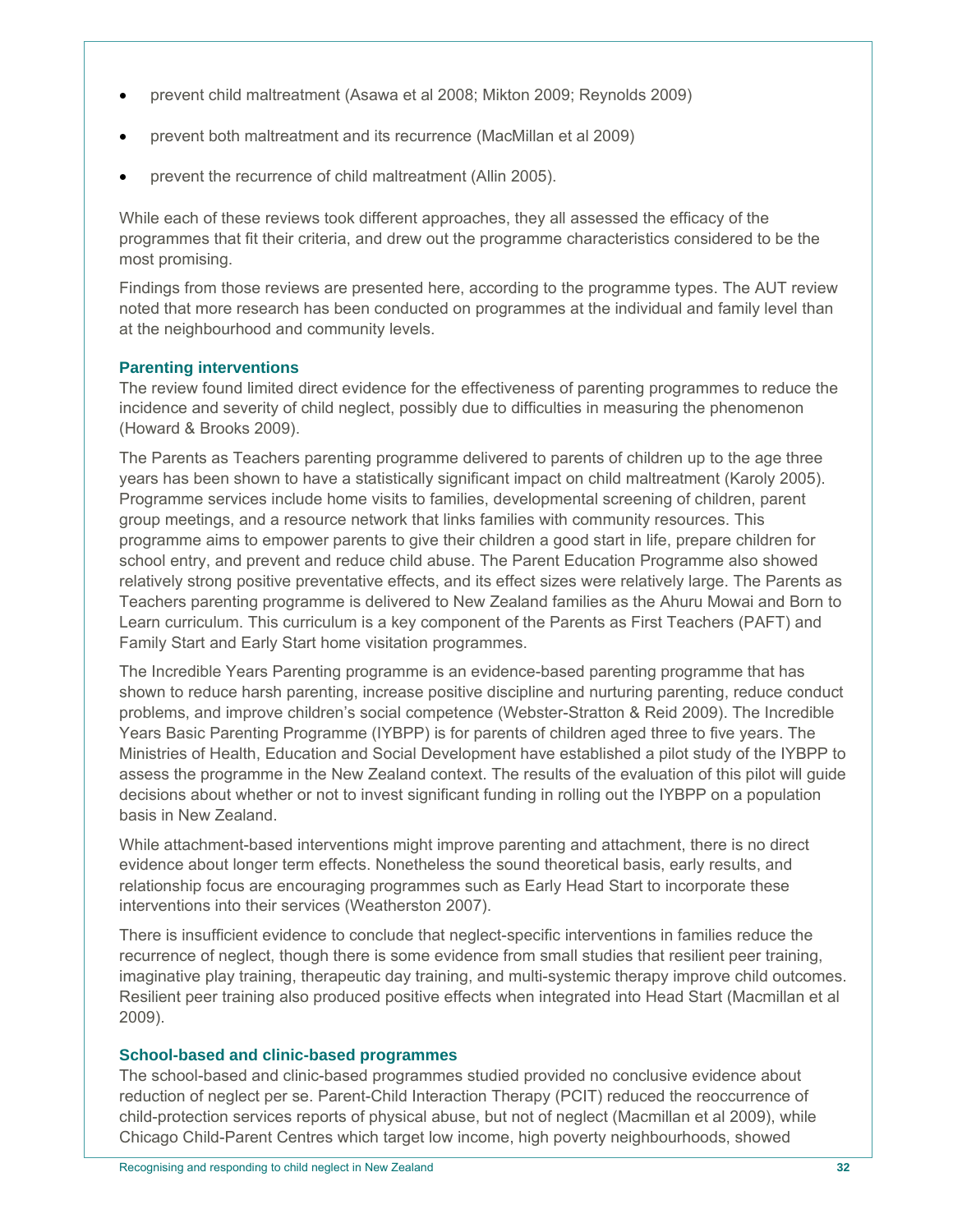relatively strong preventive effects and a statistically significant decrease in child abuse. Two programmes that focused on training doctors to address risk factors in families showed some promising results (Dubowitz 2009; Macmillan et al 2009).

## **Home-visiting programmes**

The efficacy of home-visiting programmes received mixed reviews. Macmillan et al (2009) found that home-visiting programmes were not uniformly effective in reducing child physical abuse and neglect.

The review analysed the success of two home-visiting programmes, Nurse–Family Partnerships and Early Start, both of which have shown positive effects on child maltreatment.

Nurse–Family Partnerships seek to improve prenatal health and birth outcomes; improve child health, development, and safety; and improve maternal life course outcomes, including assisting them to plan for subsequent pregnancies and employment. The programme is targeted at low income, unmarried, first-time mothers. Entry is in late pregnancy and exit is when the child is two years old. Home visits are conducted by trained nurses, with 6–9 visits during pregnancy and 20 for the first two years.

- "The best current prevention program for child physical abuse and neglect" (Chaffin and Friedrich 2004, cited in Asawa 2008, p86).
- Demonstrated reduced child physical abuse and neglect, as measured by official child protection reports, and associated outcomes such as injuries in children of first-time, disadvantaged mothers (Macmillan et al 2009).
- A 15-year follow-up of the initial demonstration project demonstrated 79 percent fewer verified reports of child abuse and neglect compared with a control group (Eckenrode et al 2000, cited in Asawa 2008, p86); the study found no reduction in domestic violence rates.

The Nurse–Family Partnerships programme has been augmented to include mental health consultants to target maternal depression, substance abuse, family violence, and barriers to positive parenting.

Early Start is a New Zealand home-visiting service for families in Christchurch. It is based on a social learning model approach. Its goals are to improve child health, reduce the risk of child abuse, improve parenting skills, encourage family socio-economic and material well-being, and encourage stable partnerships. Crucial elements include assessment of family needs and resources; development of a positive partnership between client and family support worker; collaborative problem-solving; and provision of support, advice, and mentoring to mobilise families' strengths and resources. Early Start has reduced associated outcomes such as injuries and hospital admissions for child abuse and neglect, although rates of child protection reports did not differ between the intervention and control groups (Macmillan et al, 2009). One trial showed positive effects.

Three common features of Nurse–Family Partnership and Early Start could explain their success: they were developed as research programmes rather than as service provision methods; both use workers with tertiary level qualifications; and they have made substantial investments in ensuring the fidelity of programme delivery (Macmillan et al 2009).

The review found particular factors can limit the effectiveness of home-visiting programmes:

- In a meta-analysis of 56 home-visitation programmes the lowest effect sizes on child maltreatment were for programmes with 12 or fewer visits and less than a six-month duration (McLeod & Nelson 2000).
- The effectiveness of home-visitation programmes is limited by the presence of domestic violence: In one study there were significantly fewer cases of child maltreatment in the home-visited group among mothers who reported 28 or fewer incidents of violence over the 15-year period. Treatment effects were non-significant for mothers reporting more than that level of domestic violence (Eckenrode et al 2000).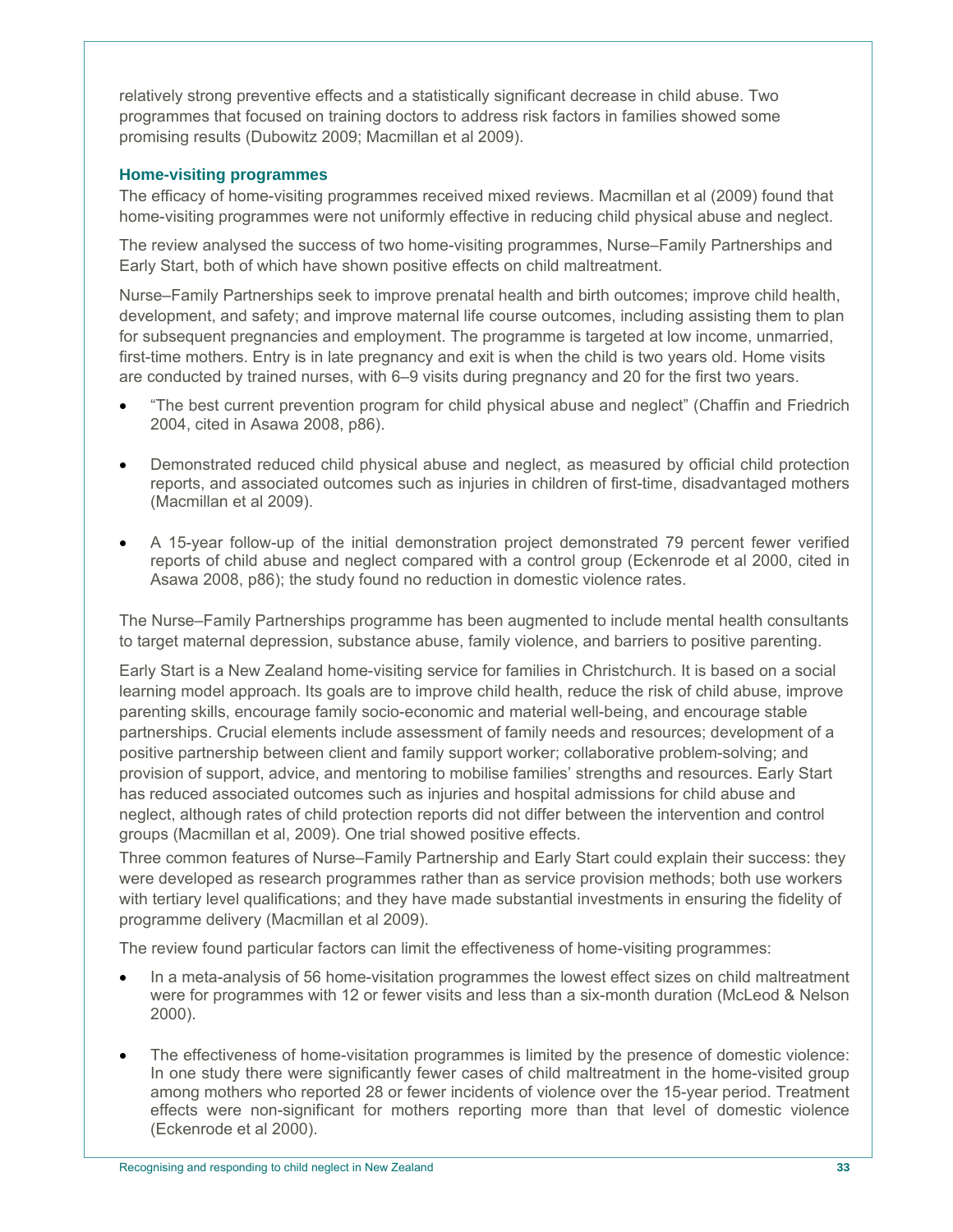Very high attrition rates, low rates of home visiting, and substantial differences across participating agencies, point to the importance of fidelity in the delivery of the programme, and the difficulty of accurate judgements about programmes with high dropout rates (Asawa 2008). For example, Healthy Start Hawaii had varied implementation, resulting in inconclusive results (Karoly 2005).

Asawa (2008) found that home-visiting programmes provided unique opportunities to assess the child's safety, increased the generalisation of skills through learning in the natural environment, used flexible approaches, increased participation through bringing services directly to the family, and provided support to high-risk families. They also eliminated common barriers to receiving services, such as transport. Significant lasting effects on parental behaviour were cited as evidence for the success of this programme (Asawa 2008).

## **Neighbourhood and community level**

Information about the factors that increase the risk of child neglect has led to the development of neighbourhood-based interventions, of three broad types.

Sure Start is a well known UK example of the first kind of programme, which integrates state and community child support systems in a particular place, but that does not directly focus on community building.

The second kind of programme explicitly concentrates on community building, in particular on building child-focused social capital; for example, a neighbour faced with a distressed child would offer to relieve the parent of their care for a period, rather than contacting the local child protection services. The Strong Communities initiative (Kimbrough-Melton et al 2008) is a prominent example of this approach.

The third type of programme aims to build community awareness of services available in both state and community systems. Strengthening Families in New Zealand does this by collaborative case management at the community level through a formalised process (Ministry of Social Development 2005). The Strengthening Families local coordinator is pivotal in bringing agencies with different philosophies and ways of working together to improve child outcomes. While reviews of Strengthening Families (Walker 2006) have found the initiative successful in coordinating action for those families referred to it, there has as yet been no evaluation of its impact on child maltreatment in general, or neglect in particular.

## **Evidence about specific neighbourhood and community programmes**

Triple P (Positive Parenting Program), is a public health population-based approach which operates at five different levels, ranging from individualised treatment to manual-based group interventions, public seminars and media campaigns. The first level is aimed at all families and includes a media component delivered in communities, rather than to individual families. The second level includes a seminar series, regular contact with primary care professionals and an option to receive information on parenting teenagers. The third, fourth and fifth levels involve parent and child education in conjunction with opportunities to put the course principles into practice.

 Triple P shows positive effects on substantiated child maltreatment, out-of-home placements, and reports of injuries, based on a single study that used an ecological design with a small sample size (Macmillan et al 2009).

Sure Start, which consists of universal and targeted programmes within deprived neighbourhoods, shows:

 beneficial results for children (more positive social behaviour and greater independence) and families (less negative parenting and a better home-learning environment). Families used more services for supporting child and family development. No results are recorded for child maltreatment or neglect (Melhuish et al 2008).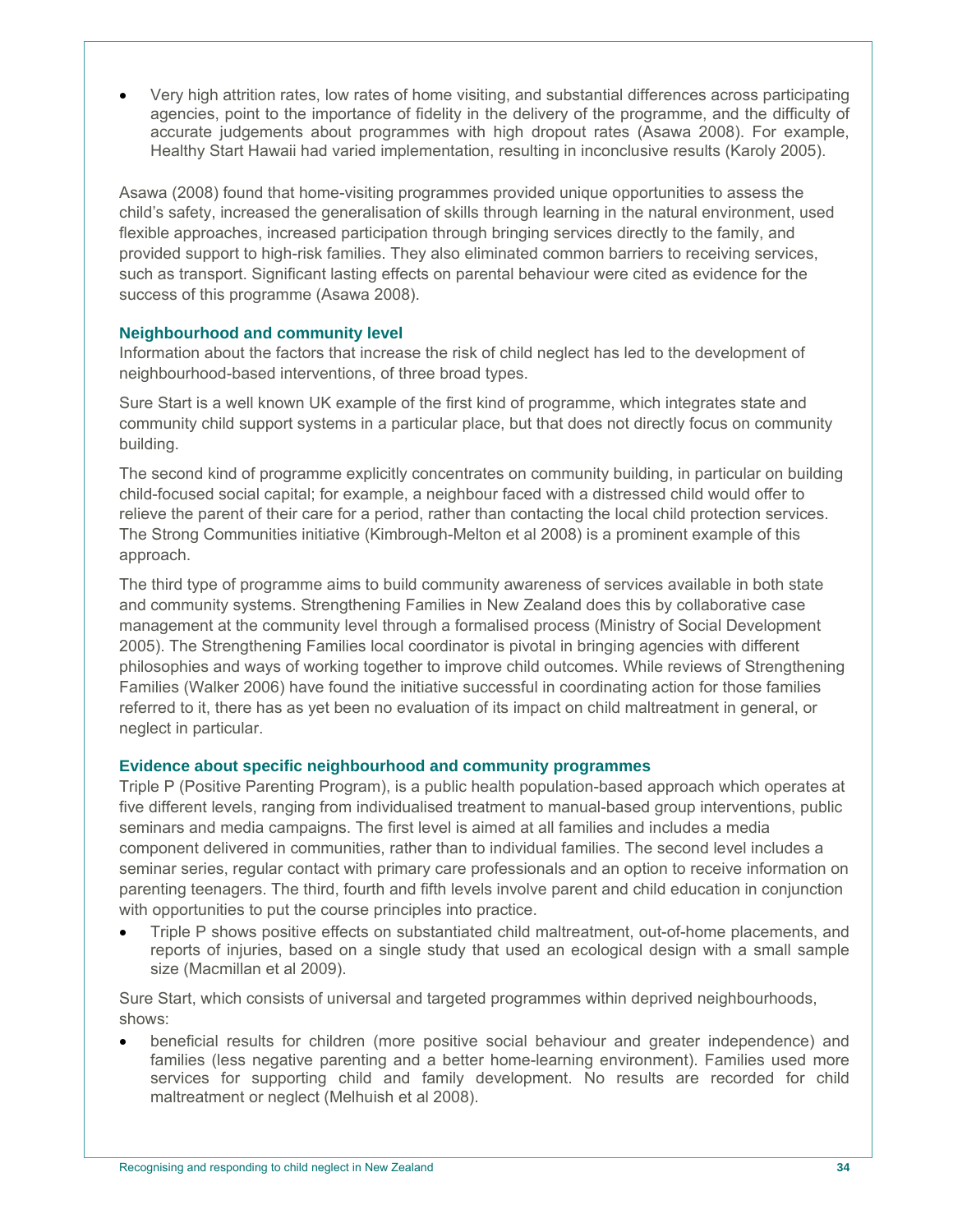Strong Communities builds supports for families into the community structure so that families can marshal additional resources to overcome risk and foster a healthy developmental environment (Russell et al 2007):

- Community characteristics are significant predictors of the extent to which families utilise voluntary family supports (Daro et al 2007).
- Results in regard to ultimate outcomes for Strong Communities (i.e. child safety) are equivocal, though generally positive – in effect, ahead of schedule. There has been a decline in injuries related to child maltreatment that began in 2003 (when active efforts to recruit large number of volunteers began) and declined at a greater magnitude than in the comparison area. This finding was most pronounced in relation to neglect, although strongest among older children (Melton et al, 2008).

The review found that the most effective programmes to promote family wellness and prevent child maltreatment are those that address several different levels, begin prenatally or at birth, are long-term and intensive, are flexible, responsive, and controlled by the local community, and are based on respectful and trusting relationships between community members and staff, who are well trained and competent (Nelson et al 2001).

#### **Shifting society's perceptions of appropriate parenting practice and attitudes to neglect**

The Strategies for Kids, Information for Parents (SKIP) and more recent "it's not OK" campaign against family violence are examples of such action. Multi-media campaigns have been combined with community activities to reinforce key messages and link people to local resources. Research demonstrates that these campaigns work best when they focus on positive desired behaviours, and are combined with action to strengthen community capacity, as well as specific intervention programmes (Davies et al 2003).

#### **Well-functioning systems of care**

Transient families and the involvement of multiple agencies with some families were identified in the review as barriers to successful intervention. Confidence that action will follow is a precondition for professionals and para-professionals to act. Daniels et al (2010) observe that improved engagement with 'hard to reach' parents needs to be complemented by strategies to ensure that services are not 'hard to access'.

Study of not-for-profit organisations in the United States suggests that successful integrated services need very specific and defined goals (Bradach et al 2008).

Some authors have argued for a comprehensive re-orientation of the child protection system to needs assessment and support (Waldegrave 2006). The review identified Child, Youth and Family's 'differential response' model as an important step in this direction.

Conditions for well-functioning place-based systems for tackling entrenched social issues (Salhani 2009) include:

- an "ecological" perspective and a developmentally sound understanding of the issue
- community-based governance, funding and strategic planning processes
- integration from top to bottom: government, community agencies and professionals
- client sensitivity and client partnerships and full participation
- culturally sensitive and flexible services, which nevertheless maintain programme fidelity
- operational integration.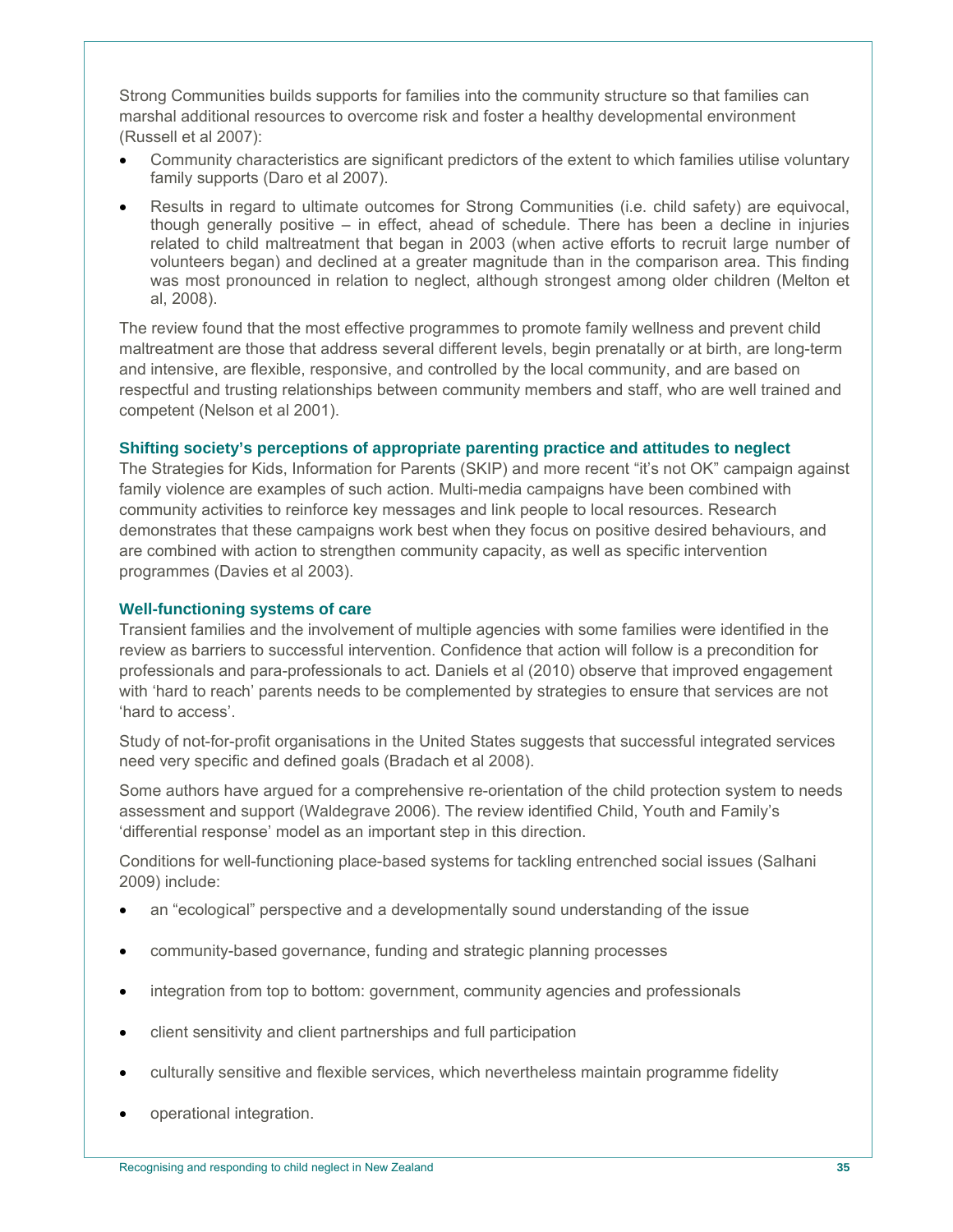# **Discussion**

Significant neglect in the early years of life tends to have the most profound long-term consequences. The aim of preventative intervention in child abuse and neglect is to establish or restore the conditions required for satisfactory child-rearing. This may be seen as a part of the broader aim of ensuring satisfactory child-rearing conditions for all children and their families.

A conclusion from the AUT review is that because the causes of child neglect are complex, the solutions are inevitably multifaceted.

The literature review identified different ways to improve prevention of child neglect and responses to children who experience neglect, such as:

- enhancing existing services, interventions and systems
- implementing universal screening with access to comprehensive assessments and referrals for the families of children who need this
- acting on research on promising interventions that improve child development outcomes
- undertaking research that seeks the views of parents and children who experience neglect to understand the features of help seeking behaviours, sound assessment and planning.

#### **Universal screening and assessments**

The AUT review concluded that the child development literature suggests that mainstream health, education and welfare systems, alongside full employment, are the first and best protection the State can offer against maltreatment, because they assist families to support, nurture and educate their children. They enhance the likelihood of good child outcomes, reduce the chances of maltreatment, and provide an opportunity to screen for risk and a channel for information and advice to parents. Families that struggle the most, need more from these agencies. Further investment in higher quality pregnancy and maternal care (especially Lead Maternity Carers and Well Child/Tamariki Ora Services) and early childhood education was also seen as warranted.

#### **Cascading service model**

The AUT review proposed adoption of a model the reviewers refer to as a "cascading service" model. This model involves a universal entry point and intervention system. Good quality universal screening, referrals, targeted assessments leading to quality services, and follow-up are important components of this type of protective system. Because it would encompass the entire population, the 'cascading' service is less likely to stigmatise those it is designed to help. The whole population is also screened for risks. Resources are not inefficiently targeted at those who have much less need of the service.

Universal programmes would facilitate access for families screened to be in need of help to a multifaceted needs assessment, conducted by appropriately qualified professionals. Under this model the intensity of the intervention responds to the risks and needs observed during assessment. Lead Maternity Carers, Well Child/Tamariki Ora professionals and other health professionals were seen as well positioned to screen, refer and follow-up, as were some mental health, addictions and domestic violence professionals and para-professionals. Education for these professionals and paraprofessionals about what to ask parents, when to ask parents and ways to respond was seen as important.

#### **Promising interventions**

Overall, the review considered that the greatest benefits to children would follow from acting on the research that identifies interventions found to show improvements in child development outcomes. Particular interventions noted in the literature review as promising include well-designed and well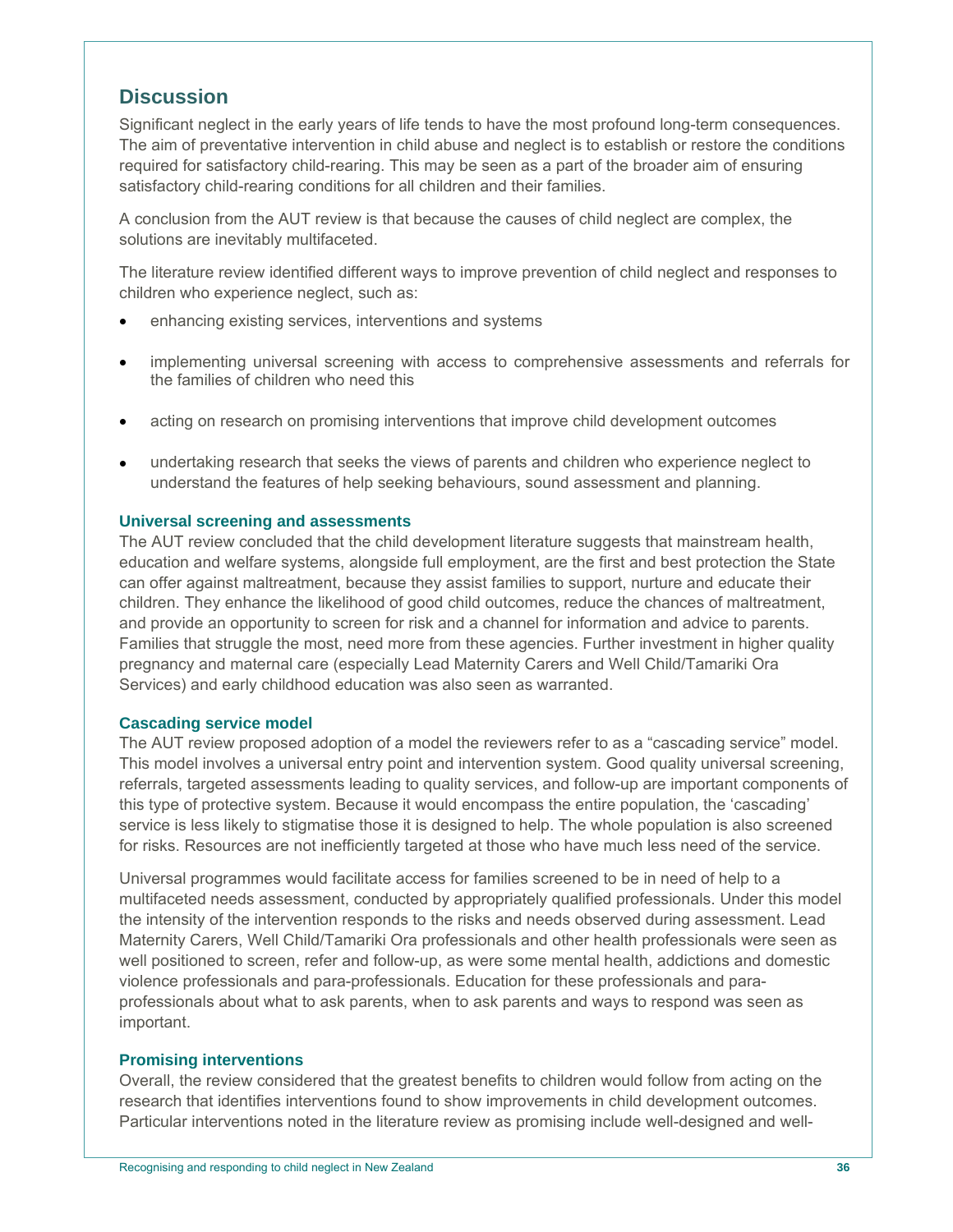implemented home-visiting and centre-based programmes. The review also notes that the sound theoretical basis, early results, and improved child parent relationships are encouraging programmes such as Early Head Start to incorporate attachment-based interventions into their services (Weatherston 2007). The reviewers suggest that community based programmes such as Sure Start and Strong Communities should be closely monitored for their impacts on child neglect and relevance to New Zealand.

#### **Systems improvements**

The review identified systems actions as important – early access to a comprehensive needs assessment that picks up the risk of neglect and refers to timely assistance. The review suggested that systems improvements could be made by using existing interventions in families with very young children where there might be neglect to better effect. Statutory Family Group Conferences, community-based Strengthening Families meetings and the Child, Youth and Family 'differential response' service model were suggested as possibilities.

The evidence of the effectiveness of these processes remains limited (Kogan 2001; Ministry of Social Development 2005; Sundell 2004; Crampton 2007). However, the review considered that if wellresourced and supported by all agencies, interventions oriented at the prevention end and better service coordination could perhaps result in reducing child maltreatment.

## **Further research**

Daniels et al (2010) found big gaps in the research related to the views of parents and, even more so, of children, and concluded that future research should focus on examining parents' and children's views, help-seeking behaviour and effective intervention. They argue that a shift is required: away from preoccupation with predicting and delineating the effects of neglect towards the features that contribute to accurate assessment and planning. In a similar vein, the AUT review notes the paucity of research on outcomes for children in the care of the State, many of whom will have experienced serious neglect, and concludes that such research could guide future interventions to ameliorate the effects of neglect.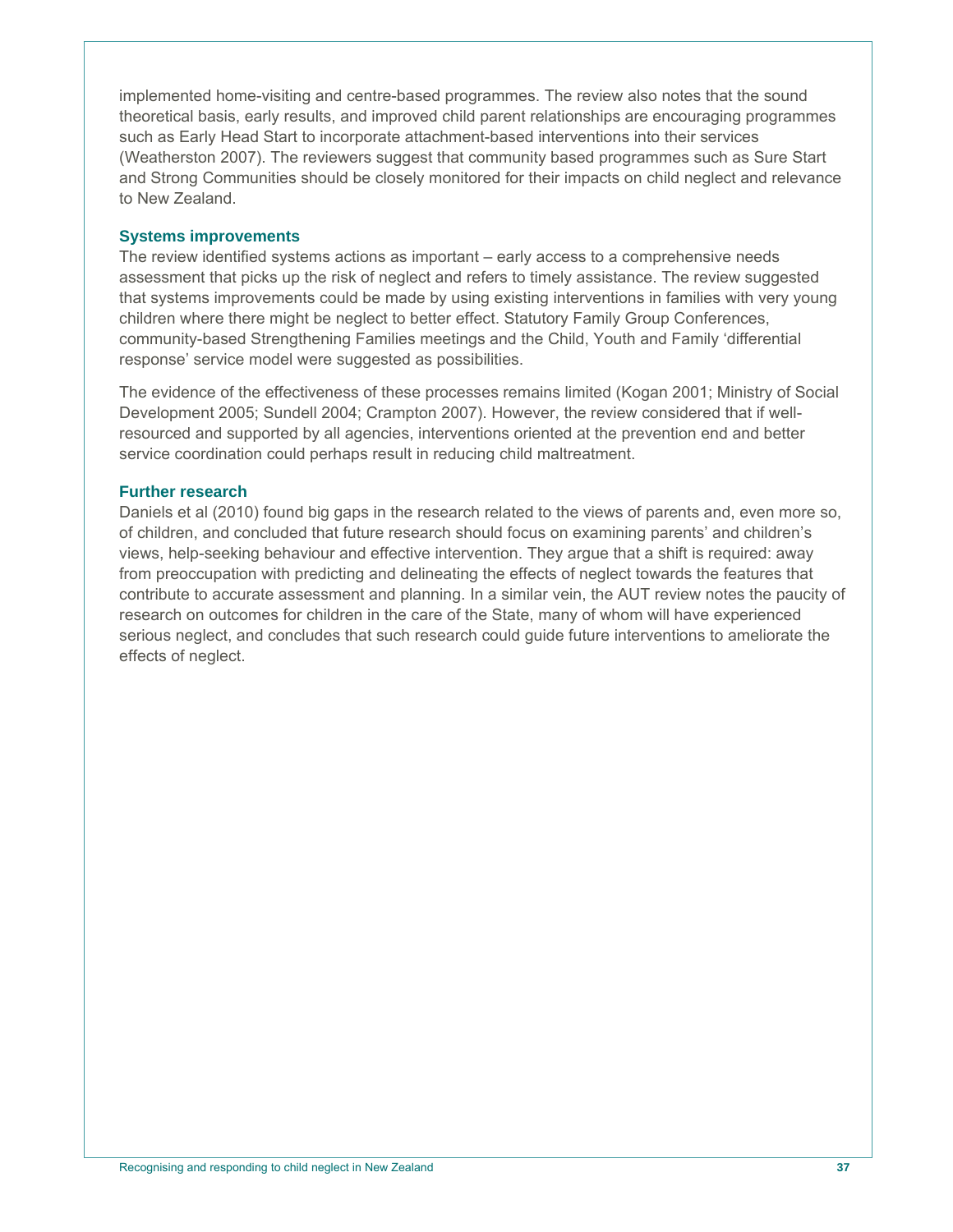# **Bibliography**   $\boldsymbol{z}$

Abbott, D.A., Cramer, S.L., Sherrets, S.D. (1995) Pathological gambling and the family: Practice implications. *Families in Society: The Journal of Contemporary Human Services*, 76(4), pp 213-219.

Adolescent Health Research Group (2008) Youth'07: the health and well-being of secondary school students in New Zealand: initial findings. Auckland: University of Auckland.

Ainsworth, M. D. S. (1979) "Attachment as related to mother-infant interaction" in Rosenblatt, J.S., Hinde, R.A., Beer, C. & Busnel, M. (eds) *Advances in the study of behaviour 9*. Academic Press, New York.

Allin, H., Wathen, C.N. & MacMillan, H. (2005) Treatment of child neglect: A systematic review. *Canadian Journal of Psychiatry*, 50(8), pp 497-504.

American Academy of Pediatrics. Committee on Early Childhood and Adoption and Dependent Care. (2000) Developmental issues for young children in foster care. *Pediatrics*, 106(5), pp 1145-1150.

American Humane Association (1980) *Definitions of the national study data items and response categories: technical report No 3.* Denver: AHA.

American Professional Society on the Abuse of Children (1995) *Guidelines for psychosocial evaluation of suspected psychological maltreatment in children and adolescents.* Chicago: APSAC.

Ammerman, R.T., Kolko, D.J., Kirisci, L., Blackson, T.C. & Dawes, M.A. (1999) Child abuse potential in parents with histories of substance use disorder. *Child Abuse & Neglect*, 23, pp 1225–1238.

Asawa, l., Hansen, D., Flood, M.F. (2008) Early childhood intervention programs: Opportunities and Challenges for Preventing Child Maltreatment, *Education and Treatment of Children*, 31(1).

Ayre, P. (2001) Child protection and the media: lessons from the last three decades. *British Journal of Social Work,* 31, pp 887–901.

Baginsky, M. (2007) Schools, social services and safeguarding children. Past practice and future challenges. London: NSPCC.

Baily, R., Baily, W. (1986) *Operational definitions of child emotional maltreatment*. Augusta, ME: Department of Social Services.

Barbell, K. & Wright, L. (2001) Family foster care in the next century. Child Welfare League of America.

Barber, J.G. & Delfabbro, P.H. (2009) The profile and progress of neglected and abused children in long-term foster care. *Child Abuse & Neglect*, 33(7), pp 421–428.

Barlow, J., Davis, H., McIntosh, E., Jarrett, P., Mockford, C. & Stewart-Brown, S. (2007) Role of home visiting in improving parenting and health in families at risk of abuse and neglect: Results of a multicentre randomised controlled trial and economic evaluation. *Archives of Disease in Childhood*, 92(3), pp 229–233.

Barnett, D., Manly, J., Cicchetti, D. (1993) "Defining child maltreatment: the interface between policy and research", in Cicchetti, D., Toth, S. (eds.) *Child abuse, child development and child policy*. Norwood, N.J.: Ablex.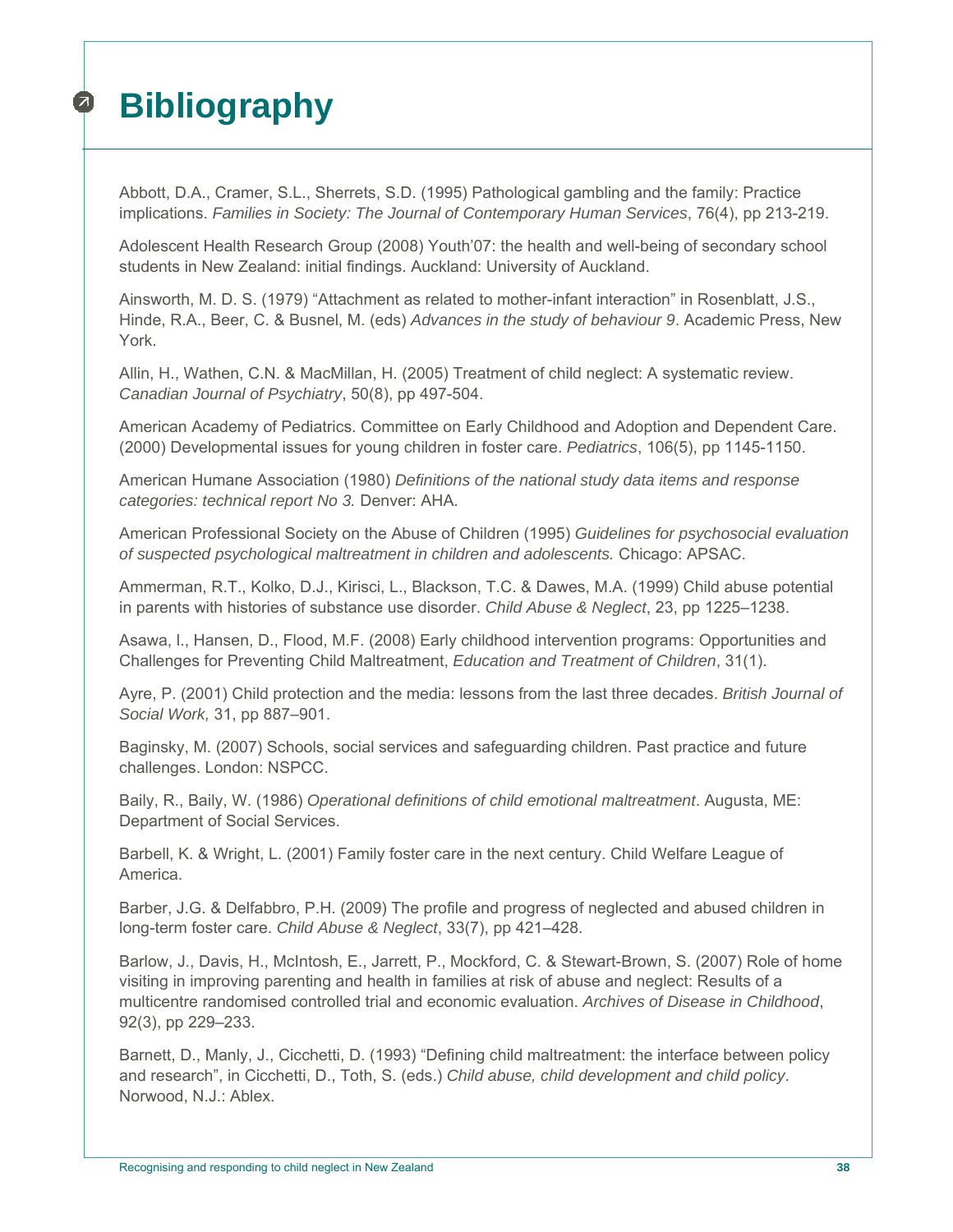Belsky, J. (1993) Etiology of Child maltreatment: A developmental-ecological analysis. *Psychological Bulletin*, 114, pp 413-434.

Belsky, J. (1997) Attachment, mating, and parenting: An evolutionary interpretation, *Human Nature,* 8, pp 361–381.

Bensley, L., Ruggles, D., Simmonds, K., Harris, C., Williams, K., Putvin, T. et al. (2004) General population norms about child abuse and neglect and associations with childhood experiences. *Child Abuse and Neglect*, 28, pp 1321–1337.

Bernstein, D., Fink, L., Handelsman, L., Foote, J., Lovejoy, M., Wenzel, K., Sapereto, E., Ruggiero, J. (1994) Initial reliability and validity of a new retrospective measure of child abuse and neglect. *American Journal of Psychiatry*, 151, pp 1132–1136.

Bilukha, O., Hahn, R.A., Crosby, A., Fullilove, M.T., Liberman, A., Moscicki, E. et al. (2005) The effectiveness of early childhood home visitation in preventing violence: A systematic review. *American Journal of Preventive Medicine,* 28(2 SUPPL. 1), pp 11–39.

Blaiklock, A., Kiro, C.A., Belgrave, M., Low, W., Davenport, E. & Hassall, I.B. (2002) When the invisible hand rocks the cradle: New Zealand children in a time of change. *Innocenti Occasional Paper No 93*, Economic and Social Policy Series, UNICEF, Florence.

Blow, L. et al. (2005) Parental Background and Child Outcomes: How Much Does Money Matter and What Else Matters? Department for Education and Skills, Research Report No. RR660.

Böttcher, W. & Ziegler, H. (2008) Support systems in early childhood and how to evaluate their impact. *Child Development Perspectives*, 2(2), pp 93–98.

Bowlby, J. (1969) *Attachment and Loss* (vol. 1), Basic Books, New York.

Brassard, M., Donovan, K. (2006) "Defining psychological maltreatment", in Feerick, M., Knutson, J., and Trickett, P., Flanzer, S. (eds.) *Child abuse and neglect: definitions, classifications, and a framework for research*. Baltimore: Paul H Brookes Publishing.

Brassard, M., Hart, S., Hardy, D. (1993) The Psychological Maltreatment Rating Scales. *Child Abuse and Neglect*, 17(6), pp 715–729.

Bromfield, L., Higgins, D. (2004) The limitations of using statutory child protection data from research into child maltreatment. *Australian Social Work*, 57, 1, pp 19–30.

Brown, J., Cohen, P., Johnson, J.G. & Salzinger, S. (1998) A Longitudinal Analysis of Risk Factors for Child Maltreatment: Findings of a 17-Year Prospective Study of Officially Recorded and Self-Reported Child Abuse and Neglect. *Child Abuse and Neglect*, 22, pp 1065–78.

Browne, K.U. & Hamilton, C.E. (1999) Police recognition of the links between spouse abuse and child abuse. *Child Maltreatment*, 4, pp136–147.

Bugental, D.B. & Schwartz, A. (2009) A Cognitive Approach to Child Mistreatment Prevention Among Medically At-risk Infants. *Developmental Psychology*, 45(1), pp 284–288.

Burn, C. (2001) Sure Start: from broad principles to implementation, Early Intervention for Children seminar, Auckland, November 27.

Butchart, A., Kahane, T., Phinney, H., Mian, M., Furniss, T. (2006) *Preventing child maltreatment: a guide to taking action and generating evidence.* Geneva: WHO and International Society for the Prevention of Child Abuse and Neglect.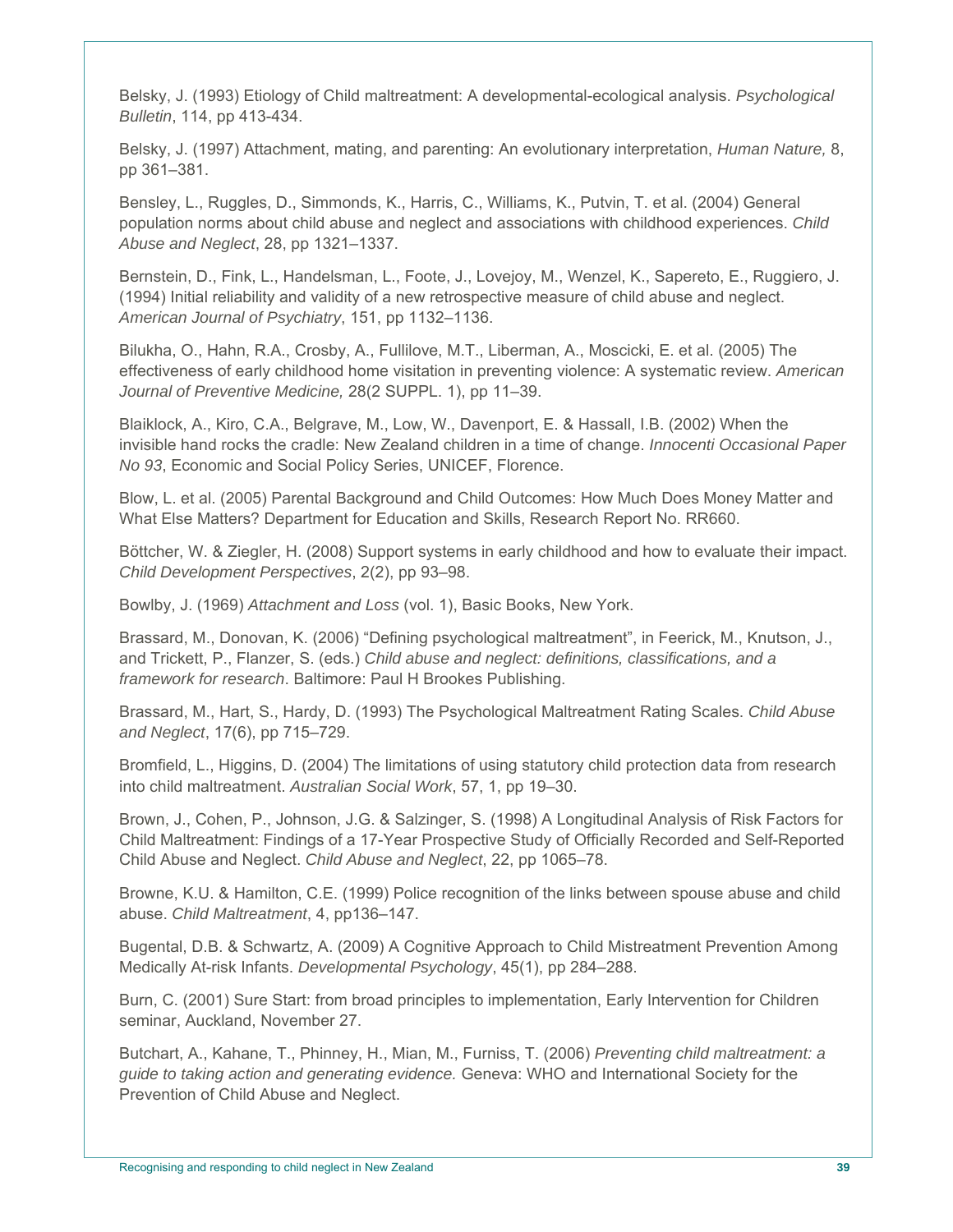Bynner, J. (2001) Childhood risks and protective factors in social exclusion *Children and Society*, 15, pp 285–301.

Cadzow, S.P., Armstrong, K.L. & Fraser, J.A. (1999) Stressed parents with infants: Reassessing physical abuse risk factors. *Child Abuse & Neglect*, 23, pp 845–853.

Campbell, M. (2008) Kids on quads: responding to rural risks. *Social Policy Journal of New Zealand*, 34, pp 124–135.

Carlson, B. (2000) Children exposed to intimate partner violence: research findings and implications for intervention. *Trauma Violence Abuse*, 1, pp 321–340.

Chaffin, M. (2004) Is it time to rethink Healthy Start/healthy families? *Child Abuse & Neglect* 28(6), pp 589–595.

Chaffin, M. (2005) Is it time to rethink Healthy Start/Healthy Families?: Response to Letters. *Child Abuse & Neglect* 29(3), pp 241–249.

Chaffin, M., Bonner, B. & Hill, R.F. (2001) Family preservation and family support programs: Child maltreatment outcomes across client risk levels and program types. *Child Abuse & Neglect,* 25, pp 1269–89.

Chaffin, M., Kelleher, K & Hollenberg, J. (1996) Onset of physical abuse and neglect: Psychiatric, substance abuse, and social risk factors from prospective community data. *Child Abuse and Neglect,*  20, pp 191–203.

Chambers, R. & Potter, C. (2008) The match between family needs and services for high-risk neglecting families. *Journal of Public Child Welfare*, 2(2), pp 229–252.

Chase-Lansdale, P.L., Gordon, R.A., Brooks-Gunn, J., Klebanov, P.K. (1997) "Neighbourhood and family influences on the intellectual and behavioural competence of preschool and early school-age children" in Brooks-Gunn, J., Duncan, G.J. & Aber, J.L. (eds) *Neighbourhood Poverty: Context and consequences for children* (vol. 1), Russell Sage Foundation, New York.

Children's Bureau. (1999) National clearinghouse on child abuse and neglect information. Retrieved from http://www.calib.com/nccanch.

Christensen, M.J., Brayden, R.M., Dietrich, M.S., McLaughlin, F.J., Sherrod, K.B. & Altemeier, W.A. (1994) The prospective assessment of self-concept in neglectful and physically abusive low income mothers. *Child Abuse and Neglect,* 18, pp 225–232.

Cichetti, D., Rizley, R. (1981) Developmental perspectives on the etiology, intergenerational transmission and sequelae of child maltreatment. *New Directions for Child Development,* 11, pp 32– 59.

Cicchetti, D., Rogosch, F. (1996) Equifinality and multifinality in developmental psychopathology. *Development and Psychopathology,* 13, pp 677–694.

Cicchetti, D., Rogosch, F.A. & Toth, S.L. (2006) Fostering secure attachment in infants in maltreating families through preventive interventions. *Development and Psychopathology*, 18(3), pp 623–649.

Claussen, A., Crittenden, P. (1991) Physical and psychological maltreatment: relations among types of maltreatment. *Child Abuse and Neglect*, 15, pp 5–18.

Connell-Carrick, K. (2003) A critical review of the empirical literature: identifying correlates of child neglect. *Child and Adolescent Social Work Journal*, 20(5), pp 389–425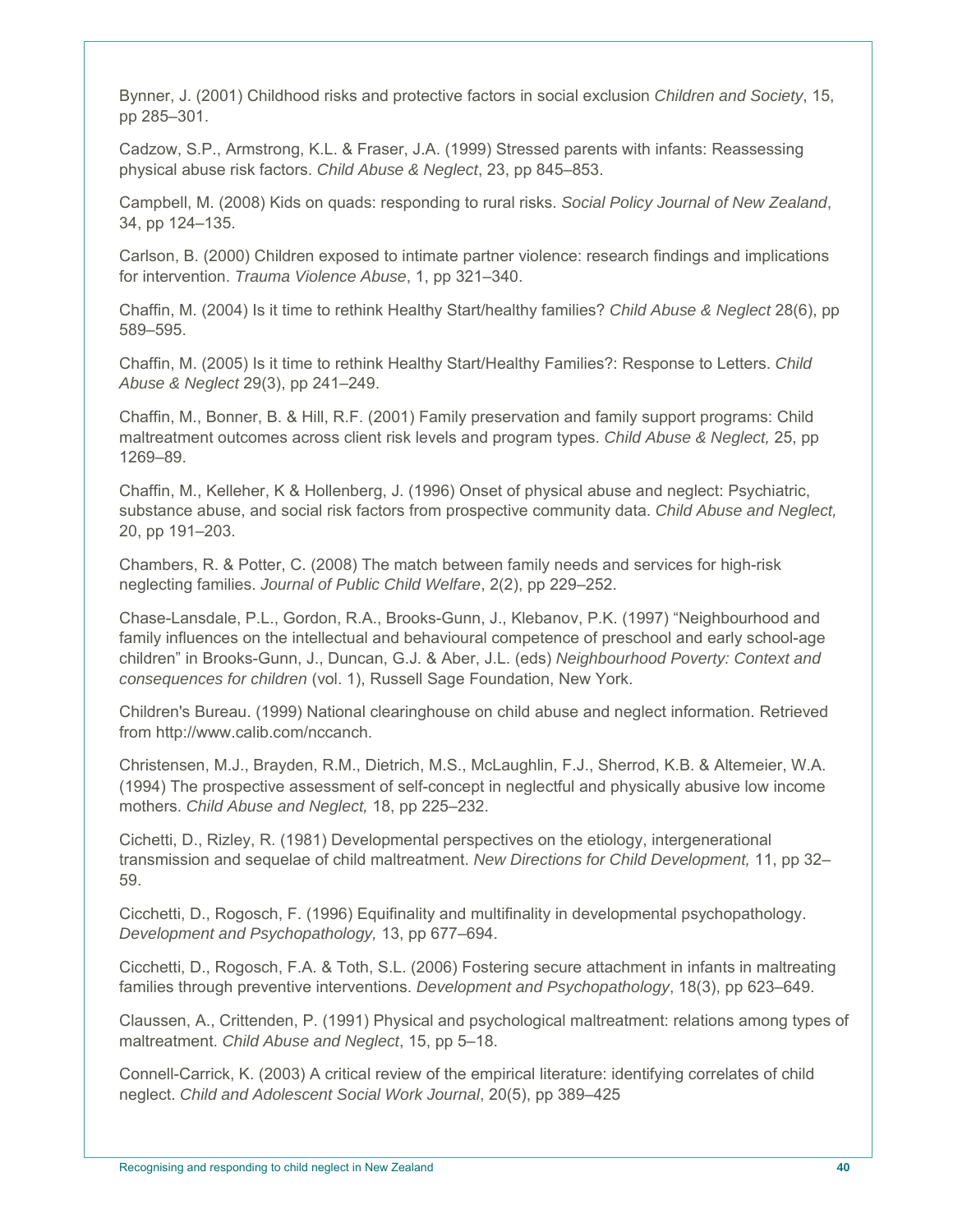Connell, C.M., Vanderploeg, J.J., Katz, K.H., Caron, C., Saunders, L. & Tebes, J.K. (2009) Maltreatment following reunification: Predictors of subsequent Child Protective Services contact after children return home. *Child Abuse and Neglect*, 33(4), pp 218–228.

Coulton, C.J., Korbin, J.E. & Su, M. (1999) Neighbourhoods and child maltreatment: A multi-level study *Child Abuse and Neglect*, 23, pp 1019–1040.

Crampton, D. (2007) Research review: Family group decision-making: a promising practice in need of more programme theory and research. *Child and Family Social Work*, 12(2), pp 202–209.

Crittenden, P.M. (1999) "Child Neglect: causes and contributors", in Dubowitz, H. (ed.), *Neglected Children, Research, Policy and Practice*. Thousand Oaks, CA: Sage Publications, pp 47–68.

Cross, T.P. & Casanueva, C. (2009) Caseworker judgments and substantiation. *Child Maltreatment*, 14(1), pp 38–52.

Custer, R.L. & Milt, H. (1985) When Luck runs out: Help for compulsive gamblers and their families. New York, NY: Facts on File.

Daniel, B., Taylor, J. & Scott, J. (2010) Recognition of neglect and early response: overview of a systematic review of the literature. *Child and Family Social Work* (advance on-line publication, March). http://www3.interscience.wiley.com/journal/120735670/issue

Daro, D., McCurdy, K., Falconnier, L., Winje, C., Anisfeld, E., Katzev, A., Keim, A., LeCroy, C., McGuigan, W. & Nelson, C. (2007) The role of community in facilitating service utilization. *Journal of Prevention and Intervention in the Community*, 34(1-2), pp 181–204.

Davies, E., Hamerton, H., Hassall, I., Fortune, C. & Moeller, I. (2003) *How can the literature inform implementation of Action Area 13 of Te Rito?* Written under contract to the Ministry of Health.

Davies, E., Rowe, E. & Hassall, I. (2009) *Approaches to defining child neglect and intervening to prevent it: A literature review*. Institute of Public Policy, Auckland University of Technology, for the Ministry of Social Development. Unpublished.

Davies, E., Wood, B. & Stephens, B. (2002) From Rhetoric To Action: A Case For A Comprehensive Community-Based Initiative To Improve Developmental Outcomes For Disadvantaged Children, *Social Policy Journal of New Zealand*, issue 19, December.

Davis, L.M. (2008) Parental attachment style: The impact on parental visitation patterns. U Akron, US.

Dawes, M.A., Mathias, C.W., Richard, D.W., Hill-Kapturczak, N. & Dougherty, D.M. (2008) Adolescent Suicidal Behavior and Substance Use: Developmental Mechanisms *Substance Abuse: Research and Treatment*, 2, pp 13–28.

De Bellis, M.D. (2005) The psychology of neglect. *Child Maltreatment,* 10(2).

DePanfilis, D. & Dubowitz, H. (2005) Family Connections: A Program for Preventing Child Neglect, *Child Maltreatment*, 10(2), pp 108–123.

Dibiase, R. & Waddell, S. (1995) Some effects of homelessness on the psychological functioning of preschoolers. *Journal of Abnormal Child Psychology,* 23, pp 783–792.

DiLauro, M.D. (2004) Psychosocial Factors Associated with Types of Child Maltreatment. *Child Welfare*, 83(1), pp 69–99.

Dong, M., Anda, R., Felitti, V. Dube, S., Williamson, D., Thompson, T., Loo, C., Giles, W. (2004) The interrelatedness of multiple forms of childhood abuse, neglect and household dysfunction. *Child Abuse and Neglect*, 28, pp 771–784.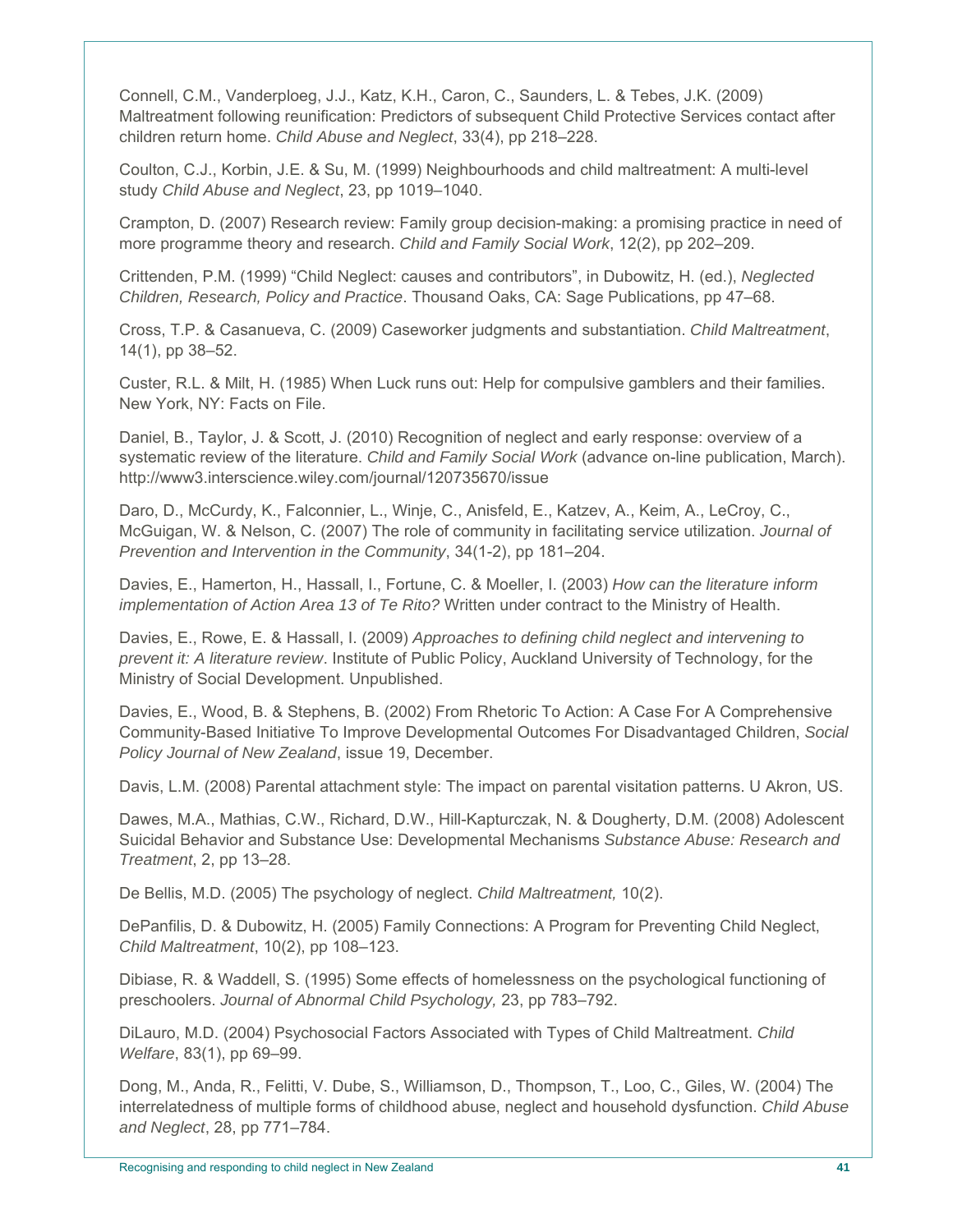Donohue, B. (2004) Coexisting child neglect and drug abuse in young mothers: Specific recommendations for treatment based on a review of the outcome literature. *Behavior Modification*, 28(2), pp 206–233.

Dube, S., Anda, R., Felitti, V., Croft, J., Edwards, V., Giles, W. (2001) Growing up with parental alcohol abuse: exposure to childhood abuse, neglect and household dysfunction. *Child Abuse and Neglect*, 25, pp 1627–1640.

Dubowitz, H. (2006) "Defining child neglect", in Feerick, M., Knutson, J., & Trickett, P., Flanzer, S. (eds.) *Child abuse and neglect: definitions, classifications, and a framework for research.* Baltimore: Paul H Brookes Publishing.

Dubowitz, H., Feigelman, S., Lane, W. & Kim, J. (2009) Pediatric primary care to help prevent child maltreatment: The safe environment for every kid (SEEK) model. *Pediatrics*, 123(3), pp 858–864.

Dubowitz, H., Newton, R., Litrownik, A., Lewis, T., Briggs, E., Thompson, R., English, D., Lee, L. & Feerick, M. (2005) Examination of a Conceptual Model of Child Neglect *Child Maltreatment*, 10: pp 173.

Dubowitz, H., Papas, M., Black, M. & Starr, R. (2002) Child neglect: Outcomes in high risk preschoolers. *Pediatrics*, 109, pp 1100–1107.

Dubowitz H., Pitts S.C., Black M.M. (2004) Measurement of three major sub-types of child neglect. *Child Maltreament*, 9, pp 344–356.

Dubowitz, H., Pitts, S., Litrownik, A., Cox, C., Runyan, D., Black, M. (2005) Defining child neglect based on child protective service data. *Child Abuse and Neglect*, 29(5), pp 493–511.

Duncan, G.D. & Brooks-Gunn, J. (eds.) (1997) *Consequences of Growing up Poor,* Russell Sage Foundation, New York.

Dunne, M., Tarter, R., Mezzich, A., Vanyukov, M., Kirisci, L. & Kirillova , G. (2002) Origins and consequences of child neglect in substance abuse families. *Clinical Psychology Review*, 22(7), pp 1063–1090.

Eckenrode, J., Ganzel, B., Henderson, C. R., Jr., Smith, E., Olds, D. L., Powers, J., Cole, R., Kitzman, H. & Sidora, K. (2000) Preventing child abuse and neglect with a program of nurse home visitation: The limiting effects of domestic violence. *JAMA: Journal of the American Medical Association*, 284(11), pp 1385–1391.

Edwards, V., Holden, G., Felitti, V., Anda, R. (2003) Relationship between multiple forms of child maltreatment and adult mental health in community respondents: results from the adverse childhood experience study. *American Journal of Psychiatry*, 160, pp 1453–1460.

Emshoff, J.G. & Price, A.W. (1999) Prevention and intervention strategies with children of alcoholics. *Pediatrics*, 103(5), pp 1112–1121.

Erickson, M., Egeland, B. (1996) "Child neglect", in Briere, J., Berliner, L., Bulkley, J., Jenny, C., Reid, T. (eds.) *The APSAC handbook on child maltreatment.* Thousand Oaks: Sage.

Evans, H. (2002) "Child neglect" NSPCC Inform: Online child protection resource, NSPCC Child Protection Awareness Group, February, Available at

http://www.nspcc.org.uk/Inform/OnlineResources?informationBriefing/ChildNeglect\_asp\_ifega26016.ht ml

Families Commission (2009) *Family violence statistics report.* Wellington: Families Commission. p 119.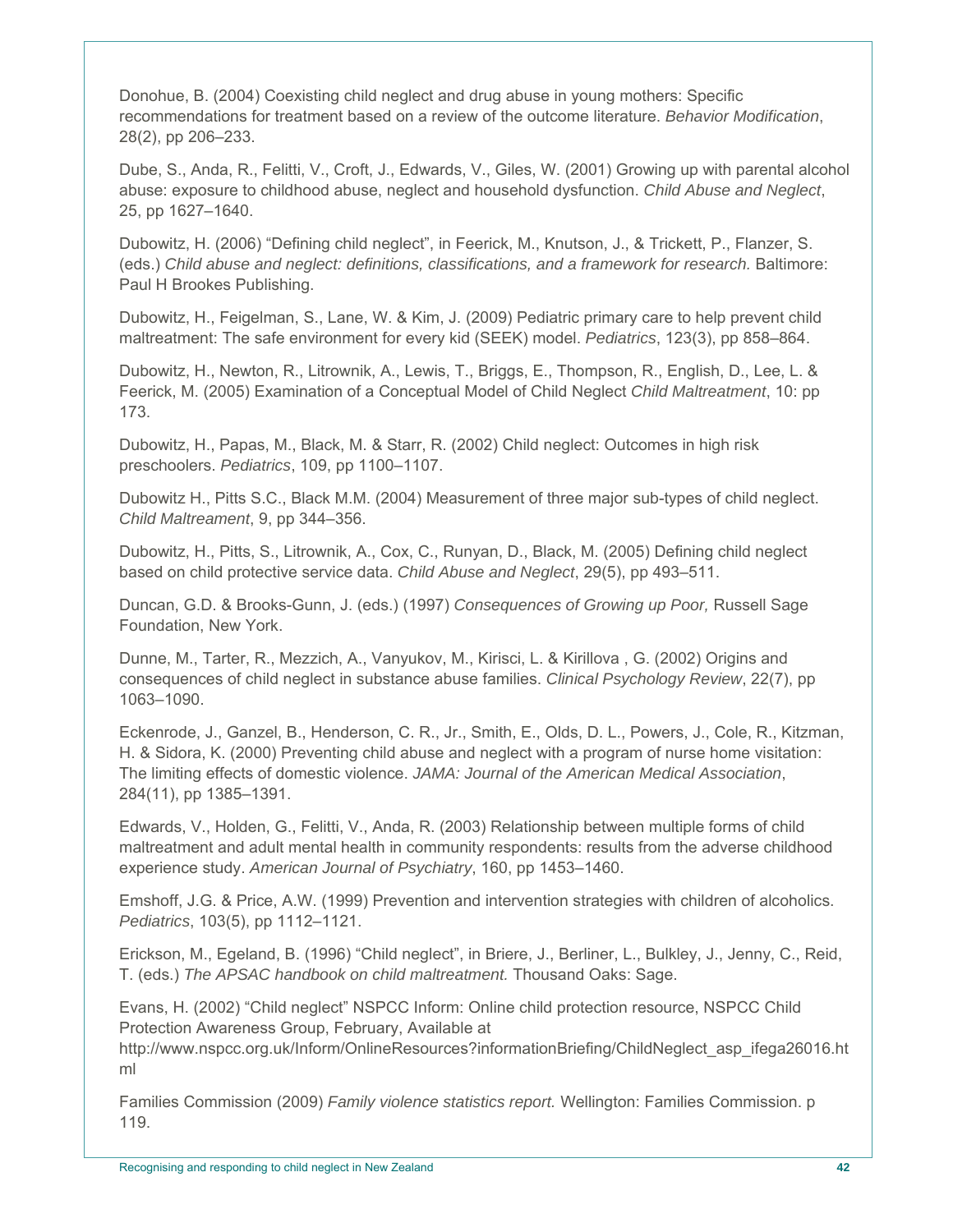Famularo, R., Kinscherff, R. & Fenton, T. (1992) Psychiatric diagnoses of abusive mothers: A preliminary report. *Journal of Nervous and Mental Disease*, 180, pp 658–661.

Faulkner, S., Faulkner, C. (2004) Poverty as a predictor of child maltreatment. *Journal of Poverty*, 8(1), pp 103–106.

Feerick, M., Knutson, J., & Trickett, P., Flanzer, S. (eds.) (2006) *Child abuse and neglect: definitions, classifications, and a framework for research.* Baltimore: Paul H Brookes Publishing.

Feerick, M., Snow, K. (2006) "An examination of research in child abuse and neglect: past practices and future directions", in, Feerick, M., Knutson, J., & Trickett, P., Flanzer, S. (eds.) *Child abuse and neglect: definitions, classifications, and a framework for research*. Baltimore: Paul H Brookes Publishing.

Fergusson, D.M., Grant, H., Horwood, L.J. & Ridder, E.M. (2005) Randomized trial of the early start program of home visitation. *Pediatrics*, 116(6).

Fergusson, D.M., Grant, H., Horwood, L.J. & Ridder, E.M. (2006) Randomized trial of the early start program of home visitation: Parent and family outcomes. *Pediatrics*, 117(3), pp 781–786.

Fergusson, D.M. & Horwood, L.J. (1995) Early disruptive behaviour, IQ and later achievement. *Journal of Abnormal Child Psychology*, 23, pp 183–199.

Fergusson, D. & Horwood, L. (1998) Exposure to interparental violence in childhood and psychosocial adjustment in young adulthood. *Child Abuse and Neglect,* 22(5), pp 339–357.

Fergusson, D. & Horwood, L. (2003) "Resilience to childhood adversity: Results of a 21-year study", in Luthar, S. (ed.) *Resilience and Vulnerability: Adaptation in the Context of Childhood Adversities,*  Cambridge: Cambridge University Press.

Fergusson, D.M. & Lynskey, M.T. (1995) Childhood circumstances, adolescent adjustment and suicide attempts in a New Zealand birth cohort. *Journal of the American Academy of Child & Adolescent Psychiatry,* 34, pp 612–623.

Finkelhor, D., Ormrod, R., Turner, H. (2009) Lifetime assessment of poly-victimization in a national sample of children and youth. *Child Abuse and Neglect*, 33, pp 403–411.

Finkelhor, D., Ormrod, R., Turner, H., Hamby, S. (2005) The victimization of children and youth: a comprehensive national survey. *Child Maltreatment*, 10, pp 5–25.

Fletcher, M. & Dwyer, M. (2008) A Fair Go for all Children, Actions to address child poverty in New Zealand. Office of the Children's Commissioner, Wellington.

Fluori, I. (2008) Contextual risk and child psychopathology. *Child Abuse & Neglect*, 32, pp 913–917.

Ford, L.L. (2007) *Familial protective factors and early indications of resilience in cases of child neglect*. U Illinois at Chicago, US.

Freisthler, B., Gruenewald, P.J., Remer, L.G., Lery, B. & Needell, B. (2007) Exploring the spatial dynamics of alcohol outlets and child protective services referrals, substantiations, and foster care entries. *Child Maltreatment*, 12(2), pp 114–124.

Freisthler, B., Midanik, L.T. & Gruenewald, P.J. (2004) Alcohol Outlets and Child Physical Abuse and Neglect: Applying Routine Activities Theory to the Study of Child Maltreatment. *Journal of Studies on Alcohol*, 65(5), pp 586–592.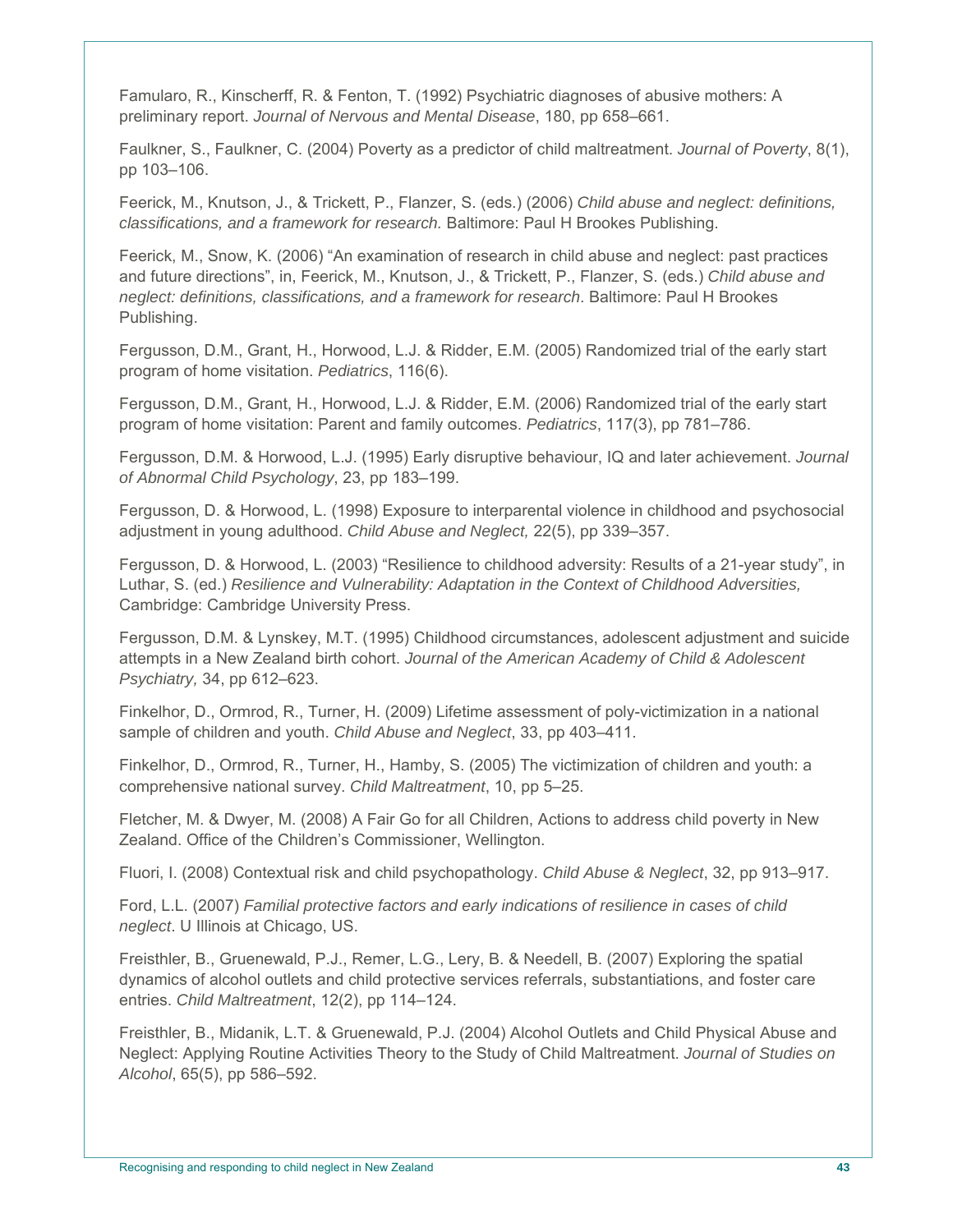Freisthler, B., Needell, B. & Gruenewald, P.J. (2005) Is the physical availability of alcohol and illicit drugs related to neighborhood rates of child maltreatment? *Child Abuse & Neglect*, 29(9), pp 1049– 1060.

Gallagher, J. (1996, November 24) Going broke. *St. Louis Post –Dispatch*, p 01A.

Gaudin, J. (1993) *Child neglect: A guide for intervention*. U.S. Department of Health and Human Services. Washington, DC: U.S. Government Printing Office.

Gephart, M.A. (1997) "Neighbourhoods and communities as contexts for development", in Brooks-Gunn, J., Duncan, G.J. & Aber J.L. (eds.), *Neighborhood poverty, Vol. 1: Context and consequences for children*, pp 1–43. New York: Russell Sage Foundation.

Gilbert, R., Kemp, A., Thoburn, J., Sidebotham, P., Radford, L., MacMillan, H. (2009) Recognising and responding to child maltreatment, *Lancet*, 373,1pp 67–179.

Gilbert, R., Spatz-Widom, C., Browne, K., Fergusson, D., Webb, E., Janson, S. (2009) Child maltreatment 1: burden and consequences of child maltreatment in high-income countries. *Lancet*, 373, pp 68–81.

Gillham, B., Tanner, G., Cheyne, B., Freeman, I., Rooney, M. & Lambie, A. (1998) Unemployment rates, single parent density, and indices of child poverty: Their relationship to different categories of child abuse and neglect. *Child Abuse and Neglect*, 22(2), pp 79–90.

Giovannoni , J., Becerra, R. (1979) *Defining child abuse*. New York: Free Press.

Glaser, D. (2002) Emotional abuse and neglect (psychological maltreatment): a conceptual framework. *Child Abuse & Neglect,* 26, pp 697–714.

Glass, N. (1999) Sure Start: The development of an early intervention programme for young children in the United Kingdom. *Children & Society,* 13, pp 257–264.

Gluckman, P. & Hanson, M. (2006) *Mismatch: Why our world no longer fits our bodies*. New York: Oxford University Press.

Golden, O. (2000) The federal response to child abuse and neglect. *American Psychologist*, 55, pp 1050–1053.

Goodvin, R., Johnson, D., Hardy, S., Graef, M., Chambers, J. (2007) Development and confirmatory factor analysis of the community norms of Child Neglect Scale. *Child Maltreatment,* 12(1), pp 68–85.

Greenhalgh, T., Robert, G., MacFarlane, F., Bate, P. & Kyriakidou, O. (2004) Diffusion of Innovations in Service Organizations: Systematic Review and Recommendations. *The Milbank Quarterly*, 82(4), pp 581–629.

Grodsky, P.B. & Kogan, L.S. (1985) Does the client have a gambling problem? *Journal of Gambling Behaviour*, 1(1), pp 51–58.

Hampton, R.L. & Newberger, E.H. (1985) Child abuse incidence and reporting by hospitals: Significance of severity, class, and race. *American Journal of Public Health*, 75(1), pp 56–60.

Hart, S., Germain, R., Brassard, M. (1983) *Proceedings summary on the International Conference on Psychological Abuse in Children and Youth.* Indianapolis: Indiana University, Office for the Study of the Psychological Rights of the Child.

Haveman, R. and B. Wolfe (1994) *Succeeding Generations*, Russell Sage, New York.

Heineman, M. (1987) A comparison: The treatment of wives of alcoholics with the treatment of wives of pathological gamblers. *Journal of Gambling Behaviour*, 3(1), pp 17–40.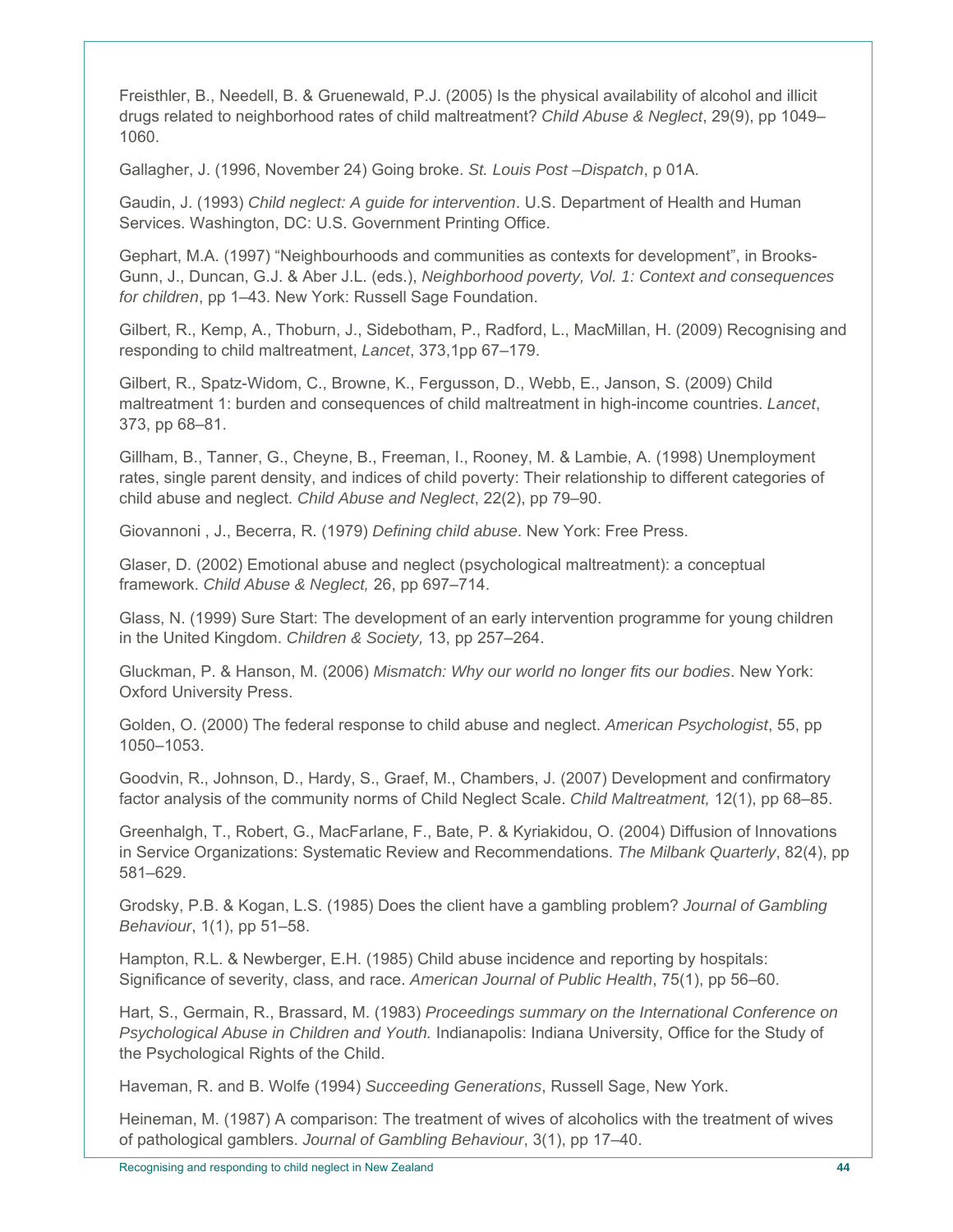Heineman, M. (1988) "When someone you love gambles" (brochure). Center City, MN: Hazelden Educational Materials.

Hendrickson, L.J. (1994) Media framing of child maltreatment: Conceptualizing framing as a continuous variable. Dissertation Abstracts International Section A, Humanities and Social Sciences.

Hertzman, C. (2000) The case for an early childhood strategy. *Isuma* 1(2), pp 11–18.

Hindley, N., Ramchandani, P.G. & Jones, D.P.H. (2006) Risk factors for recurrence of maltreatment: A systematic review. *Archives of Disease in Childhood*, 91(9), pp 744–752.

Hobcraft, J. (1998) Intergenerational and Life Course Transmission of Social Exclusion: Influences of Childhood Poverty, Family Disruption and Contact with the Police, CASE paper 15, Centre for Analysis of Social Exclusion, London School of Economics.

Hoffman, K.T., Marvin, R.S., Cooper, G. & Powell, B. (2006) Changing toddlers' and preschoolers' attachment classifications: The circle of security intervention. *Journal of Consulting and Clinical Psychology*, 74(6), pp 1017–1026.

Holton, J.K. & Harding, K. (2007) Healthy families America: Ruminations on implementing a home visitation program to prevent child maltreatment. *Journal of Prevention and Intervention in the Community*, 34(1-2), pp 13–38.

Honig, A.S. & Morin, C. (2001) When should programs for teen parents and babies begin? Longitudinal evaluation of a teen parents and babies program. *Journal of Primary Prevention*, 21(4), pp 447–454.

Horwitz, A.V., Widom, C.S., McLaughlin, J. & White, H.R. (2001) The Impact of Childhood Abuse and Neglect on Adult Mental Health: A Prospective Study. *Journal of Health and Social Behavior*, 42, pp 184–201.

Howard, K. S., and Brooks- Gunn J. (2009) The Role of Home-Visiting Programs in Preventing Child Abuse and Neglect *Preventing Child Maltreatment* Volume 19 Number 2 Fall

Hussey, J., Chang, J., Kotch, J. (2006) Child maltreatment in the United States: prevalence, risk factors, and adolescent health consequences. *Pediatrics*, 118(3), pp 933–942.

Hussey, J., Marshall, J., English, D., Knight, E., Lau, A., Dubowitz, H., Kotch, J. (2005) Defining maltreatment according to substantiation: distinction without a difference. *Child Abuse & Neglect*, 29(5), pp 479–492.

Huston, A., McLoyd, V., & Garcia Coll, C. (1997) Poverty and behaviour: The case of multiple methods and multiple analysis *Developmental Review,* 17, pp 376–393.

Irwin L.G, Siddiqi A., Hertzman C. (2007) *Early Child Development: A Powerful Equalizer* Vancouver, BC: Human Early Learning Partnership (HELP).

Ison, C. (1995a, December 3) "Dead broke: Gambling's grim toll" (On-line) Available: http://www.startibune.com

Janson, S., Langberg, B., Svensson, B. (2007) *Violence against children in Sweden. A national survey 2006–2007* (in Swedish) Stockholm: Allmanna Barnhuset and Karlstad University. Referred to in Gilbert, Spatz-Widom, Browne et al., 2009. p 71.

Jellen, L.K., McCarroll, J.E. & Thayer, L.E. (2001) Child emotional maltreatment: A 2-year study of US Army cases. *Child Abuse and Neglect*, 25(5), pp 623–639.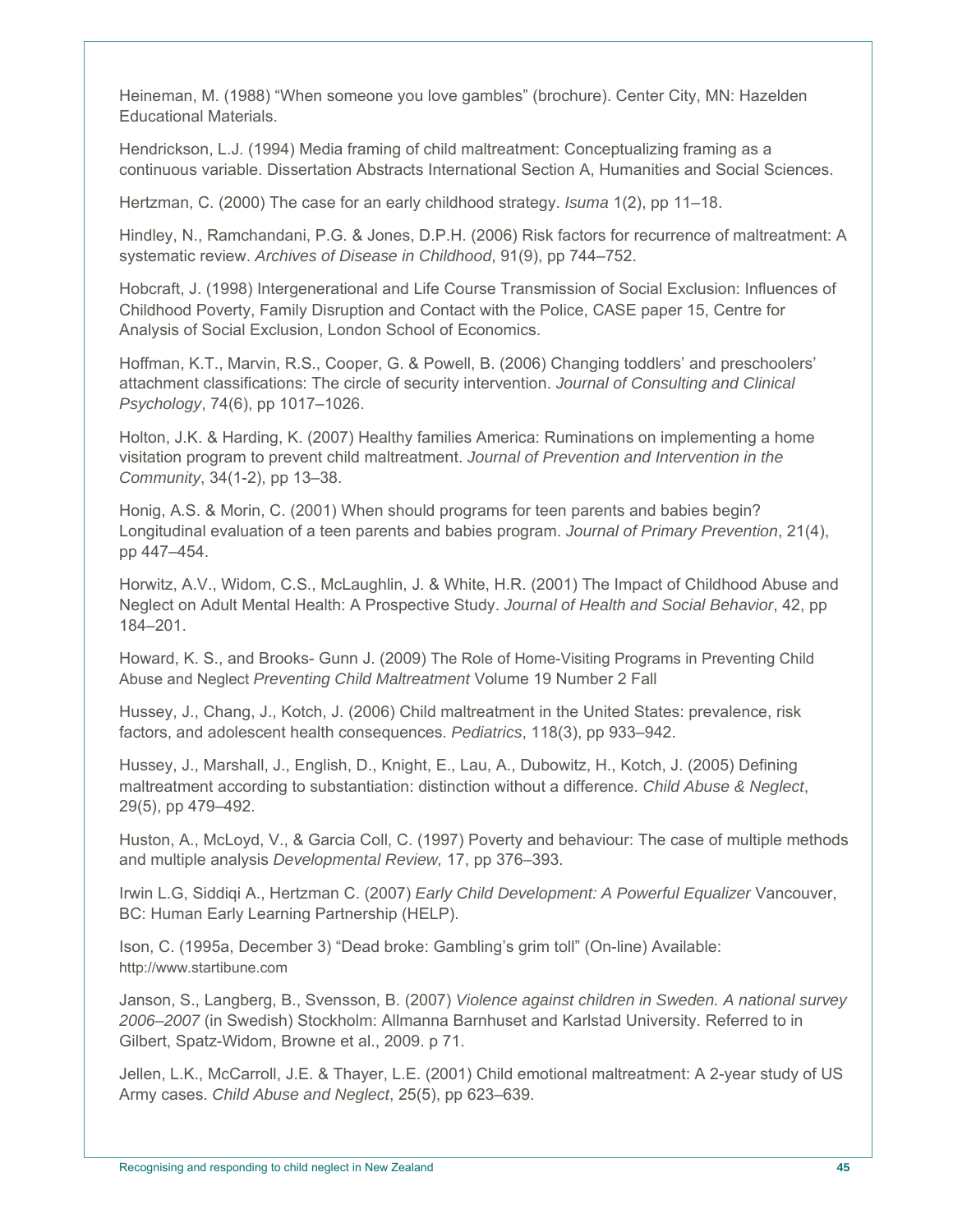Jenkins, S. & Schluter, C. (2002) *The Effect of Family Income during Childhood on Later-life Attainment: Evidence from Germany*, Institute for Social and Economic Research Working Paper No. 2002-20, University of Essex.

Kantor, G. & Jasinski, J. (1998) "Dynamics and risk factors in partner violence", in Jasinski, J. & Williams, L. (eds.), *Partner violence: A comprehensive review of 20 years of research*, pp 1–43. London: Sage.

Kaplan, S.J., Pelcovitz, D. & Salzinger, S. (1983) Psychopathology of parents of abused and neglected children. *Journal of the American Academy of Child and Adolescent Psychiatry,* 22, pp, 238–244.

Karoly, L.A., Kilburn, M.R., Cannon, J.S., (2005) *Early childhood interventions: proven results, future promise*, Rand Corporation.

Keating, D.P. & Hertzman, C. (1999) *Developmental Health and the Wealth of Nations*, Guilford Press, New York.

Kennedy, M. & Wonnacot, J. (2005) "Neglect of disabled children", in Taylor, J., Daniel, B. (eds.) (2005) *Child neglect: practice issues for health and social care.* London: Jessica Kingsley.

Kimbrough-Melton, R.J. & Campbell, D. (2008) Strong communities for children: A community-wide approach to prevention of child abuse and neglect. *Family and Community Health*, 31(2), pp 100–112.

Kitzinger, J., Skidmore, P. (1995) Playing safe: media coverage of child abuse prevention strategies. *Child Abuse Review,* 4(1), pp 47–56.

Knitzer, J. & Kreader, J.L. (2004) Strategic community and state action to promote the well-being of infants and toddlers: Lessons from the real world. *Infants and Young Children*, 17(4), pp 318–326.

Kogan, M. (2001) The problems and benefits of adopting family group conferencing for PINS (CHINS) children. *Family Court Review*, 39(2), pp 207–222.

Kolomer, S.R. (2000) Kinship foster care and its impact on grandmother caregivers. *Journal of Gerontological Social Work*, 33(3), pp 85–102.

Kotch, J., Browne, D., Dufort, V., Winsor, J. (1999) Predicting child maltreatment in the first 4 years of life from characteristics assessed in the neonatal period. *Child Abuse and Neglect*, 23(4), pp 305–319.

Kotch, J., Lewis, T., Hussey, J., English, D., Thompson, R., Litrownik, A., Runyan, D., Bangdiwala, S., Margolis, B. & Dubowitz, H. (2008) Importance of Early Neglect for Childhood Agression. *Pediatrics,* 121(4), pp 725–731.

Koziol-McLain J., Adams J., Davies E., Balzer R., Harvey S., Coben J.H. (2006) *Hospital responsiveness to family violence: 12 month follow-up evaluation*. Report to the Ministry of Health, February 2006. ITRU Report No 4: ISSN 1177-4347.

Koziol-McLain J., Garrett N., Gear C. (2009) *Hospital Responsiveness To Family Violence: 48 Month Follow-Up Evaluation*. Report to the Ministry of Health, March 2009. ITRU Report No 8: ISSN 1177- 4347.

Krugman, R.D., Lenherr, M., Betz, L. & Fryer, G.E. (1986) The relationship between unemployment and physical abuse of children. *Child Abuse & Neglect*, W, pp 415–418.

Lamberton, A. & Oei, T.P.S. (1997) Problem gambling in adults: An overview. *Clinical Psychology and Psychotherapy*, 4(2), pp 84–104.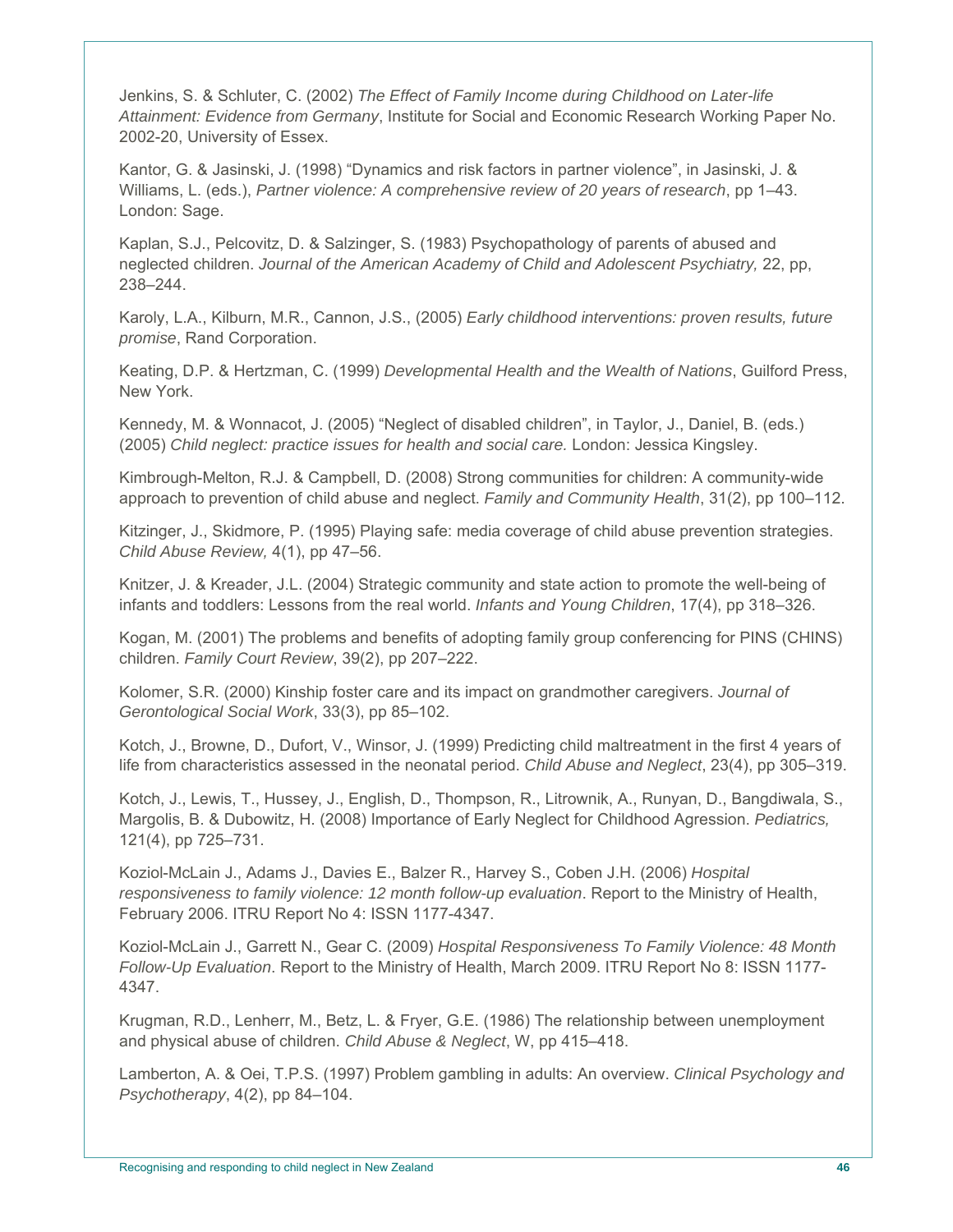Lau, A., Leeb, R., English, D., Graham, J., Briggs, E., Brody, K. (2005) What's in a name? A comparison of methods for classifying predominant type of maltreatment. *Child Abuse and Neglect,*  29, pp 533–551.

Lau, J.T.F., Liu, J.L.Y. et al. (1999) Conceptualisation, reporting and underreporting of child abuse in Hong Kong. *Child Abuse and Neglect* , 23, pp 1159–1174.

Lawrence, R., Irvine, P. (2004) *Redefining fatal child neglect.* Child Abuse Prevention Issues No. 21. Melbourne: Australian Institute of Family Studies.

Lee, B.J. & Mackey-Bilaver, L. (2007) Effects of WIC and Food Stamp Program participation on child outcomes. *Children and Youth Services Review*, 29(4), pp 501–517.

Lees, D. & Penk, A., (2009) *Broken Boughs: the role of effective family interventions*. Maxim Institute, Auckland.

Lesieur, H.R. & Blume, S.B. (1991) "When Lady Luck loses: Women and compulsive gambling", in Van Den Bergh, N. (ed.), *Feminist perspective on addictions*, pp 181–197. New York, NY: Springer Publishing Company.

Lesieur, H.R. & Marks, M. (1993) "Women who gamble too much", brochure. Washington, D.C.: NCPG Press.

Leslie, L.K., Gordon, J.N., Ganger, W. & Gist, K. (2002) Developmental delay in young children in child welfare by initial placement type. *Infant Mental Health Journal*, 23(5), pp 496–516.

Lievore, D., Mayhew, P. (2007) *The scale and nature of family violence in New Zealand: a review and evaluation of knowledge*. Wellington: Centre for Social Research and Evaluation, p 44.

Lubin, J. (2009) Are we really looking out for the best interests of the child? Applying the New Zealand model of family group conferences to cases of child neglect in the United States. *Family Court Review*, 47(1), pp 129–147.

Lutenbacher, M. & Hall, L.A. (1998) The effects of maternal psychosocial factors on parenting attitudes of low-income, single mothers with young children. *Nursing Research*, 47(1), pp 25–34.

Lynch, K. (2000) *Healthful Housing,* Working paper series 2, School of Sociology and Women's Studies, Massey University.

MacLeod, J. & Nelson, G. (2000) Programs for the promotion of family wellness and the prevention of child maltreatment: A meta-analytic review. *Child Abuse and Neglect*, 24(9), pp 1127–1149.

MacMillan, H.L., Jamieson, E.C., Wathen, N., Boyle, M.H., Walsh, C.A., Omura, J., Walker, J.M., Lodenquai, G. (2007) Development of a Policy-Relevant Child Maltreatment Research Strategy. *The Milbank Quarterly*, 85(2), pp 337–374.

MacMillan, H.L., MacMillan, J.H., Offord, D.R., Griffith, L. & MacMillan, A. (1994) Primary prevention of child physical abuse and neglect: A critical review. Part I. *Journal of Child Psychology and Psychiatry and Allied Disciplines*, 35(5), pp 835–856.

MacMillan, H.L., Thomas, B.H., Jamieson, E., Walsh, C.A., Boyle, M.H., Shannon, H.S. & Gafni, J. (2005) Effectiveness of home visitation by public-health nurses in prevention of the recurrence of child physical abuse and neglect: A randomised controlled trial. *Lancet*, 365(9473), pp 1786–1793.

MacMillan, H.L., Wathen, C.N., Barlow, J., Fergusson, D.M., Leventhal, J.M. & Taussig, H.N. (2009) Interventions to prevent child maltreatment and associated impairment. *Lancet*, 373(9659), pp 250– 266.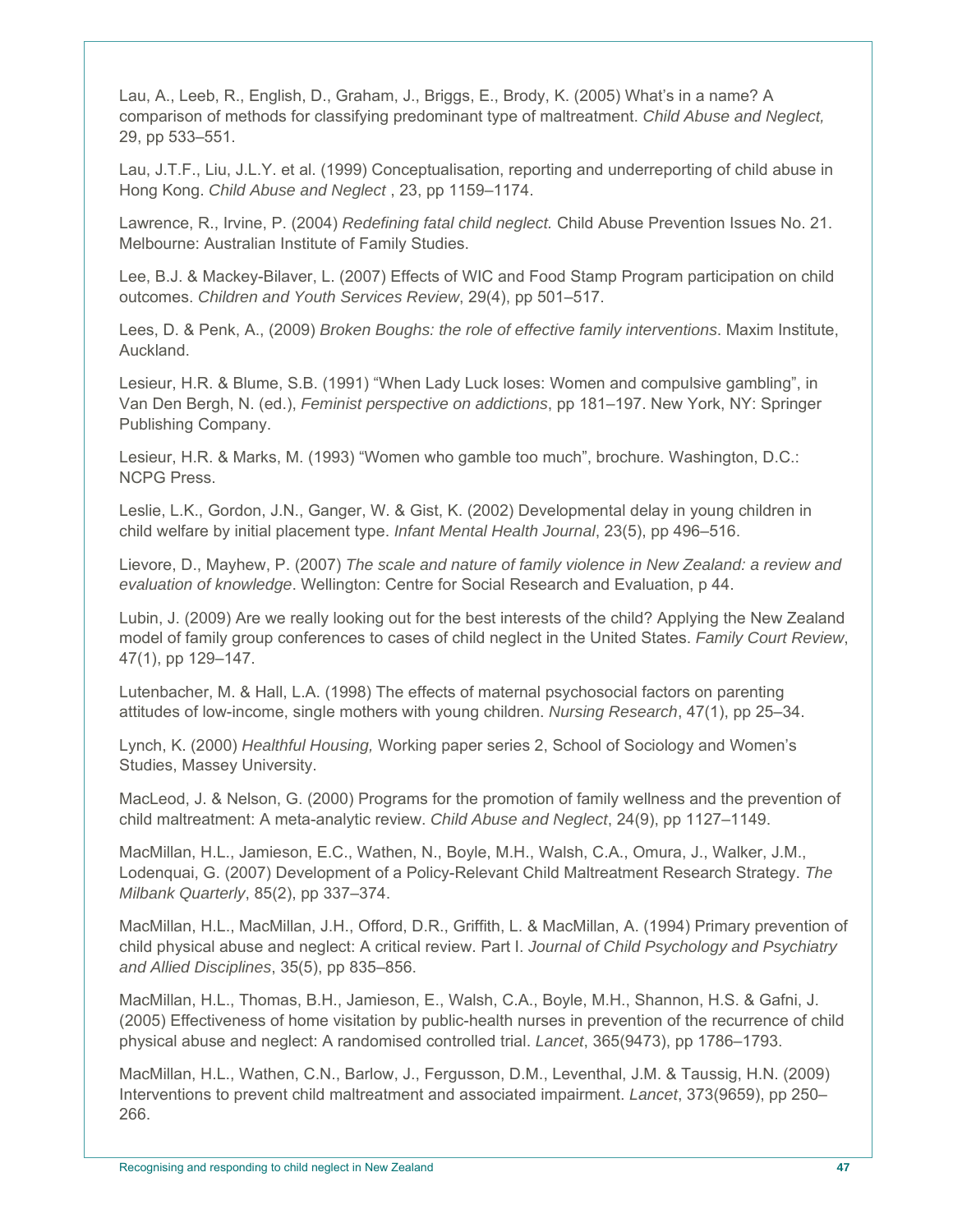Malik, N.M., Boris, N.W., Heller, S.S., Harden, B.J., Squires, J., Chazan-Cohen, R. et al. (2007) Risk for maternal depression and child aggression in Early Head Start families: A test of ecological models. *Infant Mental Health Journal*, 28(2), pp 171–191.

Manly, J. (2005) Advances in research definitions of child maltreatment. *Child Abuse & Neglect,* 29, pp 425–439.

Marshall, D. (2005) The Gambling Environment and Gambler Behaviour: Evidence from Richmond-Tweed, Australia. *International Gambling Studies*, 5(1), pp 63–83.

Martin, J., Langley, J., Millichamp, J. (2006) Domestic violence as witnessed by New Zealand children. *New Zealand Medical Journal,* 119(1228). Retrieved 28/8/09 from http://www.nzma.org.nz.ezproxy.aut.ac.nz/journal/119-1228/1817/

Marvin, R., Cooper, G., Hoffman, K. & Powell, B. (2002) The Circle of Security project: Attachmentbased interventions with caregiver-pre-school child dyads. *Attachment and Human Development*, 4(1), pp 107–124.

Mash, E.J., and Wolfe, D.A. (2005) "Child Maltreatment and Non-Accidental Trauma", in *Abnormal Child Psychology*, Thomson Wadsworth: Belmont, CA, pp 403–435.

Masten, A.S., Miliotis, D., Graham-Bermann, S.A., Ramirez, M. & Neeman, J. (1993) Children in homeless families: Risks to mental health and development *Journal of Consulting & Clinical Psychology*, 61, pp 335–343.

May-Chahal, C., Cawson, P. (2005) Measuring child maltreatment in the United Kingdom: a study of prevalence of child abuse and neglect. *Child Abuse and Neglect*, 29, pp 969–984.

Mayer, M., Lavergne, C., Tourigny, M., Wright, J. (2007) Characteristics differentiating neglected children from other reported children. *Journal of Family Violence,* 22, pp 721–732.

Mayer, S.E. (1997), *What Money Can't Buy: Family Income and Children's Life Chances*, Harvard University Press, Cambridge, MA.

Mayer, S.E. (2002) *Raising Children in New Zealand: The Influence of Parental Income on Children's Outcomes*, Ministry of Social Development, Wellington.

Mayhew, P., Reilly, J. (2007) *The New Zealand Crime and Safety Survey 2006: Key findings*. Wellington: Ministry of Justice.

Mazzeo, S., Espelage, D. (2002) Association between childhood physical and emotional abuse and disordered eating behaviours in female undergraduates: an investigation of the mediating role of alexithymia and depression. *Journal of Counselling Psychology*, 49(1), pp 86–100.

McGee, R., Wolfe, D., Yuen, S., Wilson, S., Carnochan, J. (1995) The measurement of maltreatment: a comparison of approaches. *Child Abuse & Neglect*, 19(2), pp 233–249.

McSherry, D. (2007) Understanding and addressing the "neglect of neglect": Why are we making a mole-hill out of a mountain? *Child Abuse & Neglect*, 31(6), pp 607–614.

Melhuish, E., Belsky, J., Leyland, A.H., Barnes, J. & NESS Research Team (2008) Effects of fullyestablished Sure Start Local Programmes on 3-year-old children and their families living in England: a quasi-experimental observational study. *Lancet*, 372, pp 1641–1647.

Melton, G.B., Holaday, B.J., Kimbrough-Melton, R.J. (2008) Community Life, Public Health and Children's Safety, *Family and Community Health*, 31(2), pp 84–99.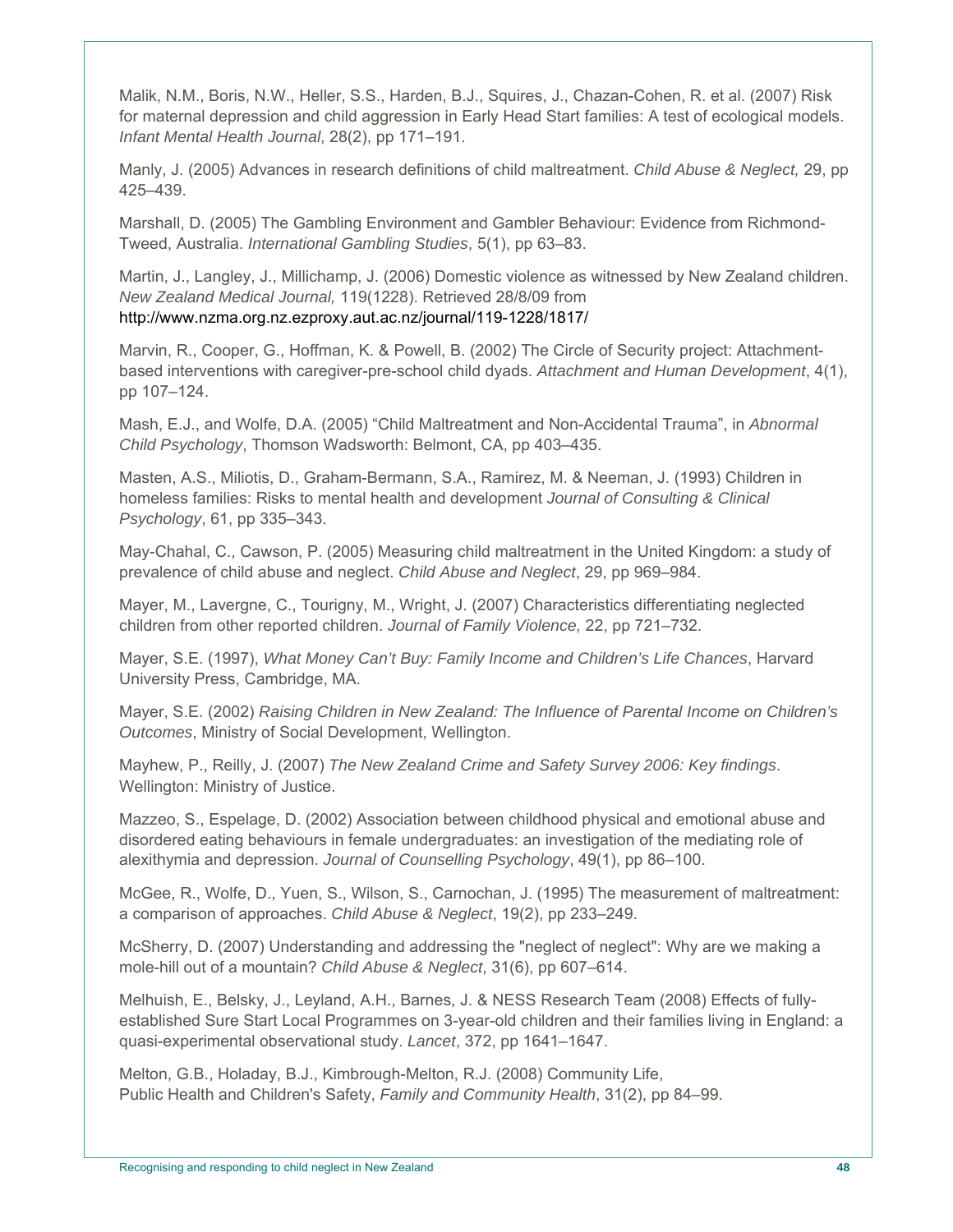Mikton, C. & Butchart, A. (2009) Child maltreatment prevention: A systematic review of reviews. *Bulletin of the World Health Organization*, 87(5), pp 353–361.

Ministry of Health (2006) Problem Gambling Geography of New Zealand 2005. *Public Health Intelligence Monitoring Report Number 7.* Wellington: Ministry of Health.

Ministry of Social Development (2005) *Review of Strengthening Families Local Collaboration.* Wellington: Ministry of Social Development.

Nelson, G., Laurendeau, M.C. & Chamberland, C. (2001) A review of programs to promote family wellness and prevent the maltreatment of children. *Canadian Journal of Behavioural Science*, 33(1), pp 1–13.

O'Neill, C. (2000) Adoption, permanent care and foster care: home-based care in and beyond the 1990s. *Journal of Paediatrics & Child Health*, 36(5), pp 415–417.

O'Reilly, B. & Bush, D. (1999) Making a difference: advocacy and care and protection coordinators. *Social Work Now*, 12, pp 29–35.

Obama, B. (2006) *The audacity of hope: thoughts on reclaiming the American dream*. Melbourne: The Text Publishing Co.

OECD (2009) *Doing Better for Children*. Paris.

Olds, D.L. (1992) Home visitation for pregnant women and parents of young children. *American Journal of Diseases of Children*, 146(6), pp 704–708.

Olds, D.L. (2007) Preventing crime with prenatal and infancy support of parents: The Nurse-Family Partnership. *Victims and Offenders*, 2(2), pp 205–225.

Olds, D.L. (2008) Preventing child maltreatment and crime with prenatal and infancy support of parents: The nurse-family partnership. *Journal of Scandinavian Studies in Criminology and Crime Prevention*, 9(SUPPL. 1), pp 2–24.

Olds, D., Chamberlain, R. & Henderson, C. (1986) The prevention of child abuse and neglect: A randomised trial of nurse home visitation. *Pediatrics*, 76, pp 65–78.

Olds, D., Eckenrode, J. & Kitzman, H. (2005) Clarifying the impact of the Nurse-Family Partnership on child maltreatment: Response to Chaffin (2004). *Child Abuse & Neglect*, 29(3), pp 229–233.

Olds, D.L., Henderson, C. & Kitzman, H. (1994) Does prenatal and infancy nurse home visitation have enduring effects on qualities of parental caregiving and child health at 25 to 50 months of life? *Pediatrics*, 93, pp 89–98.

Olds, D., Henderson, C., Kitzman, H. and Cole, R. (1995) Effects of prenatal and infancy nurse home visitation on surveillance of child maltreatment. *Pediatrics*, 95, pp 365–372.

Olds, D.L. & Kitzman, H. (1990) Can home visitation improve the health of women and children at environmental risk? *Pediatrics*, 86(1), pp 108–116.

Olds, D. & Kitzman, H. (1993) Review of research on home visiting for pregnant women and parents of young children. *The Future of Children*, 3, pp 53–92*.*

Oneha, M.F. & Magyary, D.L. (1992) Transcultural nursing considerations of child abuse/maltreatment in American Samoa and the Federated States of Micronesia. *Journal of transcultural nursing: official journal of the Transcultural Nursing Society/Transcultural Nursing Society*, 3(2), pp 11–17.

Parton, N. (1995) Neglect as child protection. The political context and the practical outcomes. *Children and Society*, 9(1), pp 67–89.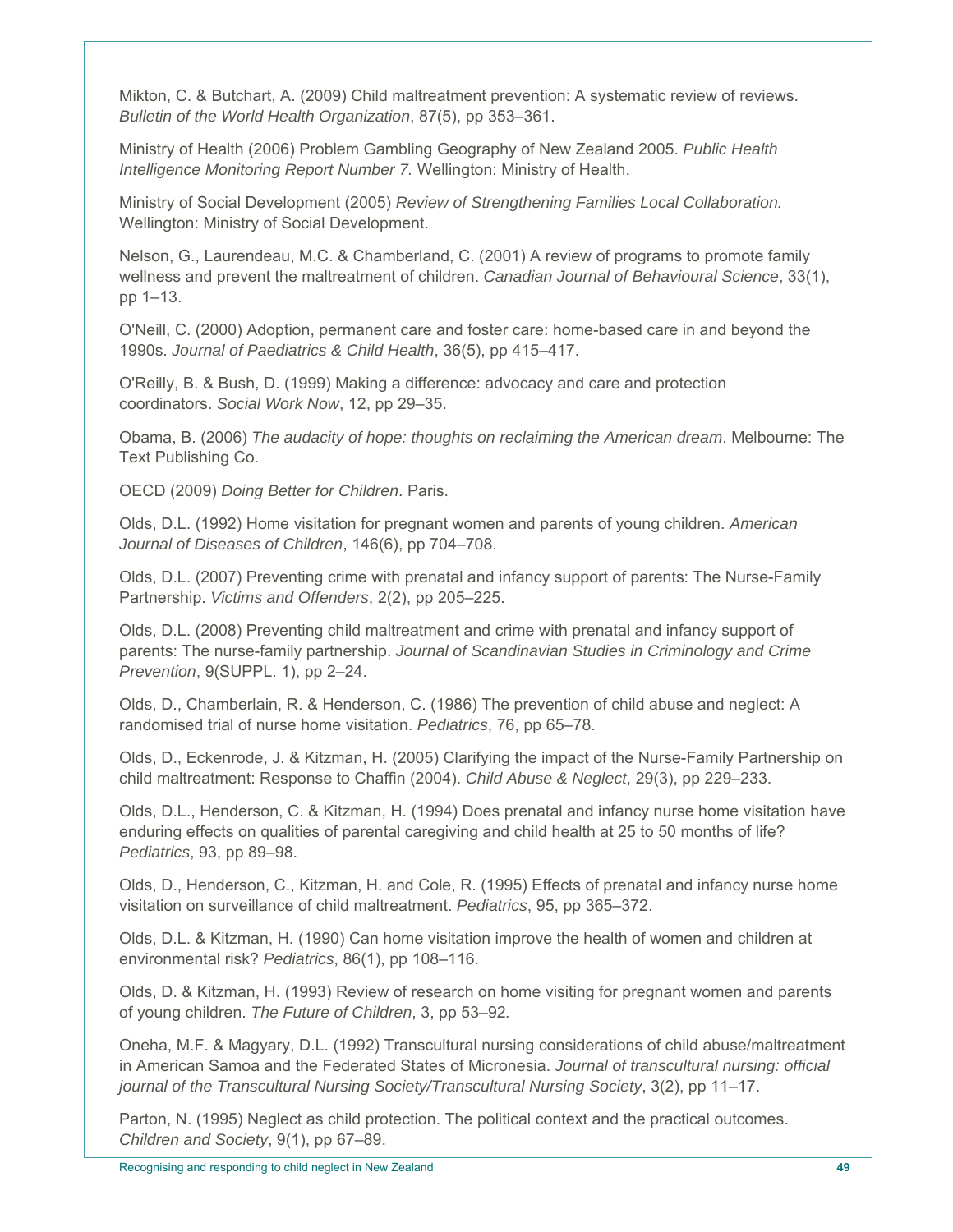Peden, M., Oyegbite, K., Ozanne-Smith, J., Hyder, A., Branche, C., Rahman, A., Rivara, F., Bartolomeos, K. (eds.) (2008) *World report on child injury prevention.* Geneva: World Health Organisation/UNICEF.

Pelton, L. (1977) *Child abuse and neglect and protective intervention in Mercer County, New Jersey: A parent interview and case record study.* Trenton, NJ: Bureau of Research, New Jersey Division of Youth and Family Services.

Pelton, L.H. (1978) Child abuse and neglect: The myth of classlessness. *American Journal of Orthopsychiatry*, 48, pp 608–617.

Pennell, J. & Burford, G. (2000) Family group decision making: Protecting children and women. *Child Welfare Journal*, 79(2), pp 131–158.

Perry, B. (2001) "The neuroarcheology of childhood maltreatment: The neurodevelopmental costs of adverse childhood events", in Franey, K., Geffner, R. & Falconer, R. (eds.) *The Cost of Child Maltreatment: Who pays?* Family Violence & Sexual Assault Institute, San Diego, pp 15–38.

Perry, B. (2006) Working for Families: the impact on child poverty. Ministry of Social Development.

Perry, B.D. (2004) *Maltreatment and the developing child: How early childhood experience shapes child and culture.* The Centre for Children and Families in the Justice System, London, Ontario.

Perry, B.D., Colwell, K. & Schick, S. (2002) "Child neglect", in *Encyclopedia of Crime and Punishment Vol 1,* Levinson, D., (ed), Sage Publications, Thousand Oaks, pp 192–196. Available at http://www.childtrauma.org/ctamaterials/neglect\_in\_childhood.asp

Peterson, M.S. & Urquiza, A.J. (1993) The role of mental health professionals in the prevention and treatment of child abuse and neglect. (On-line). Available: http://www.calib.com/nccanch/pubs/menthlth/contents.htm.

Pianta, R., Egeland, B. & Erickson, M.E. (1989) "The antecedents of maltreatment: Results of the Mother-Child Interaction Project", in Cicchetti, D. & Carlson, V. (eds.) *Child maltreatment: Theory and research on the causes and consequences of child abuse and neglect*, pp 203–253. Cambridge, UK: Cambridge University Press.

Polansky, N.A., Chalmers, M.A., Buttenwieser, E., Williams, D.P. (1981) *Damaged Parents: An Anatomy of Child Neglect.* Chicago, IL: University of Chicago.

Polansky, N.A., Rally, C. & Polansky, N.E (1976) *Profile of neglect: A survey of the state of knowledge of child neglect*. Washington, DC: U.S. Government Printing Office.

Problem Gambling Foundation of New Zealand (2009) "Gambling in New Zealand: the outcomes", factsheet, June 2009, http://www.pgfnz.org.nz/Uploads/PDFDocs/Gambling\_the\_facts\_june\_2009.pdf

Radke-Yarrow, M., Zahn-Waxler, C., Richardson, D.T., Susman, A., (1994) Caring behavior in children of clinically depressed and well mothers. *Child Development*, 65, pp 1405–1414.

Read, J., Gumley, A. (2008) Can attachment theory help explain the relationship between childhood adversity and psychosis? *Attachment: New Directions in Psychotherapy and Relational Psychoanalysis*, 2, pp 1–35.

Reading, R. (2006) Non-accidental burns in children: Are we neglecting neglect? *Child: Care, Health and Development*, 32(3), pp 388–389.

Reid, J., Macchetto, P. & Foster, S. (1999) *No safe haven: Children of substance-abusing parents.*  New York: National Centre on Addiction and Substance Abuse at Columbia University.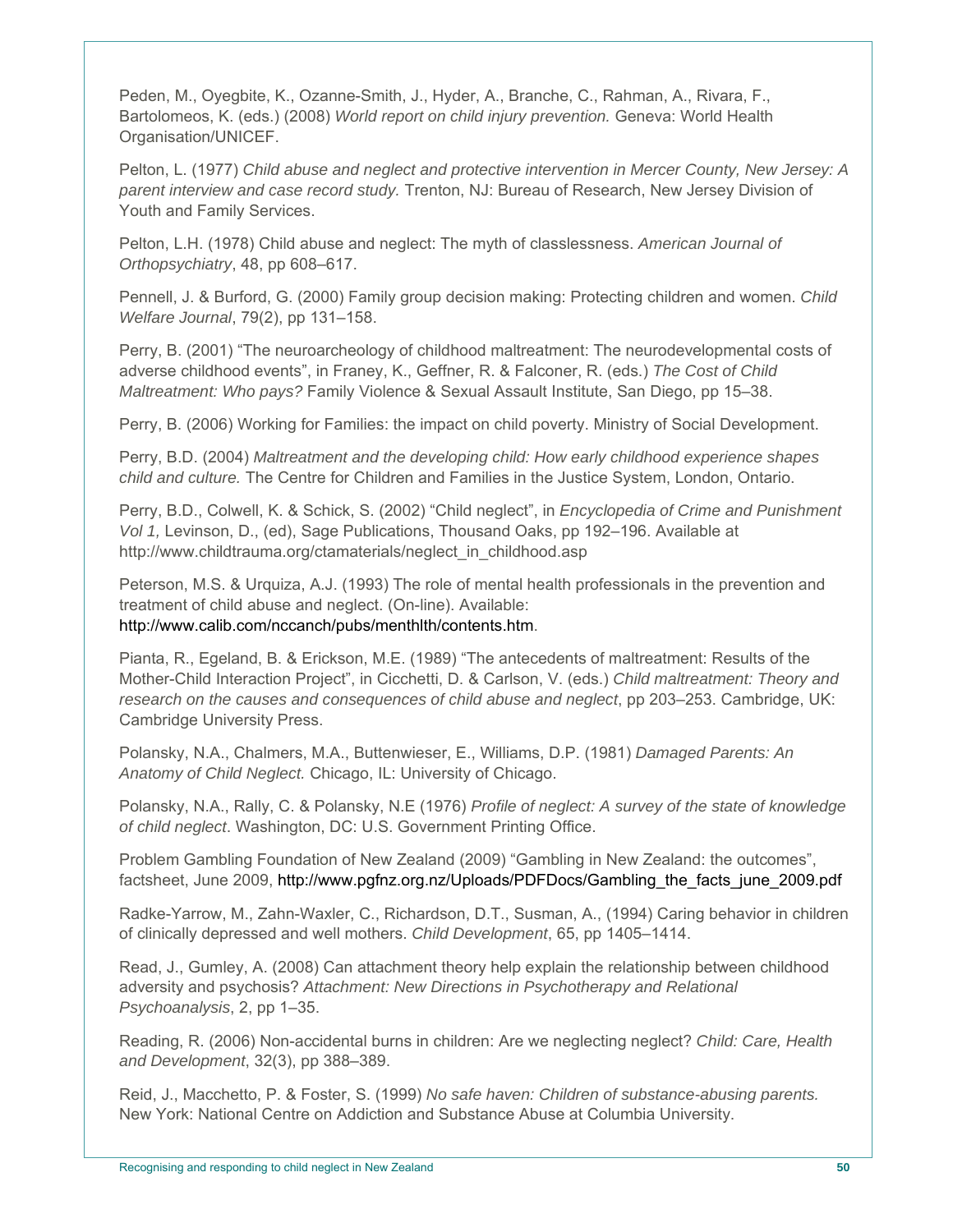Reynolds, A., Mathieson, L. & Topitzes, J. (2009) Do Early Childhood Interventions Prevent Child Maltreatment?: A Review of Research. *Child Maltreatment*, 14, p 182.

Ringwalt, C. and Caye, J. (1989) The effect of demographic factors on perceptions of child neglect. *Children and Youth Services Review*, 11(2), pp 133–144.

Roberts, H. (2000) Sure Start: Why do we think it might work? *Archives of Disease in Childhood*, 82, pp 435–437.

Rose, S.J. and Meezan, W. (1996) Variations in Perceptions of Child Neglect. *Child Welfare.* 75(2), pp 139–160.

Ruiz-Casares, M., Heymann, J. (2009) Children home alone unsupervised: modelling parental decisions and associated factors in Botswana, Mexico and Vietnam. *Child Abuse and Neglect,* 31, pp 312–323.

Runyan, D., Cox, C., Dubowitz, H., Newton, R., Upadhyay, M., Kotch, J., et al. (2005) Describing maltreatment: do child protective service reports and research definitions agree? *Child Abuse & Neglect,* 29, pp 461–477.

Runyan, D., Hunter, W., Socolar, R., Amaya-Jackson, L., English, D., Landsverk, J., Dubowitz, H., Browne, D., Badiwala, S. & Mathew, R. (1998) Children who prosper in unfavourable environments: the relationship to social capital. *Pediatrics*, 101(1).

Russell, B. S., Britner, P. & Woolard, J.L. (2007) The promise of primary prevention home visiting programs: A review of potential outcomes. *Journal of Prevention and Intervention in the Community*, 34(1-2), pp 129–147.

Rutter, M.H., Giller, P. & Hagell, A. (1998) *Antisocial Behaviour in Young People,* Cambridge University Press.

Salhani, D., (2009) Toward a Comprehensive Agenda for the Integration of Child and Family Services. A Discussion Paper of Critical Reflections, Observations and Recommendations. http://www.cyhrnet.ca/documents/On%20intergration%20of%20Children's%20Services%20June%201 5%202009.pdf [accessed on 3 September 2009]

Scannapieco, S. & Connell-Carrick, K., (2007) Assessment of Families Who Have Substance Abuse Issues: Those Who Maltreat Their Infants and Toddlers and Those Who Do Not. *Substance Use & Misuse*, 42(10), pp 1545–1553.

Sechrist, B. & Hamre, T. (1998) Gambling problems and women. *Beyond the odds*, pp 2–3.

Sedlak, A. & Broadhurst, D. (1996) *Third national incidence study of child abuse and neglect: Final report.* Washington, DC: US Department of Health and Human Services.

Segal, U.A. (1992) Child abuse in India: An empirical report on perceptions. *Child Abuse and Neglect,* 16(6), pp 887–907.

Shahar, G. (2001) Maternal Personality and Distress as Predictors of Child Neglect, *Journal of Research in Personality*, 35(4), pp 537–545.

Shaw, M., Forbush, K., Schlinder, J., Rosenman, E., Black, D. (2007) The effect of pathological gambling on families, marriages, and children. *CNS Spectrums*, 12(8), pp 615–622.

Shevlin M., Dorahy M., Adamson G. (2007) Childhood traumas and hallucinations: an analysis of the National Comorbidity Survey. *Journal of Psychiatric Research*, 41(3-4), pp 222–228.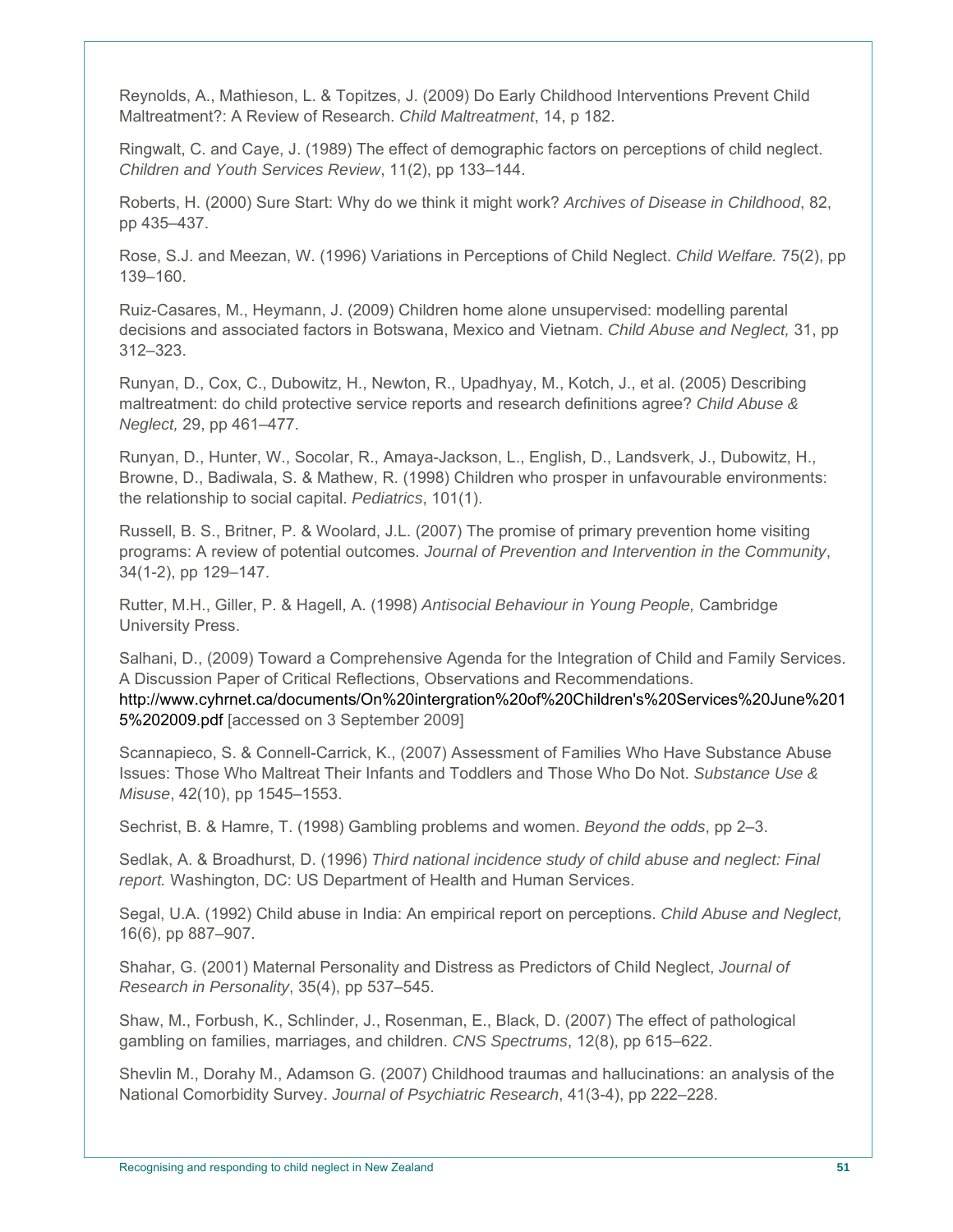Shipman, K.L., Robbie Rossman, B.B. & West, J.C. (1999) Co-occurrence of spousal violence and child abuse: Conceptual implications. *Child Maltreatment*, 4, pp 93–102.

Shirley, I., Adair, V. & Anderson, A. (2000) *Literature Study: The Determinants of Good Outcomes for Children,* Ministry of Social Development, Wellington.

Shonkoff, J. & Phillips, D. (2000) *From Neurons to neighbourhood: The Science of Early Development,* Committee on Integrating the Science of Early Childhood Development, Board on Children, Youth and Families, National Academy Press, Washington, D.C.

Skenazy, L. (2009) "Free-range kids". Retrieved 12 May from http://freerangekids.wordpress.com

Smith, A.B., Grima, G., Gaffney, M., Powell, K., Masse, L. & Barnett, S. (2000) *Literature Review: Early Childhood Education,* Ministry of Education, Wellington.

Solnit, A. (1980) "Too much reporting, too little service", in, Gerbner, G., Ross, C., Zigler, E. (eds.) *Child abuse: an agenda for action*. New York: Oxford University Press.

Spencer, M.B., Cole, S.P., Jones, S.M. & Swanson, D.P. (1997) "Neighborhood and family influences on young, urban adolescents' behavior problems: A multisample, multisite analysis", in Brooks-Gunn, J., Duncan, G.J. & Aber, J.L. (eds.), *Neighborhood poverty: Context and consequences for children,* pp 200–218. NewYork: Russell Sage Foundation.

Stasiak, K., Davies, E., Koziol-McLain, J., Hanna, K. (2004) Incubated in terror: children living with domestic violence. *Te Awatea Review*, August 2004, pp 3–5.

Steinberg, M.A. (1993) Couples treatment issues for recovering male compulsive gamblers and their partners. *Journal of Gambling Studies,* 9(2), pp 153–167.

Stevens, J., Ammerman, R.T., Putnam, F.W., Gannon, T. & Van Ginkel, J.B. (2005) Facilitators and barriers to engagement in home visitation: A qualitative analysis of maternal, provider, and supervisor data. *Journal of Aggression, Maltreatment and Trauma*, 11(4), pp 75–93.

Stevens-Simon, C., Nelligan, D. & Kelly, L. (2001) Adolescents at risk for mistreating their childen. Part II: A home- and clinic-based prevention program. *Child Abuse and Neglect*, 25(6), pp 753–769.

Straus, M., Kantor, G. (2005) Definition and measurement of neglectful behaviour: some principles and guidelines. *Child Abuse and Neglect,* 29, pp 19–29.

Straus, M., Savage, S. (2005) Neglectful behaviour by parents in the life history of university students in 17 countries and its relation to violence against dating partners. *Child Maltreatment*, 10(2), pp 124– 135.

Sundell, K. & Vinnerljung, B. (2004) Outcomes of family group conferencing in Sweden: A 3-year follow-up. *Child Abuse and Neglect*, 28(3), pp 267–287.

Sure Start Unit (1999) A guide to evidence-based practice: 'Trailblazer' edition www.surestart.gov.uk

Taylor, J., Daniel, B. (eds.) (2005) *Child neglect: practice issues for health and social care.* London: Jessica Kingsley.

Tenney-Soeiro, R. & Wilson, C. (2004) An update on child abuse and neglect. *Current Opinion in Pediatrics*, 16(2), pp 233–237.

Theodore, A., Chang, J., Runyan, D. (2007) Measuring the risk of physical neglect in a populationbased sample. *Child Maltreatment*, 12, pp 96–105.

Thompson, R.A. (2001) "Sensitive periods in attachment?", in Bailey, D.B., Bruer, J.T., Symons, F.J. & Lichtman, J.W. (eds), *Critical thinking about critical periods*, pp 83–106. Bookes, Baltimore.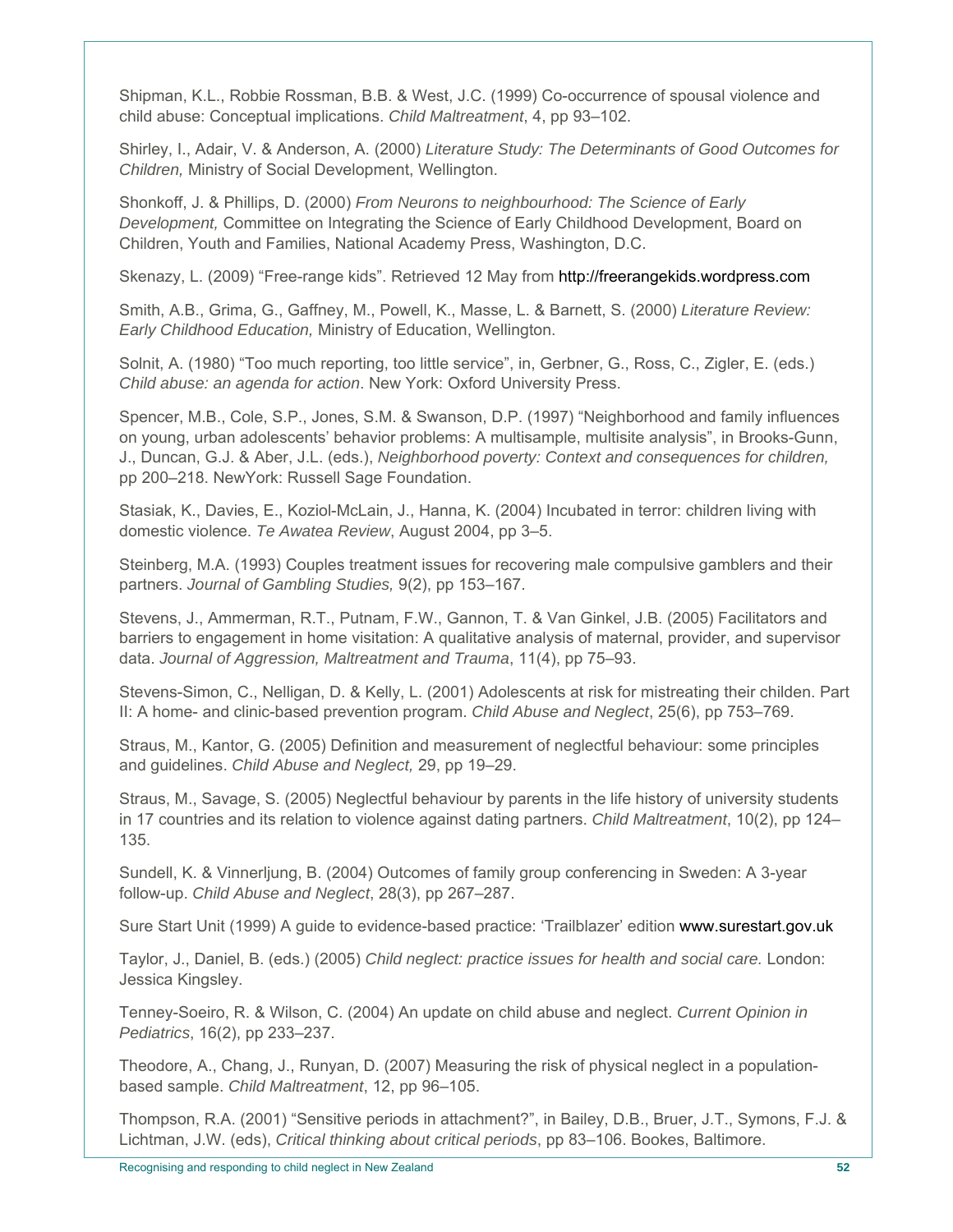Tonmyr, L., MacMillan, H., Jamieson, E. & Kelly, K. (2002) The population health perspective as a framework for studying child maltreatment outcomes. *Chronic Diseases in Canada*, 23(4).

Tremblay, R. (1999) "When children's development fails", in Keating, D. & Hertzman, C. (eds.) *Developmental Health and the Wealth of Nations*, Guilford Press, New York.

Trocmé, N., Tourigny, M., MacLaurin, B., Fallon, B. (2003) Major findings from the Canadian incidence study of reported child abuse and neglect. *Child Abuse and Neglect*, 27, pp 1427–1439.

Truman, P. (2004) Problems in identifying cases of child neglect. *Nursing standard (Royal College of Nursing (Great Britain)*: 1987, 18(29), pp 33–38.

Turvey, D. (2005) *Research and practice briefings – 10: Understanding and working with neglect*. London: Department for Education and Skills, research in practice, Making Research Count.

Tyler, R., Howard, J., Espinosa, M. & Doakes, S.S. (1997) Placement with substance-abusing mothers vs. placement with other relatives: infant outcomes. *Child Abuse and Neglect*, 21(4), pp 337–349.

Tyler, S., Allison, K. & Winsler, A. (2006) Child neglect: developmental consequences, intervention, and policy implications. *Child and Youth Care Forum*, 35(1), pp 1–20.

Urquiza, A.J. & Winn, C. (n.d.) Treatment for abused and neglected children: Infancy to age 18 (Online). Available: http://www.calib.com/nccanch/pubs/treatmn/index.html.

Vandeven, A.M. & Newton, A.W. (2006) Update on child physical abuse, sexual abuse, and prevention. *Current Opinion in Pediatrics*, 18(2), pp 201–205.

Vasquez, E. & Pitts, K. (2006) Red flags during home visitation: Infants and toddlers. *Journal of Community Health Nursing*, 23(2), pp 123–131.

Wald, M.S. & Woolverton, M. (1990) Risk Assessment: The Emperor's New Clothes*? Child Welfare*, 69, pp 483–511.

Waldegrave, C. (2006) Contrasting national jurisdictional and welfare responses to violence to children. *Social Policy Journal of New Zealand / Te Puna Whakaaro*, *27*, pp 57–76.

Waldegrave, C. & Waldegrave, K. (2009) *Healthy families, young minds and developing brains: enabling all children to reach their potential*, NZ Families Commission, Wellington.

Walker, A. (2006) Child Protection and Interagency Collaboration *Policy Quarterly*, 2(4).

Weatherston, D. (2007) Returning the treasure to babies: Infant mental health and Early Head Start. *Infant Mental Health Journal*, 28(2), pp 246–251.

Webster-Stratton, C and Reid, J. Adapting the Incredible Year, An Evidence – Based parenting Programme, for Families Involved in the Child Welfare System, 2009 unpublished)

Wenzel H.G., Oren A. & Bakken, I.J. (2008) Gambling problems in the family--a stratified probability sample study of prevalence and reported consequences. *BMC Public Health*, 8, p 412.

Wilkinson, R., Pickett, K. (2009) *The spirit level: why more equal societies almost always do better.*  London: Allen Lane.

Winokur, M.A., Crawford, G.A., Longobardi, R.C. & Valentine, D.P. (2008) Matched comparison of children in kinship care and foster care on child welfare outcomes. *Families in Society*, 89(3), pp 338– 346.

Winokur, M., Holtan, A. & Valentine, D. (2009) Kinship care for the safety, permanency, and well-being of children removed from the home for maltreatment. *Cochrane Database of Systematic Reviews 1*.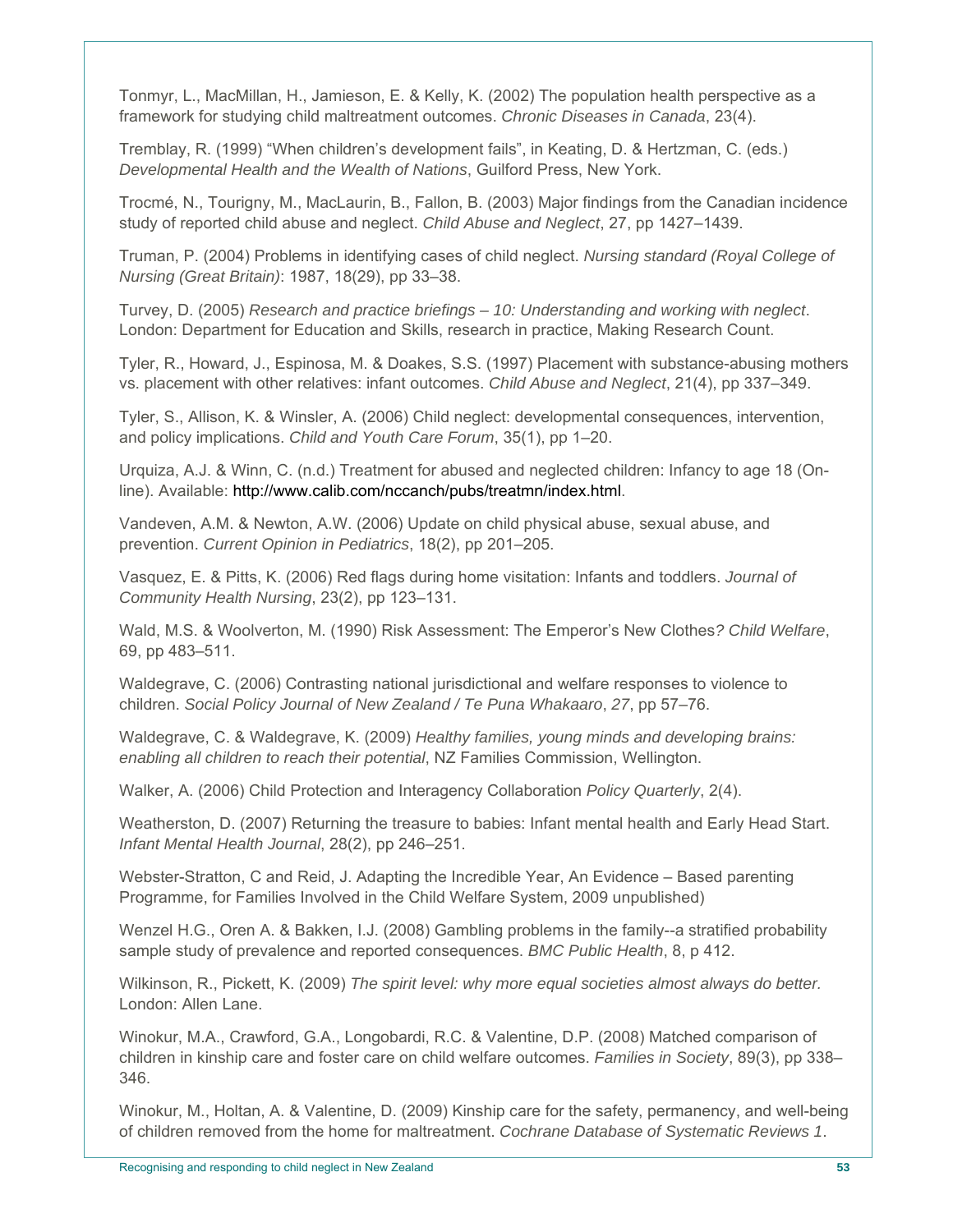Worrall, J. (2001) Kinship care of the abused child: the New Zealand experience. *Child Welfare*, 80(5), pp 497–511.

Zigler, E. (1998) School should begin at age 3 years for American children. *Journal of Developmental & Behavioural Pediatrics*, 19, pp 38–40.

Zigler, E. (2006) "Foreword", in Feerick, M., Knutson, J., & Trickett, P., Flanzer, S. (eds.) *Child abuse and neglect: definitions, classifications, and a framework for research.* Baltimore: Paul H Brookes Publishing.

Zuravin, S.J. & DiBlasio, F.A. (1992) Child-neglecting adolescent mothers: How do they differ from their non-maltreating counterparts? *Journal of Interpersonal Violence*, 7, pp 471–489.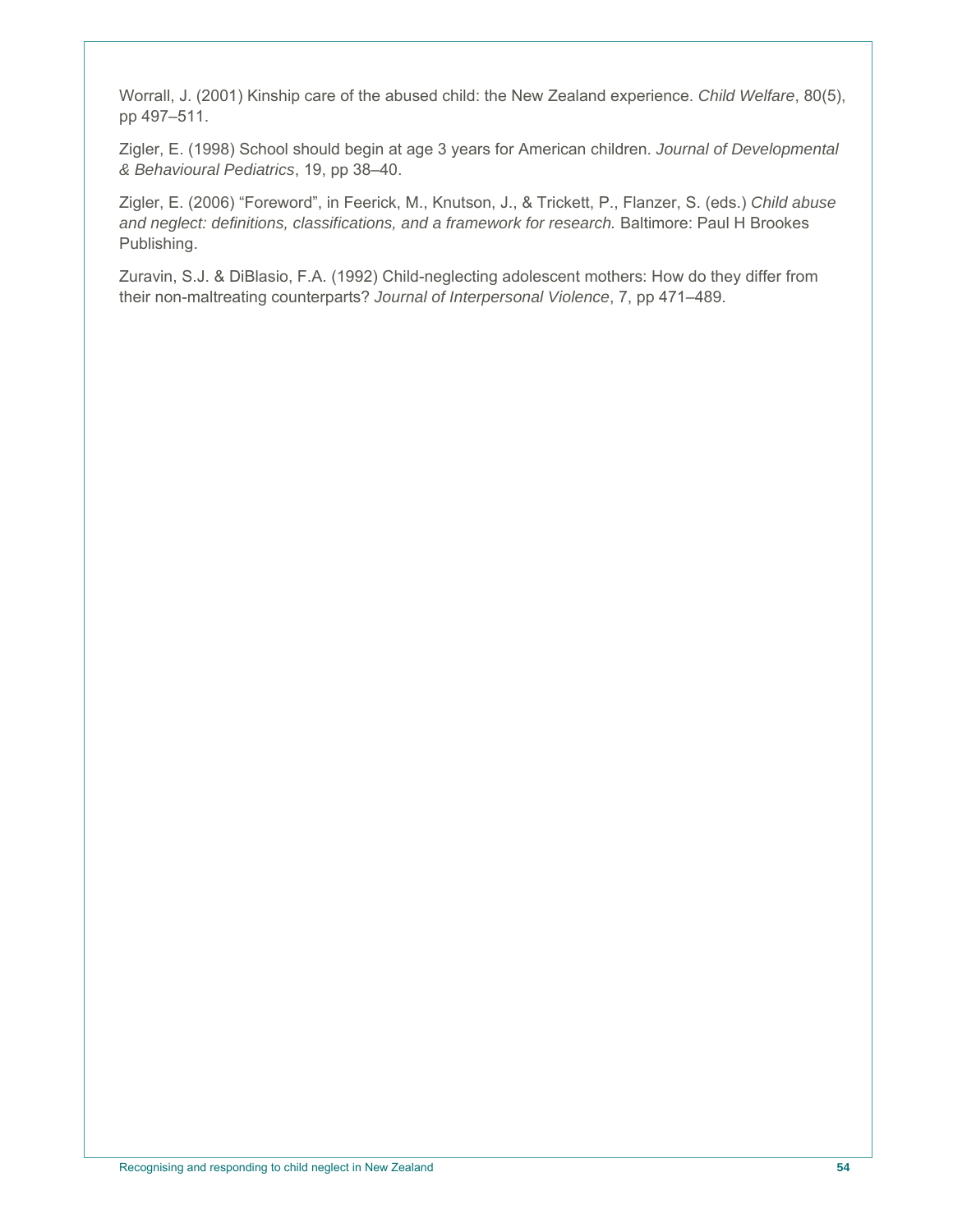# **Appendix A: Interview discussion guide**

**Part A: Some information about you** 

- **1. Can you tell me about your role in [name of agency]?**
- **2. How long have you worked in [name of agency]?**
- **3. How long have you worked in the area of child neglect?**

**Part B: How do New Zealand agencies define neglect?** 

**4. How do you define child neglect?** 

 *Prompts – Parental behaviour, child outcomes. What makes it neglect in your view – frequency, risk to child? What are the indicators of neglect? e.g injuries, untreated illness, home alone.* 

- **5. Does [name of agency] have a working definition of child neglect? If so, what is it?**
- **6. What kind of neglect does [name agency] see most often? How does this come to your notice? What other types do you see?**
- **7. [Manager only] Do you have any figures on how widespread neglect is amongst the clients of [name agency]? What proportions of [name agency] clients are neglected/neglecting?**
- **8. What do you think causes the neglect your agency sees? What factors are associated with child neglect?**

*Prompts (poverty, drug and alcohol, mental illness, physical health, gambling, disability) [individual, familial, community, structural, societal – analysis framework]*

**Part C: How do New Zealand agencies respond to neglect?** 

**9. How do you/your agency identify and respond to neglected children? (Intervention)** 

*Secondary questions: At what age are they likely to be identified? What are the indicators of neglect – injuries, untreated illness, home alone? What are the agencies/workers thresholds for identification and intervention? Does agency/worker response vary by either the severity or type of neglect?* 

- **10.** *[***Frontline Staff] What is your role in responding to the neglect of a child under the age of five years?**
- 11. **[Optional for agencies who work with parents] How do you/your agency identify and respond to neglecting parents?**

 *What are the agencies/workers' thresholds for identification and intervention?* 

- **12.** Does [name agency] **have programmes and services for children under the age of five years / parents / families where neglect is an issue? What is the response offered to individual cases? What is offered at a community or population level?**
- **13. If not Does [name agency] fund any programmes or services for children under the age of five years / parents / families where neglect is an issue?**